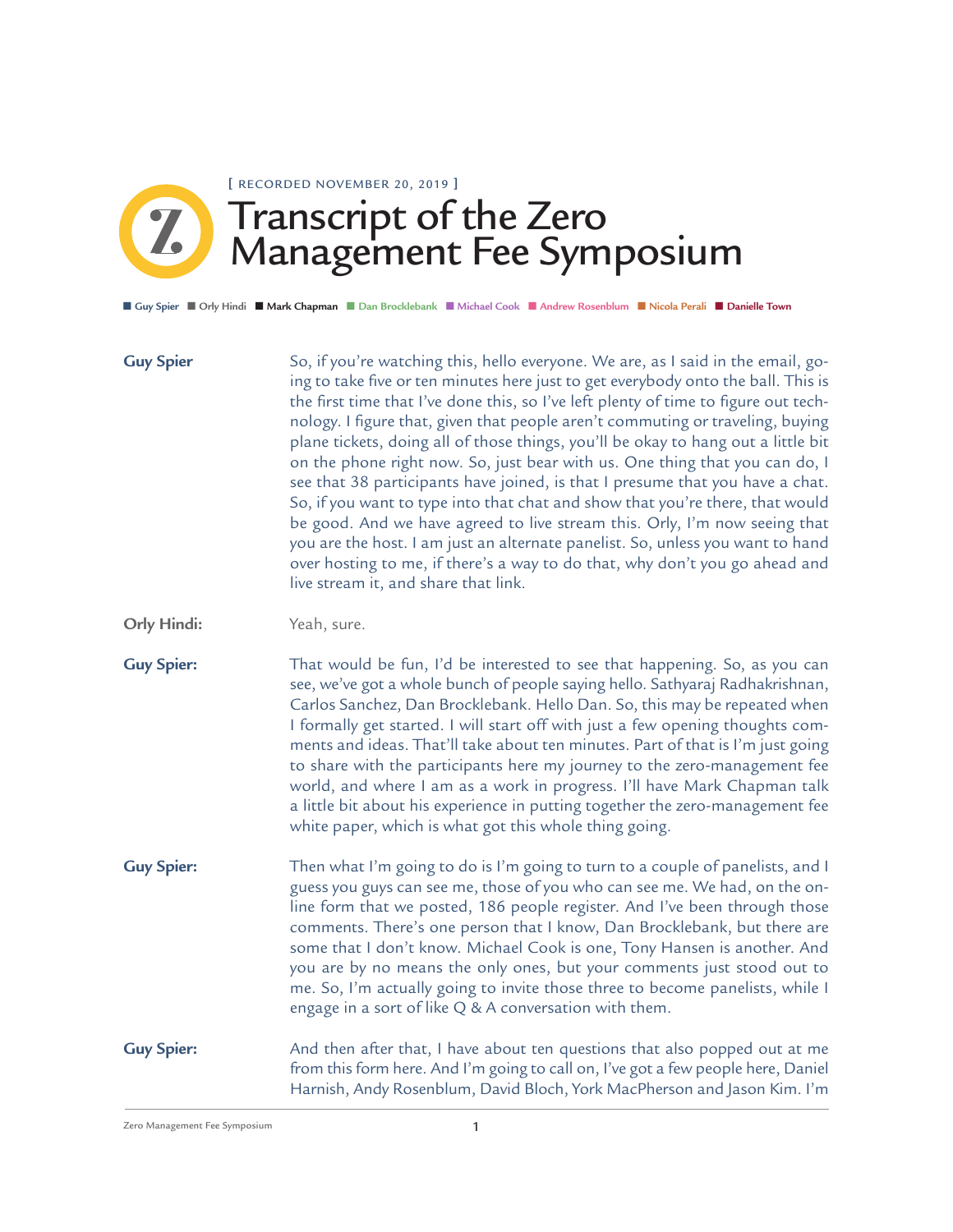|                   | going to ask you to repeat your question. So, you're just going to have to bear<br>with me, or with us, because this is the first time that we've done this.<br>We're now 4:07pm. We have 47 participants, I had tallied that we had a total<br>of 82 registrants, so we're almost half there. And, I see, it's great actually,<br>great to say hello to everyone. What I don't see, now what I want to see if I<br>can do, this is in the technical practice section, is I want to see No, I can't<br>do it. So, Orly, because you're the host, you should be able to promote Mark<br>Chapman to be a panelist. Can you see a way to do that? |
|-------------------|------------------------------------------------------------------------------------------------------------------------------------------------------------------------------------------------------------------------------------------------------------------------------------------------------------------------------------------------------------------------------------------------------------------------------------------------------------------------------------------------------------------------------------------------------------------------------------------------------------------------------------------------|
| Orly Hindi:       | All done.                                                                                                                                                                                                                                                                                                                                                                                                                                                                                                                                                                                                                                      |
| <b>Guy Spier:</b> | You're in the hot seat now Orly, because you logged into this call before I did.<br>There you go, there's Mark Chapman, congratulations. Well done. And just to<br>understand Orly, so you're running this call. Hey everyone. Take a good look at<br>Orly. If you see somebody who's under a little bit of pressure, but you'll do just<br>great Orly, thank you so much. The other thing that you can probably do, and<br>you're going to have to decide Orly, is how - Yeah, no, this is good. This is great.                                                                                                                               |
| Orly Hindi:       | Great to be your host, everyone.                                                                                                                                                                                                                                                                                                                                                                                                                                                                                                                                                                                                               |
| <b>Guy Spier:</b> | Now just I want to understand as well Orly. If we want to demote Mark, shall<br>we see if we can demote him. So, I want to see if we can add people in, which<br>is in a certain way kind of bringing people onto the stage or not. Have fun.                                                                                                                                                                                                                                                                                                                                                                                                  |
| Orly Hindi:       | Mark, if I accidentally remove you from the group entirely, feel free to join<br>back in.                                                                                                                                                                                                                                                                                                                                                                                                                                                                                                                                                      |
| <b>Guy Spier:</b> | So, while Orly is doing that, I just want to tell the participants, I see a $Q & A$<br>bar there as well. So, you should at any point - In fact I would appreciate it if<br>some of the participants would type in some Q & A, even if it's, "Hello, what's<br>the weather like over where you are," because I want to see how that works<br>and if that works. And, not that you should be under any pressure Orly, but<br>we did promise to live stream it, so the minute you have a link.                                                                                                                                                   |
| Orly Hindi:       | Working on it. Sorry guys, slow and steady trying to figure it all out. I don't<br>know that I can demote someone from panelist, but I can definitely allow<br>people to talk. So, I think we can do that, and in the meantime, I will try to<br>figure out if there is a way to kind of bring someone back on.                                                                                                                                                                                                                                                                                                                                |
| <b>Guy Spier:</b> | Yeah, otherwise we'll have a significant number of panelists there. But that<br>maybe is fine. That's okay, so we'll figure that out as we go along. Now how<br>are you doing on live streaming. So, we need to get a link out, which we'll<br>just post on social media. So, if people want to join the live stream, they can.<br>And, Orly, what I would tell you is that if you go down along the bottom, I<br>have something that says, "more." And I'm pretty sure that when you click on<br>more, that's where the live stream happens.                                                                                                  |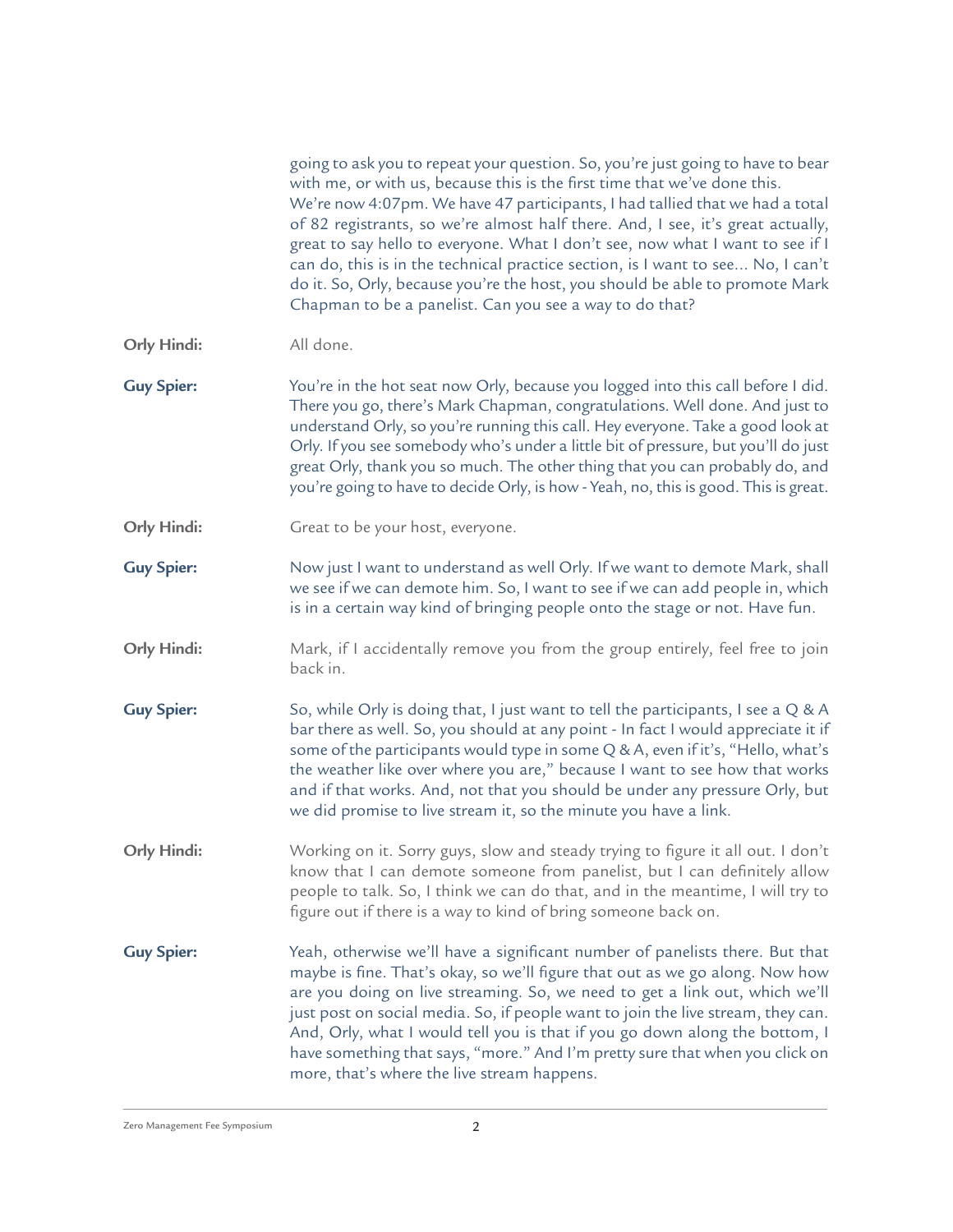| Orly Hindi:       | Yes. I just had to allow live stream to happen. It's not giving me that option<br>yet. Bear with me.                                                                                                                                                                                                                                                                                                                                                                                                                                                      |
|-------------------|-----------------------------------------------------------------------------------------------------------------------------------------------------------------------------------------------------------------------------------------------------------------------------------------------------------------------------------------------------------------------------------------------------------------------------------------------------------------------------------------------------------------------------------------------------------|
| <b>Guy Spier:</b> | No problem. Just a few things. Paul Val says it's cold and wet in London. Hel-<br>lo Dan. Thank you. How much wood would a woodchuck chuck? Sathyaraj,<br>I'm located in Zurich. Federico, I actually moved that bust. It doesn't really sit<br>there, but I thought it would be fun to have that background for this call, so I<br>put him there. That's Charlie Munger. Struck by an Indian. Very very talented<br>guy, he did a really really good job in my humble opinion. And Adam Franks<br>just wrote a test question. So how are you doing Orly? |
| Orly Hindi:       | Doing good.                                                                                                                                                                                                                                                                                                                                                                                                                                                                                                                                               |
| <b>Guy Spier:</b> | I think that what I'm going to wait for now is for you to tweet out or share a<br>live stream. You don't have that yet?                                                                                                                                                                                                                                                                                                                                                                                                                                   |
| Orly Hindi:       | I'm trying different ways now. So now I'm just going to log into my Facebook<br>account and see if I can just do it though there.                                                                                                                                                                                                                                                                                                                                                                                                                         |
| <b>Guy Spier:</b> | No, I'm almost certain that - Oh, I see. When you click on more along the<br>bottom, what do you get?                                                                                                                                                                                                                                                                                                                                                                                                                                                     |
| Orly Hindi:       | It gives me live on Facebook, live on workplace by Facebook, live on YouTube,<br>and invite.                                                                                                                                                                                                                                                                                                                                                                                                                                                              |
| <b>Guy Spier:</b> | And if you do live on YouTube, what happens when you do that. When click that.                                                                                                                                                                                                                                                                                                                                                                                                                                                                            |
| Orly Hindi:       | It brings me up to the page, it then tells me that I have to enable live stream-<br>ing. And now it's brought me to a YouTube page, which I've enabled it. And<br>now I need to figure out where to insert the stream link, and how to do that.                                                                                                                                                                                                                                                                                                           |
| <b>Guy Spier:</b> | Yeah. Yeah, that's going to be fun.                                                                                                                                                                                                                                                                                                                                                                                                                                                                                                                       |
| Orly Hindi:       | Sorry, as you guys can tell, this is our first symposium using this specific soft-<br>ware.                                                                                                                                                                                                                                                                                                                                                                                                                                                               |
| <b>Guy Spier:</b> | Yeah, so bear with us.                                                                                                                                                                                                                                                                                                                                                                                                                                                                                                                                    |
| Orly Hindi:       | So, we're learning on the go, with you. So, thank you for bearing with us.                                                                                                                                                                                                                                                                                                                                                                                                                                                                                |
| <b>Guy Spier:</b> | Orly's just taken herself off. So, you know, I guess if we end up not live stream-<br>ing it, that's also fine. But I'll - Orly, are you there? Still here?                                                                                                                                                                                                                                                                                                                                                                                               |
| Orly Hindi:       | Still here.                                                                                                                                                                                                                                                                                                                                                                                                                                                                                                                                               |
| <b>Guy Spier:</b> | So, you just mute yourself, I'm going to get going.                                                                                                                                                                                                                                                                                                                                                                                                                                                                                                       |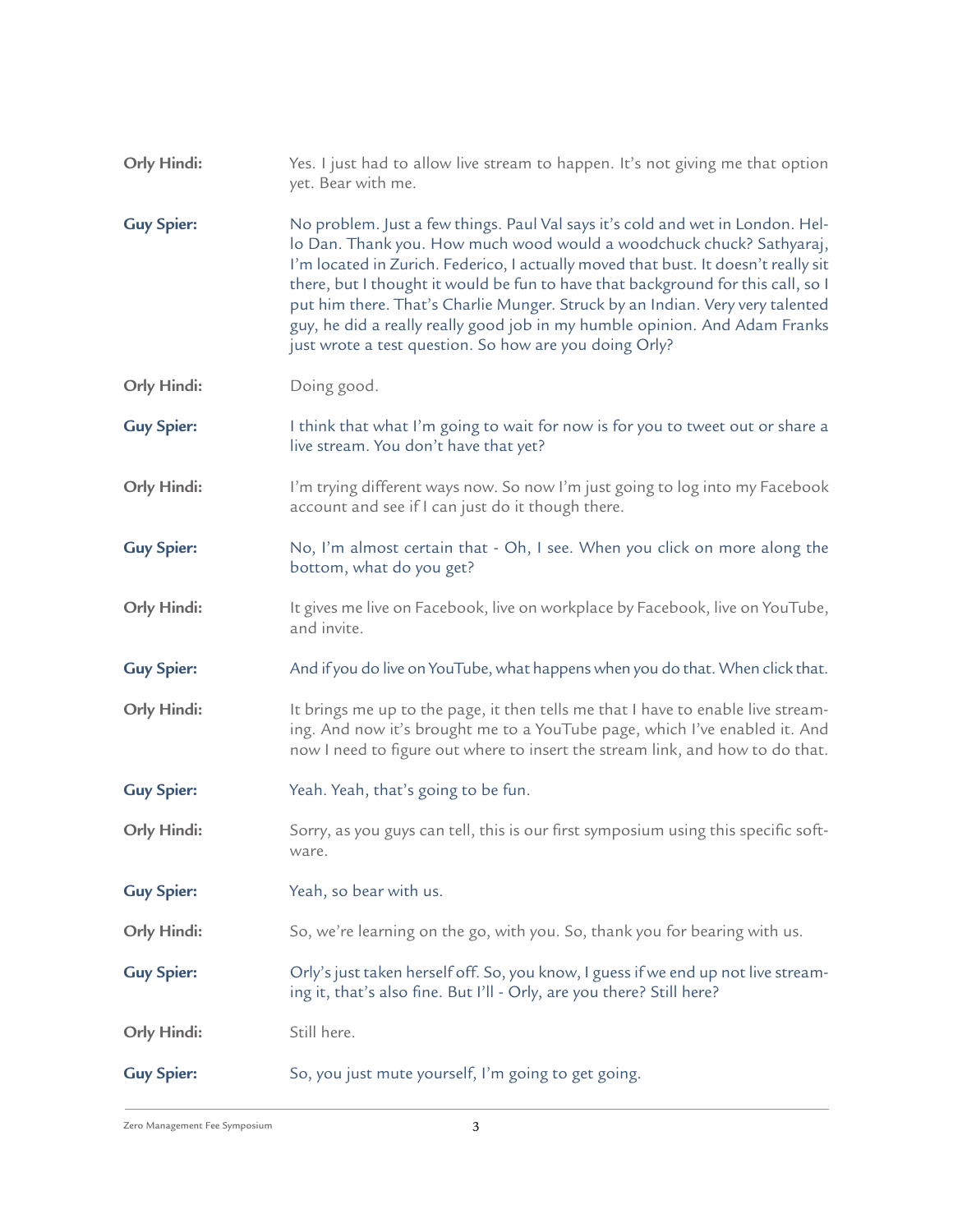Yeah, sounds great. **Orly Hindi:**

We're fourteen minutes past. And yeah, so I'm just going to start. Thank you everyone for joining this online symposium on zero-management fees. How did this start? Well, I'll tell a little bit about my journey, but this started for me because I had figured out that a really good way to sort of collect up knowledge in non-real time was to write these white papers, and that when you start writing these white papers and circulating them, you get commentary back. And pretty soon, you have sort of a combined document that is way better than any individual mind or group of minds could put together. **Guy Spier:**

I'm sure that the group here are aware that I've done a number of these. And they're enormous fun to do, and it's very fun to see the knowledge created. So, I'm not sure exactly how it happened that I managed to convince Mark Chapman to put together a white paper on zero-management fees. And he'll talk more about what he did to put that together, and the limitations of that document, by the way. There's some things that it doesn't have in it, that I never expected it to be downloaded more than 3,000 times, which is where it's at right now, hosted on a piece of software called [inaudible 00:11:40]. And subsequently I've received hundreds of emails from people who were engaged on that topic. So, it's a really curious and unusual part of the financial markets, in that everybody one talks to is convinced of the benefits of doing it. But there are very few people doing it, there's very little coverage of it. **Guy Spier:**

I'm excited to be focused on this unique space, that is part of where Aquamarine Fund sits. The purpose for this seminar is simply to promote knowledge and learning. I feel like I'm interested to learn more about this space, and as you can see there's significant interest. So, I'll judge this as a success if people come away having learned something. Over and above that, I should just make sure you know there are three different kinds, at least three different kinds of audience participants here. **Guy Spier:**

- There are some people who run zero-management fee funds, and we're going to hear from some of them. There are also people who are investors in zero-management fee funds, and hopefully we'll hear from some of them. And then there are people who are either thinking of starting funds, thinking of investing, or maybe are just interested in the space. There's at least one person that's written to me who plans to write a thesis for a university on it. And I'm delighted to have those people here as well. **Guy Spier:**
- So just to give you my journey, which is mainly summarized in my book *The Education of a Value Investor*. It's in one or two of the chapters. Even though I was firmly steeped, twenty years ago, having attended one or two meetings, in the sort of Berkshire-Hathaway love fest, I had the ambition to run money with zero-management fees. And I don't think that I'm a weak-minded person, but somewhere between that intention and getting Aquamarine Fund started, the advisors managed to convince me that that was a dumb idea. And **Guy Spier:**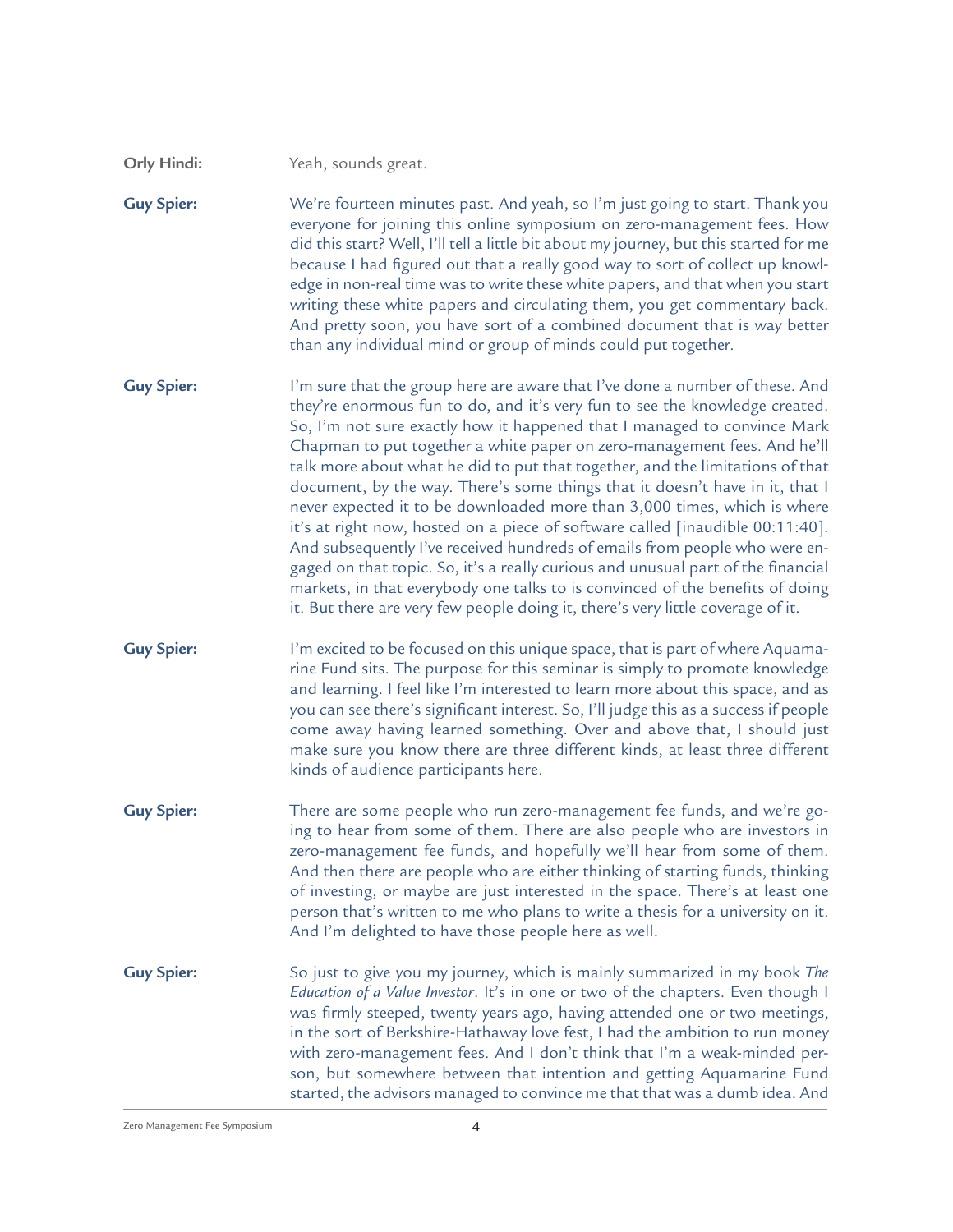all sorts of reasons why. They told me it was non-standard practice. That it was unusual. What was I going to live from? And no matter how much I tried to convince them of the rationality of doing it that way, it was almost to the point where they refused to execute on my request to do it.

And just leapfrogging forward a little bit, somebody I admire enormously who is no longer running outside money is Nick Sleep, based just by the King's Road. I was in his office talking about this, and he smiled at me and said, "Yeah, I know. All you have to do is you have to use a method of negotiation, which is basically you state what you want, and you don't budge from it. And you have to be extremely unreasonable. And that's what he had to do, and that's what I didn't do. And it was the first time that I had this feeling that I was Snow White, that I had drifted. **Guy Spier:**

- And what in my case happened, which I feel very lucky about, was that this lunch with Warren Buffett. I really did, I lost some sleep. I mean I was losing sleep over meeting my hero Warren Buffett anyway. But I really did. I was scared stiff that he'd look at me and think that I was just some greedy four-letter word and wouldn't think too much of me throughout the lunch. And I was desperate to avoid that fate. And I was so desperate to avoid that fate that it motivated me to not change the fund completely to a zero-management fee fund, but just to introduce share classes that did not charge a management fee. **Guy Spier:**
- Even then, I had enough resistance from my existing set of advisors, and investors even, in some cases, that what I did was: this I was living in New York, and the majority of my investors were kind of in Europe. I had one investor and legal advisor based here in Switzerland. Then I prepared the documentation with the law firm in New York, which was not an inexpensive exercise. This was around 2007. And I presented it as a fait accompli. And I had a meeting where I actually said, "If you don't let me do this, I might go and do something else. This is that important to me." And it was incredible, because then they finally gave way. But before that, they just didn't give way. **Guy Spier:**
- So that was a really important point for me, and I felt a lot better going into the Buffett lunch. But then I would tell you that, I've got this is sort of like four stages: The Snow White, that I drifted, talking about it but not doing anything about it, getting to the Buffett lunch and actually doing something about it, and then the world afterwards. And I think that I practically fell out my chair one day, when having introduced that share class, I got an investor who had read my documents, and simply signed up for the fund without ever talking to me. **Guy Spier:**
- And there are a number of reasons why that person did that. And I've had multiple experiences that way. But a big part of it is that the minute you communicate to the world that you're willing to run money for zero upfront, **Guy Spier:**

 $\sigma$ Zero Management Fee Symposium  $\sigma$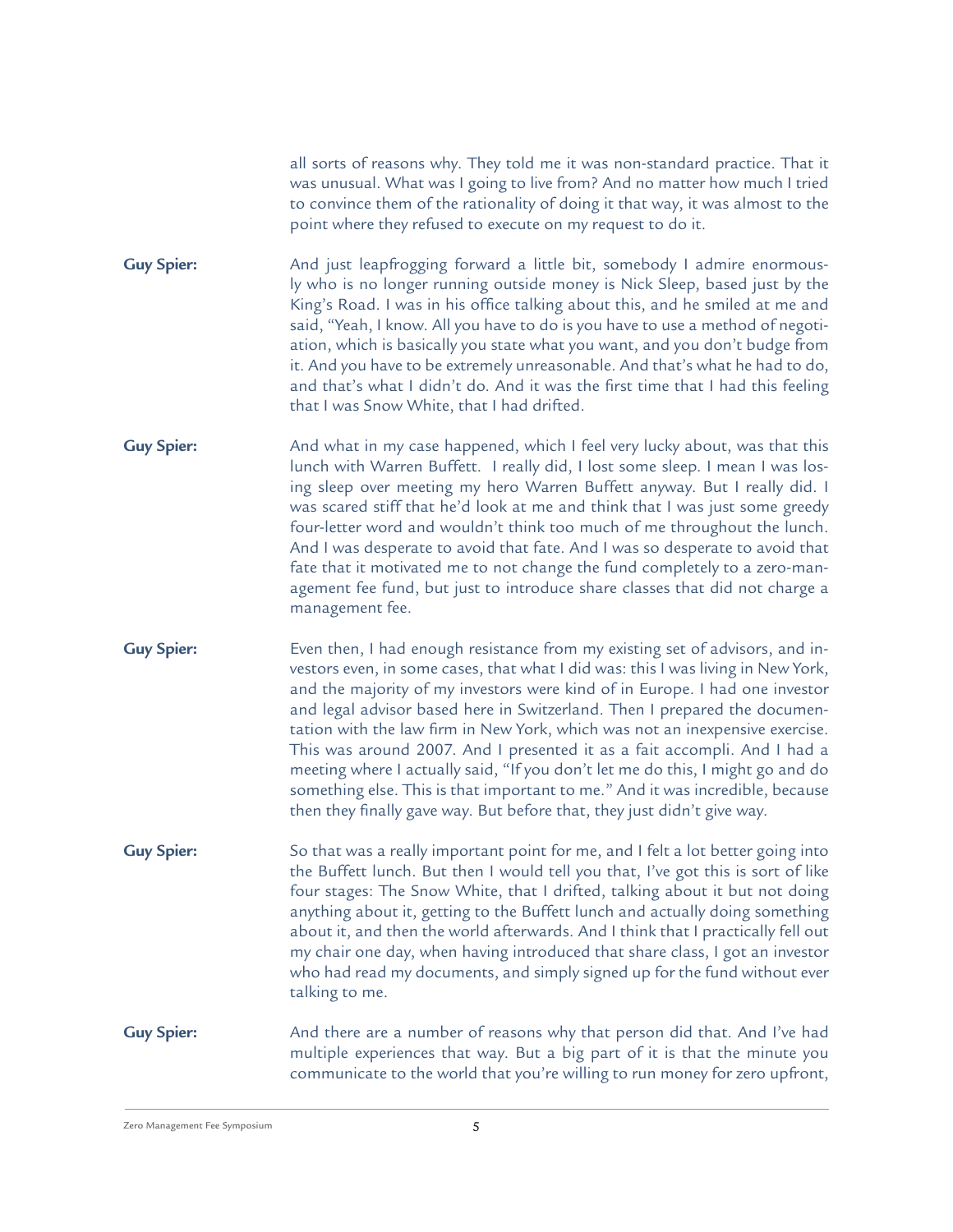and everything on the back end, people get it. Or some people get it. Not everybody. Some people will look at it for a thousand years, it's a bit like value investing. Some people will look at it for a thousand years, and they just won't get it. And all they want to do is pay 1%, or whatever it is, to have somebody run money. But there's a very very small proportion of people in the world, and they're distributed across the planet, who realize what that is, and they're willing to just send their money to somebody that they've never met. And that was utterly extraordinary for me.

- The other thing that was utterly extraordinary for me was that it's a very very different feeling, looking at one of your investors in the eye when the fund is down. It feels so much better to be able to say, "I am not taking any fees. And I won't make any money, until you've made money." And in that regard, there's the famous comment now, I would argue, by Charlie Munger, said at the Daily Journal meeting last year, where he pointed out that Mohnish Pabrai, for a period of about 10 years, did not take a fee. And, again, that helped Mohnish sleep at night, and I suspect it helped his investors sleep well at night. **Guy Spier:**
- So, there's my journey. I would tell you that the journey continues, in that about a year or two ago, we went to reducing yet further through a couple of mechanisms that maybe we'll get into. And, as you know, the baked in investors from the past, primarily members of my family, still pay a fee. Which actually feels quite good. So that's just my story. And we're going to hear other stories. The key issues that I've played with, or that we play with internally, is what is the size of the hurdle? I chose 6%. Absolutely key is whether it's cumulative or not. Some of you know I've talked about that in my annual meetings. And the degree of lock up, or the degree of illiquidity that you get in return for not charging a management fee. **Guy Spier:**
- My last thought, and then I'm done in my sort of role as a panelist I guess, is that, you know, we all now understand business models. Or if you don't, get me to talk about it. There are plenty of other people who talk about it, but we can talk about Costco, we can talk about Interactive Brokers, we can talk about Amazon. These are businesses that, Nick Sleep calls it "scale economies shared". As you keep lowering your costs, you keep figuring out what the lowest cost suppliers are. You pass those lowered costs onto your clients, and you win an enormous amount of goodwill from doing that. And there's one man who's done it in the index fund business. That's John Bogle, and Warren Buffet's called him out on it. There's no doubt in my mind that zero-management fees are the private fund management equivalent of Amazon, Interactive Brokers, and Costco. And I think there's real franchise value to be built there, by any manager that chooses to do it. **Guy Spier:**

So, it's exciting to talk about this, and to share that with you. And so now, without taking any more time, and having taken about ten minutes myself, I **Guy Spier:**

Zero Management Fee Symposium  $\epsilon$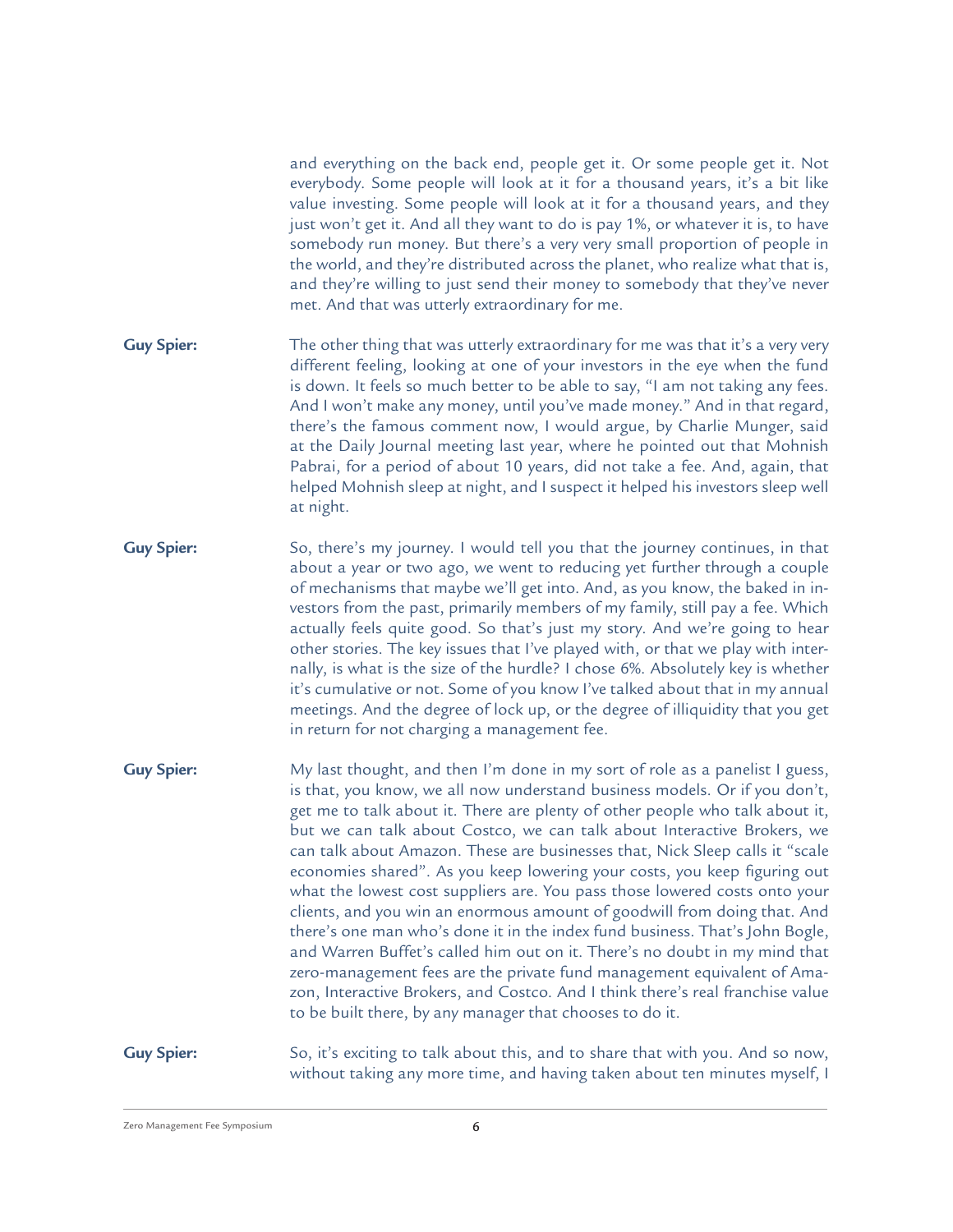am going to turn over to Mark Chapman, who will give you a slightly different perspective. I'm now going to mute my mic, and over to Mark.

Good morning everyone. Can you hear me okay? **Mark Chapman:**

I can hear you Mark. If I can't hear you I'll raise my hand like this. **Guy Spier:**

Just to give you a bit of background as to how we got the data for the white paper. It all started in Guy's office about two years ago. And he just put something on social media, and it said, "Who doesn't charge a management fee?" And he attached one of those survey forms to it, and those survey responses started flowing back into the system from managers all around the world. And so, I collected all of that initial data, and then I communicated with those people. And there was between 80 and 100 responses to that initial post. I then got into touch with all of those guys and asked them to tell me a little bit about each of their experiences and their firms. So, it was kind of a woolly data, but it was good. It was able to give me a sense of what size hurdles people were using and what performance fee percentages there were charging. I asked questions like, "What's the size of your assets and your management fee percentage, and what's your redemption notice period". **Mark Chapman:**

And so, I collected all of that data from all of those sources. And whilst I didn't put it in tabular form and publish it, I really just tried to get a summary of where the most activity was going on. And then I came across a guy called Aaron Westland. And he helped me to explore the registered investment advisor space through the SEC website. And he downloaded for me just this pile of data. And I thought we were going to have some exciting results out of that. But unfortunately, in the ADVs that people fill out, there isn't an opportunity for different classes of shares or managers or funds under one advisor, to tick a box which says performance fee only, because for the most part, like Guy, managers do a mix of management and performance fees. **Mark Chapman:**

- But it was kind of interesting, because in total I found 14, this is a very very small number, that did performance fee only, no management fee. 14 out of all of the U.S. And we chose the U.S. because it was the place where it was likely to provide the best data. 14 out of the whole universe of FCC regulated advisors. And so that was interesting, but disappointing. And then, kind of the last step that I did was to summarize everyone's comments, to sanitize if you like, everyone's commentary. Well I included that in the sort of appendix to the paper. And then we issued it. **Mark Chapman:**
- And, interestingly enough, subsequently to that, we've had probably another, in excess of another hundred people. Emailing, communicating with us, with their data. And I've been storing that. And one of the projects probably on the go after we finish this call is to actually issue a follow up paper. Well some people in the Q & A online asked, "Where did we find performance fee only managers?" Guy and I talked about putting a list together, but that **Mark Chapman:**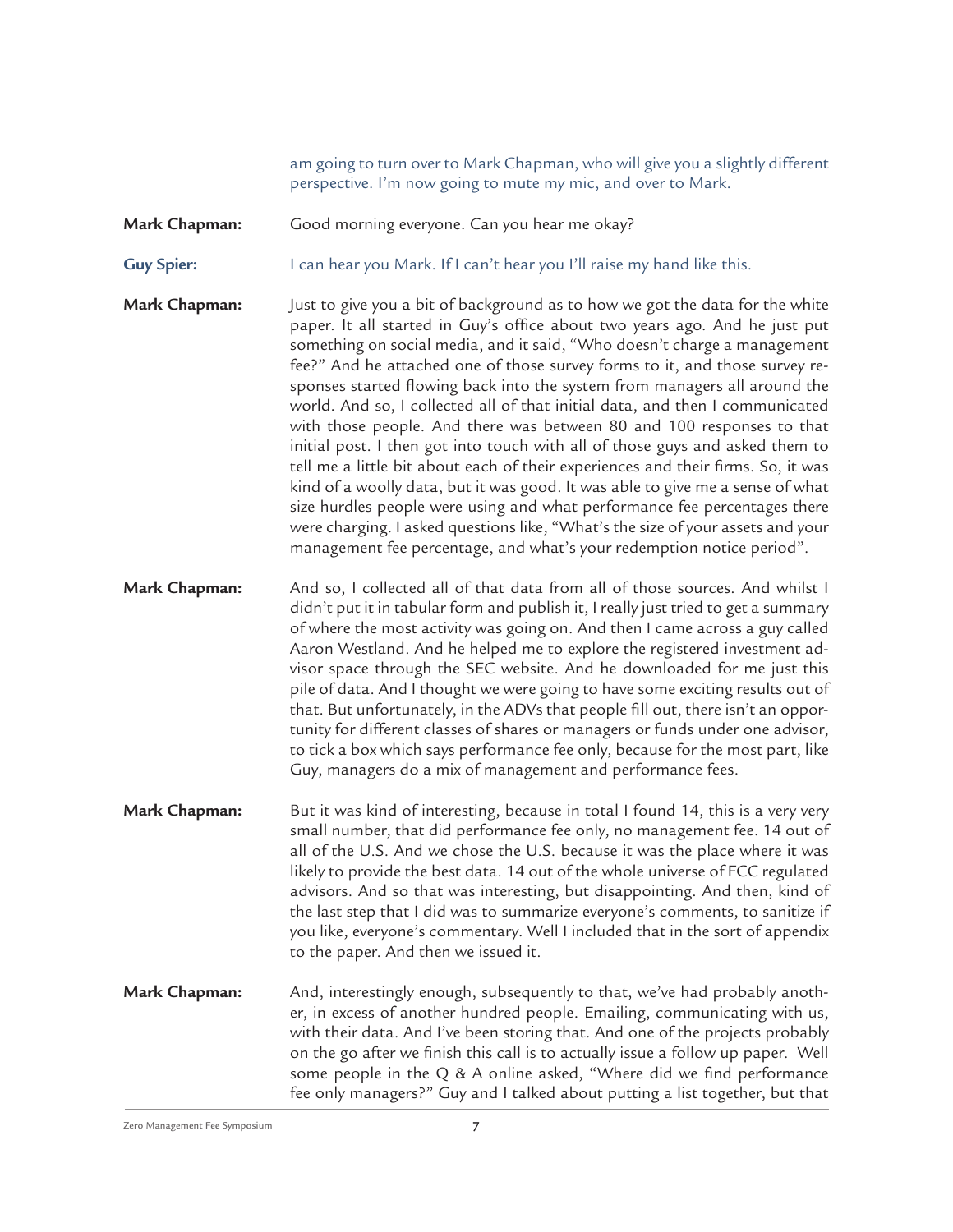- requires a bit more due diligence than I did on this. On this exercise, I looked up data on the internet and I checked the ADVs. But I would actually need, for the full publishing of a list to get everyone's Offering documents, and I'm not sure that's going to be so easy. I would want more comfort than I had when writing these general thoughts that I wrote two years ago. Just so you know what my background is, I've been looking at this stuff for over 20 years. I was an audit partner at Deloitte, where my job was to audit hedge funds. So, I've seen everything, and I think I can talk fairly authoritatively about it. It's only recently that I've really come across the zero-management concept, and I'm really excited to be involved in it with Guy. **Mark Chapman:**
- So, thank you Mark. Thank you very very much for your background. Mark has enormous amounts of technical knowledge, so it turns out that when you dive into the details of how to structure the hurdle, how you structure different parts of it. There's fine detail as to how you do it, and what decisions you make. And we've come up against some of those. In fact, we were debating one of them just recently that related to a five-year share class that we introduced. But Mark, just before I go to Dan Brocklebank, I'm going to ask Orly in a minute to promote Dan to be a panelist. Can you just give us a sense in 25 years of auditing funds, structuring funds, talking to people who want to start funds, how many people came to you with zero-management fees? What structures, or what other fee arrangements do people come up with, what worked and what didn't. **Guy Spier:**
- Well, funnily enough, so I'm with fund guys all the time and it was the very first time in 2007 that I'd ever seen the zero-management fee. And I guess Mohnish was doing it before then, but subsequently, I didn't see it very much. I mean, we would see management fees in almost every fund that we looked at. And so really right up until we started the survey, I wasn't really aware of anyone else doing it. **Mark Chapman:**
- Just to understand, in terms of your structuring funds in the BVI, what was the highest fee you ever saw? **Guy Spier:**

The highest? I don't think I've ever seen more than ... what do you mean, management or performance? **Mark Chapman:**

- Yeah management and/or performance fee. **Guy Spier:**
- I've never seen more than two percent on management fees, and never seen more than 30% performance. Although I have heard of 50% - we disclosed that somewhere, one of our other papers, but in actually auditing anyone, 30% was tops. **Mark Chapman:**
- But one of the things I experienced, and I wasn't just auditing, I was also helping investors with their accounting. And it really troubled me, it still does, to see people with portfolios being charged either fixed management fees or **Mark Chapman:**

 $\sigma$ Zero Management Fee Symposium  $\sigma$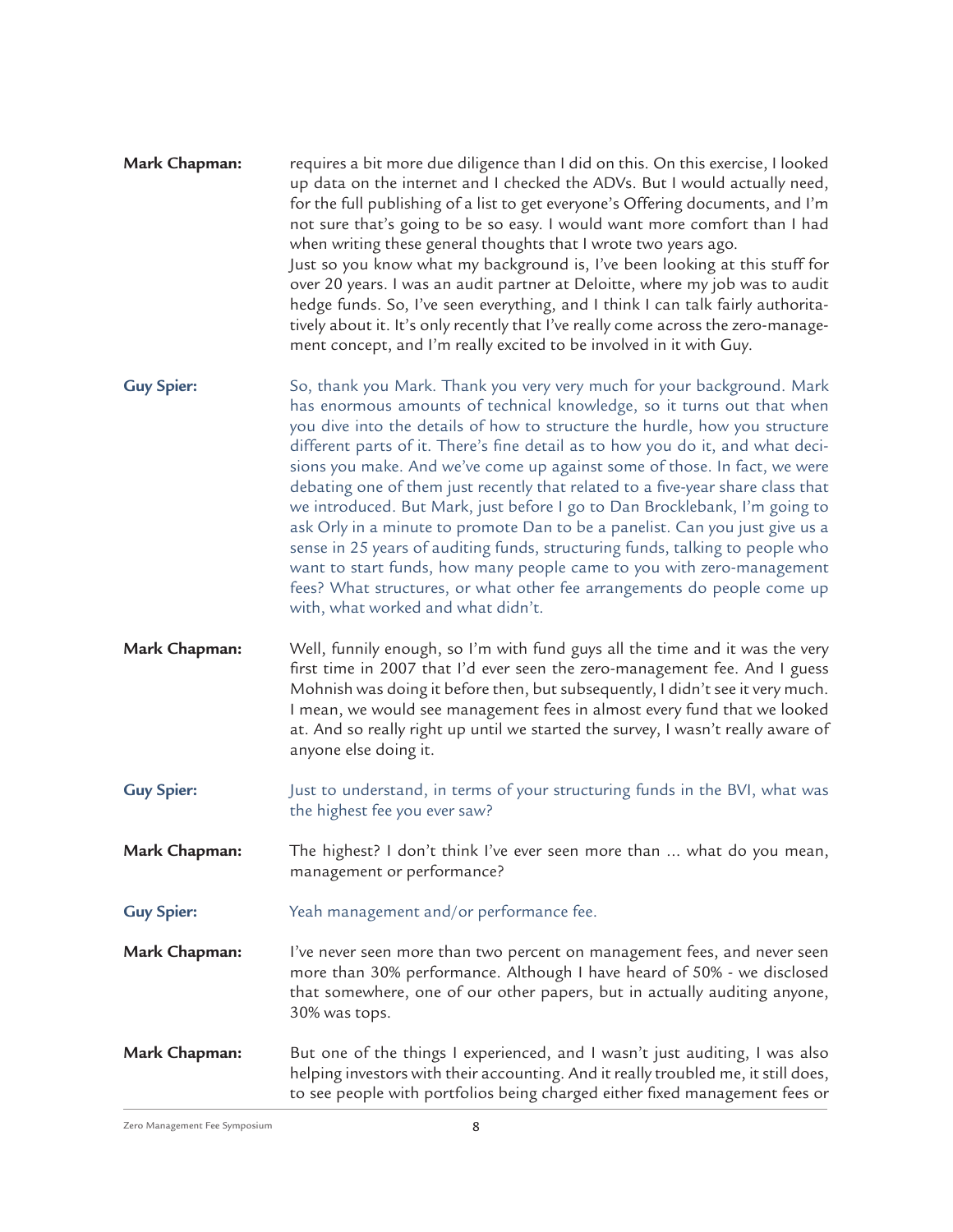percentage management fees. And I've had these talks with investors and the assets under management just gets whittled away as the advisor or the manager churns the portfolio and charges fees.

If I asked them, "Why, why are you still with that?" And the answer is, "That's how I inherited it" or "That's how it's always been." And we just have to get across, as a group, that there is another better way. **Mark Chapman:**

Thank you, Mark. We actually now already managed to figure it out, how to make it live Stream so I've just tweeted that out, and so if you look at my Twitter feed or if you look at the Aquamarine Facebook page, you can actually share this with your friends if you want to. Again, I'm enjoying playing with the technology. What I'd like to do now, and I can't see Dan, but I believe that Dan is on the call. Orly, would you be willing and able to promote Dan to be a panelist? **Guy Spier:**

Hi Guy, can you hear me? **Dan Brocklebank:**

I can hear you. Are you able to go onto video? **Guy Spier:**

I probably am, but it's not immediately obvious I'm afraid. **Dan Brocklebank:**

Okay, we'll learn as we go along. **Guy Spier:**

I think it's far better for you looking at you than it is looking at me. **Dan Brocklebank:**

Okay. So Dan, why don't you take a couple of minutes to introduce yourself? **Guy Spier:**

Sure. **Dan Brocklebank:**

Make sure that people know who you are and then I'm going to ask you some questions... so introduce yourself and then you can share thoughts, or I'll prompt you, we'll see where we go. **Guy Spier:**

Okay. **Dan Brocklebank:**

Blast away. **Guy Spier:**

Sure. Well good afternoon, Guy and thanks to you and Mark for all your work on this. I agree with you, it's a fascinating area and it's great to see so many other people thinking about this area. Just by way of introduction, I've been with Orbis for coming up for 17 years now. Like Mark, I was a trainee, I was a chartered accountant for my sins, but I had a real passion for investing. I joined Orbis in the wake of the tech bubble. **Dan Brocklebank:**

For those of you who aren't necessarily familiar with Orbis Investments, we were founded in 1989. Basically we're a long-term, fundamental contrarian **Dan Brocklebank:**

Zero Management Fee Symposium and the state of  $\mathsf g$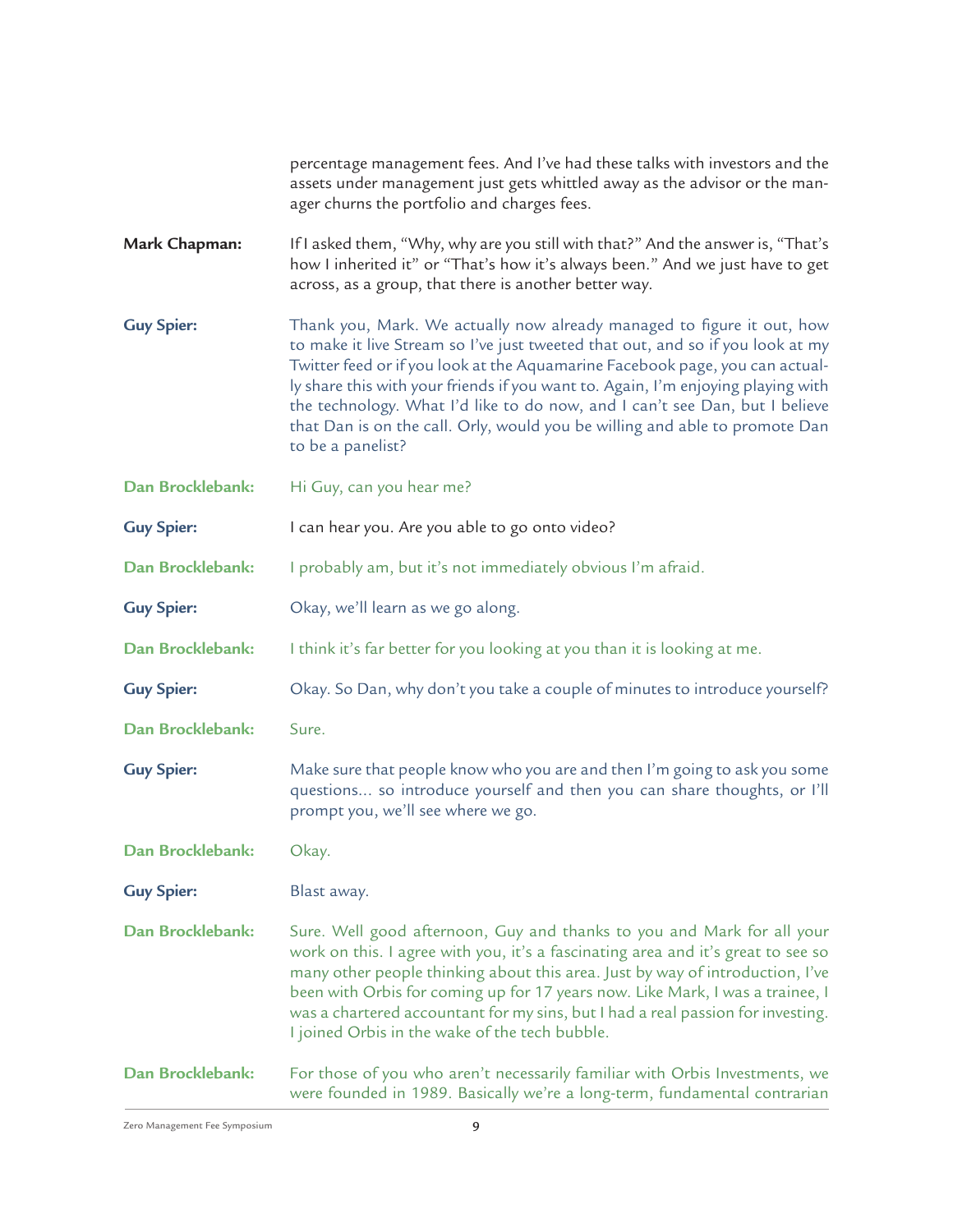investment manager. We round up a very small handful of primarily equity funds in pooled vehicles. And the largest one of those is the Global Equity Fund that we've had running since inception, which was the first of January 1990. And so we come at it with a long term focus, very much a bottom up value focus in the fund, and our journey towards the zero management fee focus is slightly different to the one you describe, in that where we set it up, all those funds had always had fee structures, and this goes right back to the beliefs of our founder Allan Gray. The fee structures that we always had were performance related. And his view was that you have to make sure that as an organization, it's best as an investment organization if you can structure the business so that you only do well as a firm if you do well on behalf of your clients.

- There's a strong belief in linking how well the firm does to how well the client's portfolio's done. Initially we had a fulcrum fee structure, pretty typical in the U.S., less common outside the U.S. And after about 2000, in fact shortly after I'd joined, the feedback we were getting, particularly from institutional investors who wanted to invest alongside us was that they liked the ethos, they liked the linkage of fees towards performance, but with a fulcrum fee structure there were two problems for them. First is what is commonly referred to as the sequencing problem. **Dan Brocklebank:**
- Dan? Sorry Dan, I know that if I don't understand it, can you explain what you mean by fulcrum before you move on? Because that's important. Thank you forgive me. **Guy Spier:**
- Yeah, critical. So a fulcrum fee structure is one in which there is a fee rate which is calculated as a percentage of assets under management and the way to think about that is that if you perform in line with the benchmark, that fee rate is, let's just call it X percent, and that is the fulcrum about which that rate can pivot. If the performance of the fund typically calculated over a trailing period, say the last three years. If the performance exceeds whatever benchmark is set for the strategy by a certain amount, then that fee rate can rise to a set amount, so let's just call it 2 X, and if the performance of the fund underperforms whatever benchmark is set, that fee rate can decline, say to half X or to zero. So the variables that you have when thinking about a fulcrum fee structure is what is the fee rate you charge if you just perform in line with a benchmark, how high can the fee rate go, and how low can it go, and what are the performance levels that you need to achieve to hit that peak fee rate and the trough peak rate. Is that clear Guy? You still there? **Dan Brocklebank:**
- Sorry, I'm still here Dan. I just had muted myself so I was talking on mute. But yes, thank you so much for explaining that. Please continue. **Guy Spier:**
- So, we had a fulcrum fee structure and potential clients would look at it and say we don't like the fact with the fee structure, the rate that's being charged on an ongoing basis is calculated based on the performance of the last three **Dan Brocklebank:**

Zero Management Fee Symposium and the state of  $10$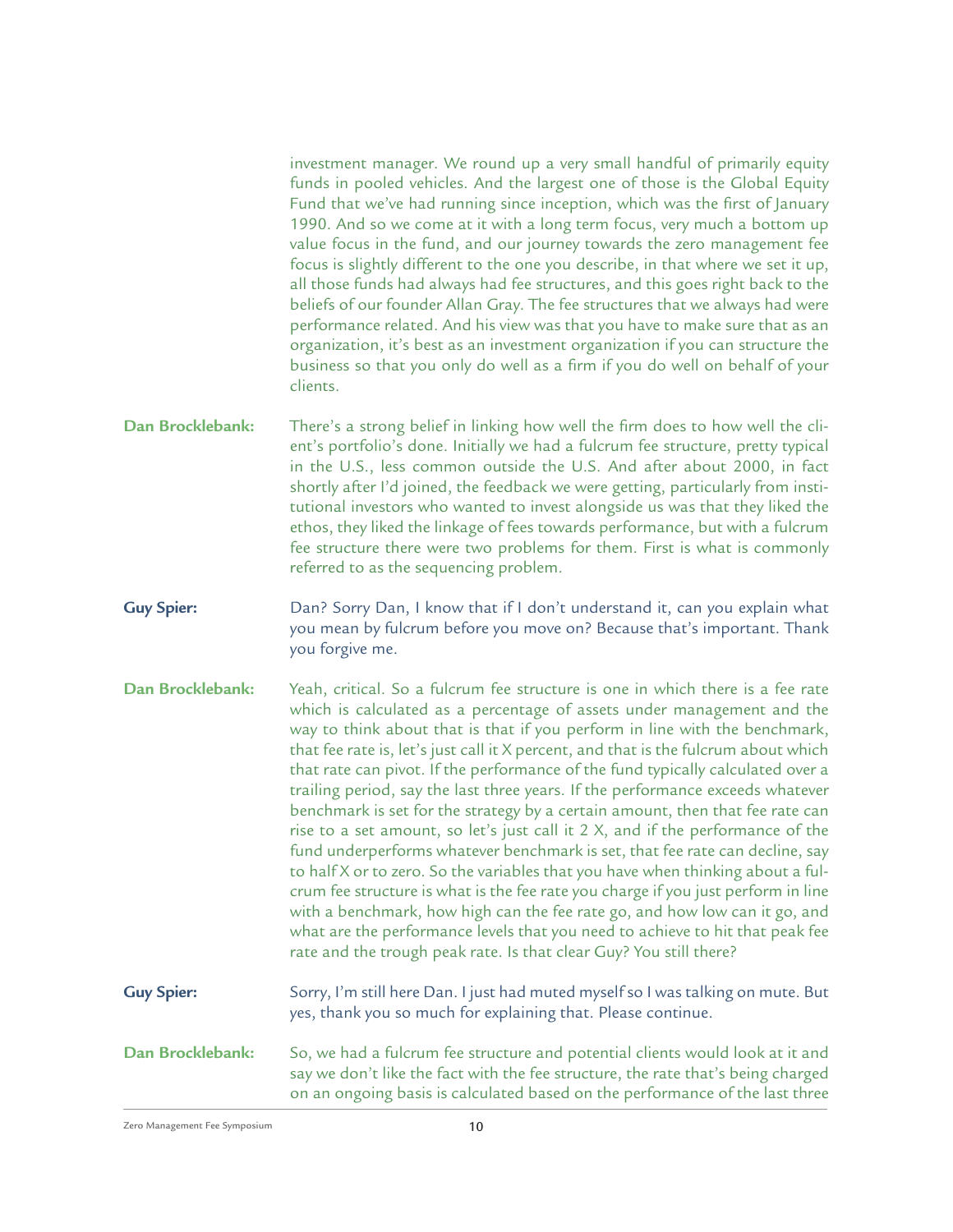years. So, if we were to invest today, the fee rate being charged would be determined by historic performance over the trailing three years which that new investor would not have received. The second issue or query that was raised is what is the fee rate if you just perform in line with the benchmark? And investors clearly wanted that variable to be as low as possible. So, when we got all of that feedback, we thought about which of those two problems we could fix? Or which would be most important to fix. And we took the view that the first thing to fix would be tying the fee rate to the investor's actual performance.

But the fact that the fees were determined by this tailored performance was probably the first thing we could tackle. We did that through a different mechanism, not necessarily linked to zero or base fees but it's a refundable reserve. And what that essentially means is that these are calculated based on the performance of a particular share class, but the performance fees are not paid directly to us, they're put into a reserve, and then they can be refunded to the client in the event that we subsequently underperform. And the aim with that is to true up any performance fees paid so that a cumulative investment experience is enjoyed by the clients. One of the challenges with performance fee structures, which is often cited is that the pathway to returns can sometimes impact the total performance fees paid. **Dan Brocklebank:**

Just very simply in practical terms, if a manager outperforms by 10% in year one, but then underperforms in year two by that same 10%, some fee structures might charge a fee in year one, but without a refund, the investor might have suffered no net performance, but have paid substantial for a fee in year one. So that reserve mechanism was introduced, just trying to keep this relatively brief, in 2014, and it was well received, but clients came back and said what if you could push the base fee down as close as possible to zero? So we said why not take it all the way to zero, and we came back with a structure where we said that we would offer a zero base fee, and only a performance fee, and that performance fee would then be refundable in the event of subsequent underperformance. That was basically our journey. We introduced that zero base at the start of 2014, and I'll stop there. **Dan Brocklebank:**

Yeah, no that's incredibly helpful, and I just want you to know Dan, that I envy your capacity to talk about these things in such clear and simple terms, with this sort of measured pace which is just beautiful to hear. I wish I could look around the participants and see if you agree. So, I'm just going to dive into, stick with you for a second, and just dive into a couple of questions I think that you actually raised yourself, that I would like you to address. There are three, and we'll do them sequentially. So question number one for you Dan, this is just asking you back the very question that you asked, so I hope you've thought about it. **Guy Spier:**

Oh goodness. I hope I can remember what it was. **Dan Brocklebank:**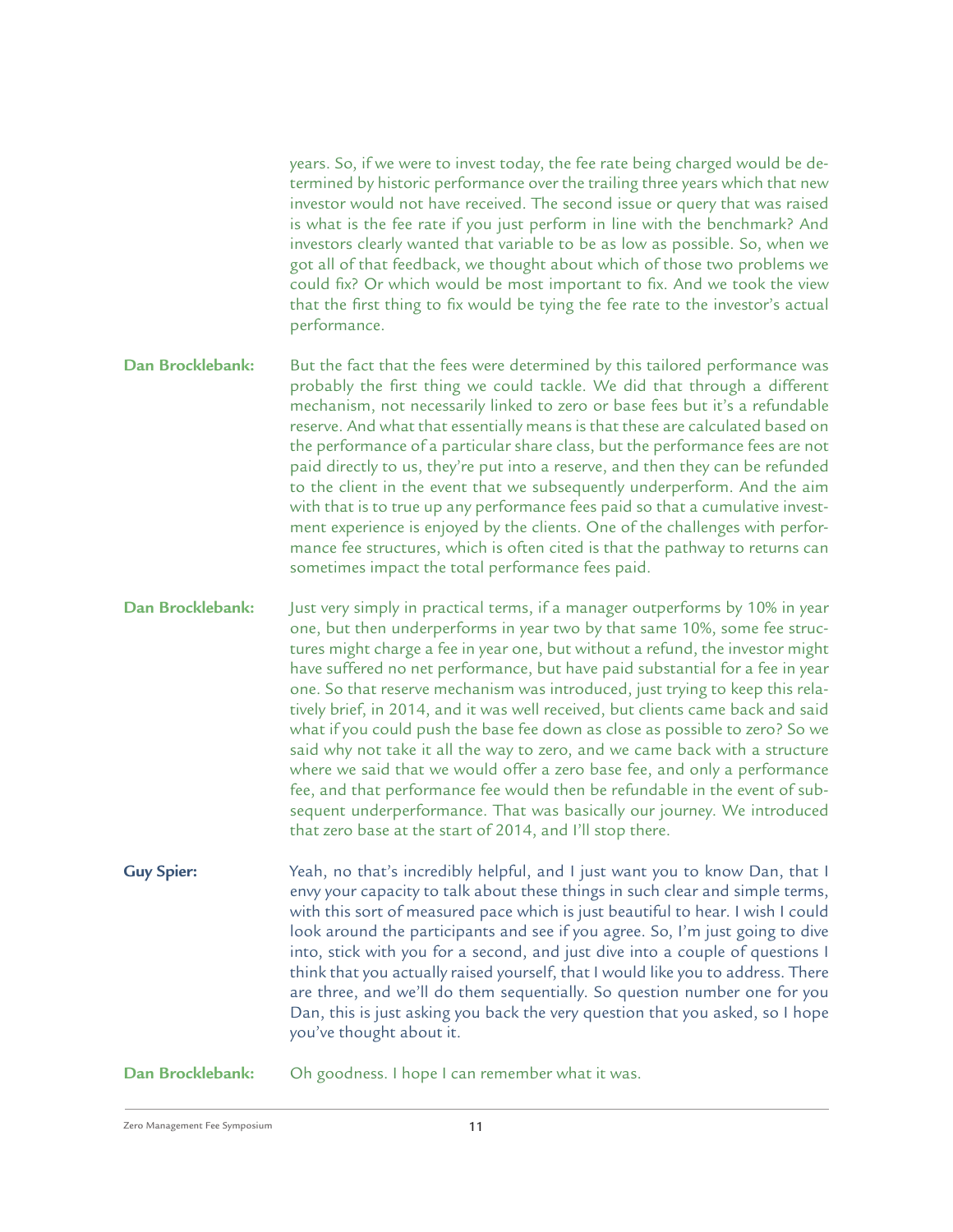- So, the question is, I think that the issues that need confronting are how do you prevent a zero-based fee structure from being labeled as a heads I win, tails you lose proposition for the manager? But before we get there, and to give Dan a little bit of time to think about what the hell he's going to say to that, for people who are looking at structuring funds, so Dan has this reserve mechanism which basically says we'll take the money, we'll hold onto it, and see if you really deserve to get it. Nick Sleep, when he was managing money, had a structure like that. I had a fight on my hands just to get the zero management fee structure in place, and I wanted to do the reserve mechanism and the accounting is not easy. **Guy Spier:**
- Again there's detail as to what one needs to do on an accounting level. There's some important decisions that one needs to make. You have to do a trade-off between simplicity and equity, and in my case, I decided that I'd fought enough battles and I wouldn't do it. So, I think that you can do pretty well without having a reserve mechanism, but it's worth saying that if you want to go the whole hog, you can really structure the incentives right. There's no question that the right thing to do is to put that money at risk for the manager. And let him claim it over a longer period than simply performance over one year. **Guy Spier:**
- But with that in mind Dan, you can address that a little bit more, but I'm actually really curious. Somebody starting out, they don't want to charge a management fee, they get accused of being a heads I win, tails you lose, what would you say? And actually sorry Dan, I'm going to give a bit of an answer myself, which is that if you're lucky enough like Mohnish to have sold a business, or to have a pool of money that you are a direct either owner or beneficiary of, then part of the way that you answer that is both because you have very significant skin in the game, because your money is also invested alongside. But maybe I just stole your answer Dan, what would you say? **Guy Spier:**
- There are a number of things. Skin in the game is critically important. I think when starting out, I think it'd be very hard to start out unless you're starting out with large pools with either your own capital or client willing to back you in size straight out. I think it's very hard to start out with a zero base fee. I think if you think about a start out situation, I think it's worth just backtracking to why performance fees make sense from a relationship perspective between the manager and their clients. In my mind, the reason performance fees are so important to structure right, but to implement, is because the alternative is to charge based on a percentage of assets under management. Even if with the best will in the world, that inevitably introduces the temptation at some point in time to grow beyond a level at which you could sensibly deploy capital. **Dan Brocklebank:**
- I think that's why we are all interested in performance, it's to avoid that trap. To take that trap away. So I think when you're starting out, obviously that's far less likely to be a problem, and so I would say to people starting out, you **Dan Brocklebank:**

Zero Management Fee Symposium and the control of the 12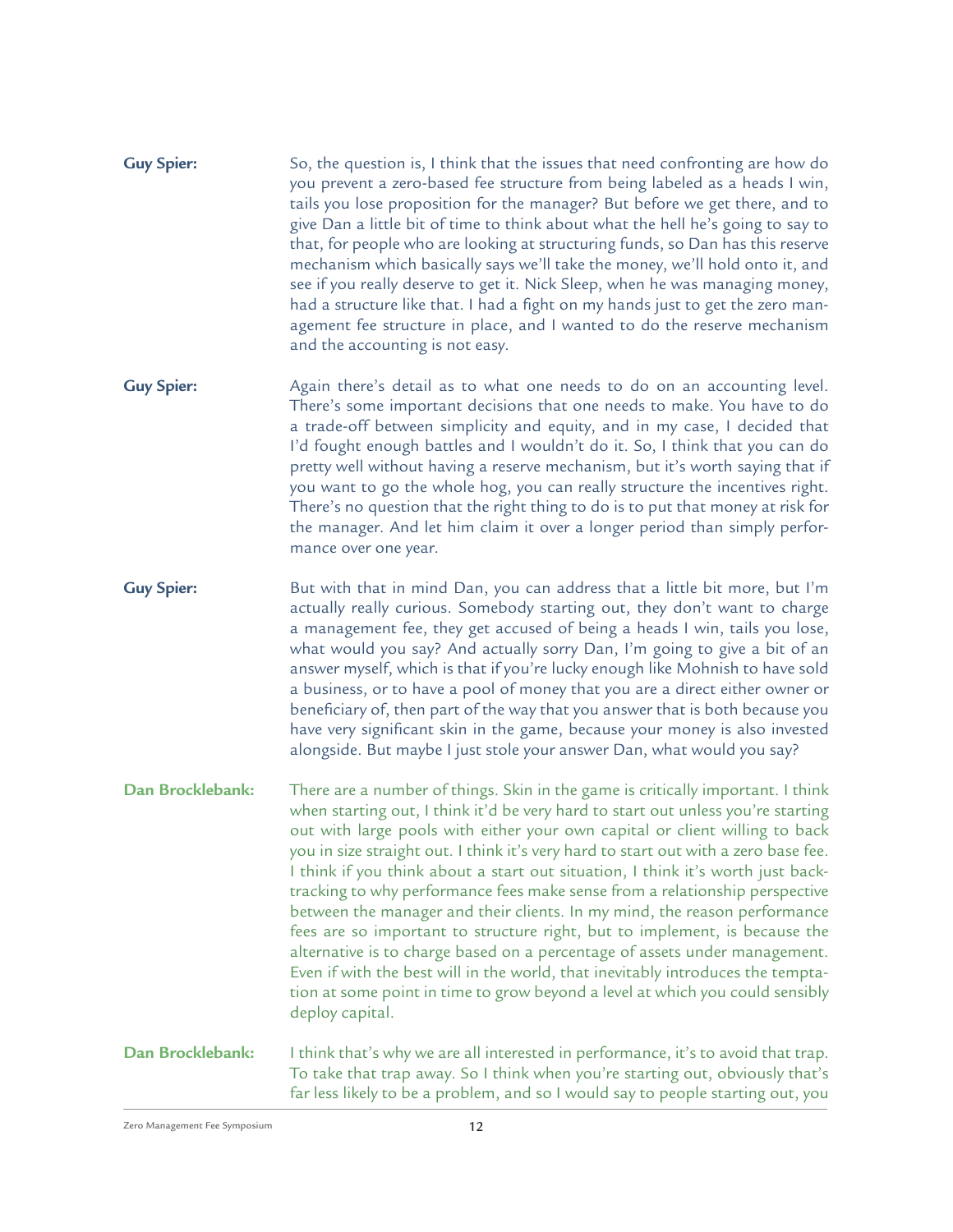might say well, I've got this aspiration to move to a zero management fee, but you could start out with some form of ad valorem fee initially with a view to just getting some scale in, and then when you have the scale you could shift to a zero-management or a zero-base fee structure.

You know, it's interesting, I wonder how many managers start off on that route, planning to reduce their fees, but end up not reducing their fees. I don't think that if I'd have gotten that fear of rejection, future rejection by my hero Warren Buffett, I'm not sure that I would have had the willpower to do it actually. **Guy Spier:**

You may be right then. But in which case you could start with a fulcrum fee structure, and certainly I'm no expert by any means in the U.S. market but I believe they're much more widespread and much more common in the U.S. market than they are in Europe. Just one of the points I was going to make Guy. I think that the zero-base is a great innovation for clients. I think, as you mentioned early on, that it really helps with that alignment between the two. It's not, the reserve mechanism we believe is an extra advantage on there. It's not the only way to do it, I don't know how many, if you plan to go on to this, if you're listeners aren't aware, the largest pension scheme in the world, Japan's GPIF, they've introduced something which I think is far more radical than people are talking about widely. On the 11th of June this year, they put out a paper which is available on their website, in English. **Dan Brocklebank:**

And they talk about a new fee structure that they have introduced for their active equity managers. They're not quite going to the zero-base, but they're taking all of their active managers to a base fee, which is equivalent to the fee for a tracker fund of the same asset class. So it's pretty close to being a zero base fee. But there is an element of payment. They have a performance fee, but instead of a reserve mechanism, they have a deferral mechanism. I won't go into the details, but some form of deferral or clawback is another way of trying to put a mechanism in, to true up accumulative fees paid to the cumulative performance. **Dan Brocklebank:**

Fascinating. Dan, thank you so much for your input. What I'm now going to ask you to do is to mute your line. You can imagine that we have some kind of stage or something. You've come and joined me. And now we're going to invite somebody else up onto our imaginary stage. And that person who has e-mailed me just now to say he's fine with it, whom I'm never met, but I just liked the comment is Michael Cook from Private Value LP, is the name of the business. So Orly, now you get to search frantically through the participant list to hopefully find Michael Cook, and promote him to a panelist. Everybody bear with us while we do that. And while we're waiting for Michael Cook to join, Orly, do you want to step in there? Congratulations Orly, she managed to get the live stream going. The live stream is in the chat, feel free to share that out. We could've chosen either Facebook or we could have chosen YouTube. Orly chose Facebook. I hope you're all okay with that. **Guy Spier:**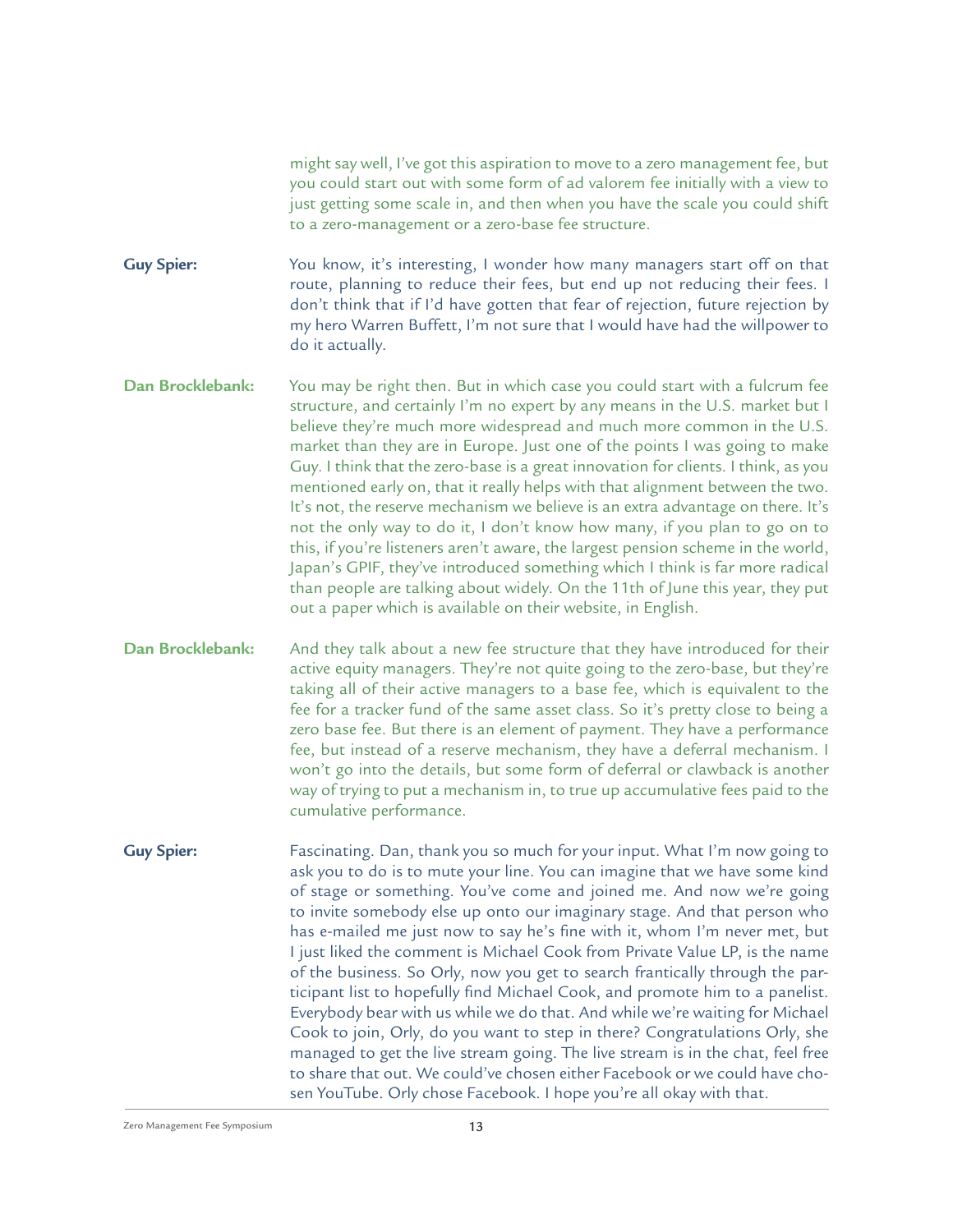| Orly Hindi:          | YouTube was not cooperating.                                                                                                                                                                                                                                                                                                                                                                                                                                                                                                                                                                                                                                                                                                                                                                                                                                                                                                                                           |
|----------------------|------------------------------------------------------------------------------------------------------------------------------------------------------------------------------------------------------------------------------------------------------------------------------------------------------------------------------------------------------------------------------------------------------------------------------------------------------------------------------------------------------------------------------------------------------------------------------------------------------------------------------------------------------------------------------------------------------------------------------------------------------------------------------------------------------------------------------------------------------------------------------------------------------------------------------------------------------------------------|
| <b>Guy Spier:</b>    | No problem. I'm blanking, forgive me here, Michael Cook?                                                                                                                                                                                                                                                                                                                                                                                                                                                                                                                                                                                                                                                                                                                                                                                                                                                                                                               |
| Orly Hindi:          | Michael, you should be able to talk now. You are a panelist, I don't know if<br>you're just trying to rejoin, but it does show that you're there, so feel free to<br>try and speak.                                                                                                                                                                                                                                                                                                                                                                                                                                                                                                                                                                                                                                                                                                                                                                                    |
| <b>Guy Spier:</b>    | So while we're waiting for Michael Cook, another person whom I am actually<br>not sure, I hope that he's available, is from Australia, Tony Hansen. Do you<br>see Tony Hansen available?                                                                                                                                                                                                                                                                                                                                                                                                                                                                                                                                                                                                                                                                                                                                                                               |
| <b>Michael Cook:</b> | This is Mike Cook, can you hear me?                                                                                                                                                                                                                                                                                                                                                                                                                                                                                                                                                                                                                                                                                                                                                                                                                                                                                                                                    |
| <b>Guy Spier:</b>    | Oh Mike, you're coming through loud and clear. Welcome Michael.                                                                                                                                                                                                                                                                                                                                                                                                                                                                                                                                                                                                                                                                                                                                                                                                                                                                                                        |
| <b>Michael Cook:</b> | Thank you.                                                                                                                                                                                                                                                                                                                                                                                                                                                                                                                                                                                                                                                                                                                                                                                                                                                                                                                                                             |
| <b>Guy Spier:</b>    | So over from the other side of the Atlantic, Michael welcome to this call.<br>Why don't you take a few minutes to introduce yourself first. And just so<br>everybody knows, I've never met Michael in my life before, this is the first<br>conversation that we're having. Michael, the floor is yours.                                                                                                                                                                                                                                                                                                                                                                                                                                                                                                                                                                                                                                                                |
| <b>Michael Cook:</b> | I'll start with a little background. I've been managing money since about<br>1986, and I started out with a company that I started in Pennsylvania man-<br>aging money for wealthy families with a concentrated bottoms up value strat-<br>egy. After about 15 years or so, we'd grown that to about a billion under<br>management for about 100 families across the country, and I sold the com-<br>pany in 1999 to a large public company. And stayed on and ran it for another<br>four or five years for them. And then left. And then sometime in '06 or '07 I<br>guess it was, on the request of friends of mine who wanted me to take some<br>money, I decided to set up a partnership as a way to replicate how I was<br>managing my own portfolio. Initially I didn't have the zero-fee share class in<br>that partnership. It was just a straight 1% management fee, no incentive fee.                                                                        |
| <b>Michael Cook:</b> | But about six or seven years ago we introduced a class B share class which<br>I just thought made sense. I realize I was doing this for myself and for other<br>people because I enjoyed doing it, I didn't really need to earn fees any longer.<br>I had enough wealth personally where extra management fees were irrelevant<br>to me. So, I just thought the zero-management fee structure made sense. I<br>thought it was a better way to manage money for people. So, I introduced<br>that share class, and what's interesting is I bring it up all the time with peo-<br>ple, and even the people that have the original share class, which is the 1%<br>management fee - for some reason it's hard to convert them to go to the<br>class B share class. Even though they have the option to do so. Anyway I just<br>thought it was a smart way to invest money for people. I saw no reason why<br>I should earn a fee if I can't generate at least a 6% return. |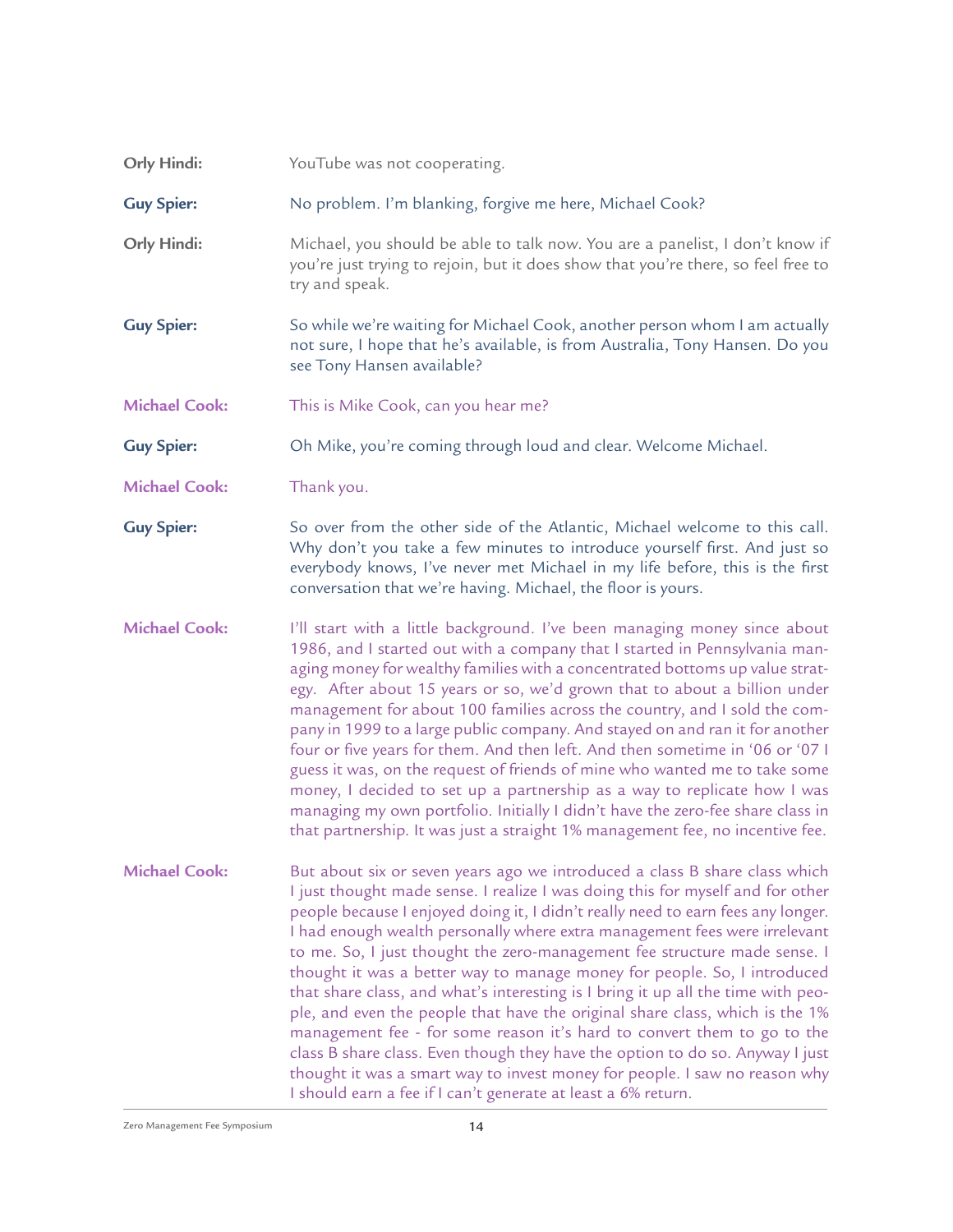- We have a hurdle rate of 6%. We don't have the reserve mechanism that you discussed Dan, but I think it's an interesting idea. I do think the accounting of that would be somewhat complicated. But I'd like to learn more about that. We do have a 6% hurdle rate. It's not cumulative at this point. The way it works is if in year one we had a negative return, that deficit first has to be earned back. And then 6% before the incentive charge can be charged. And by the way it's 25% after 6%. It's as simple as that. I like having that share class and I do suggest it to partners that are joining the fund as a good option. **Michael Cook:**
- Some choose it and some prefer not to choose it. The only other thing I'll mention about the class B is in that share class we do have a three year lock up. We tell people that they really shouldn't invest in the fund regardless of share class if they can't really see themselves as being a very long-term investor. At least a five to 10 year horizon. In the class B share class we do have a three year lockup. There's some early withdraw penalties if they come out in the first three years, although that's never happened. Maybe if you have some questions Guy, I'd be happy to react to some of your questions as opposed to me rambling on here. **Michael Cook:**
- No, that's great. Well it's worth saying that often just to hear the voices of people who are doing this. Because one of the incredible things, forgive me for, this technology allows is for, terrorists right now are using technology like this to get together and plot stuff. And one of the ways we can counter that is to create networks and create groups of people who are doing good stuff, so many of the people who want to do this or who are doing this are isolated. And to gather us together in one spot in cyberspace, and just to hear the voice of people who are doing it is great. I will tell you that something that resonates that you said that resonated with me a lot was one I don't know if you said it explicitly but the sense that it was the right thing to do. So I suddenly realized that my aunt in Israel is invested with me. The idea that I'd be taking money off her to manage her money is preposterous, utterly preposterous. So I sensed in you that feeling that it allows for a true partnership where you really are on the same side as your clients. **Guy Spier:**
- But the other thing that I think is perhaps the most valuable thing that I can say on this call, or a little piece of insight and knowledge is that it's fascinating to me how even long-term investors, once they're invested in a share class, tend not to want to move even if you can show them rationally on paper that it would've been better to be in a different share class. I don't do that, and I think that a big pitfall for anybody who's managing money and considering changing to a zero-management fee class is even if you believe that it's better for your client, don't force them to change, let them stay where they are. People grow comfortable with what they have. I don't know if you want to speak back to that, but before you do Michael, what I do want to do is - I'm going to introduce the next panelist - somebody called Tony Hansen in Australia. Orly - maybe you can find Tony and see if you can promote him while I ask Michael if that resonated with you at all or not? Michael you may be muted. **Guy Spier:**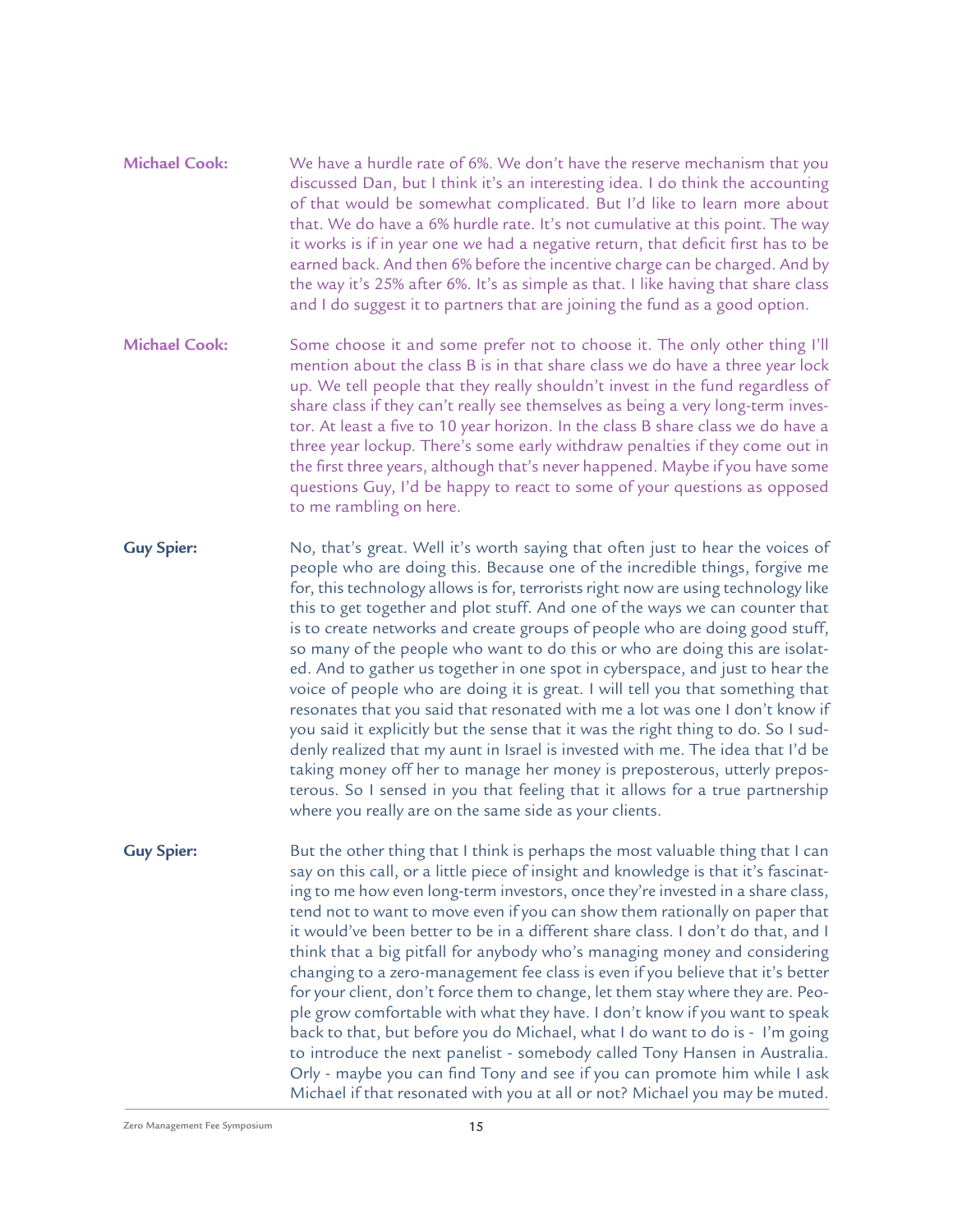## If what resonated with me? Say that again? **Michael Cook:**

- This experience that people may be managed, so you introduced the zero fee class that doesn't charge people anything, but there are some people who you can't reason with them to get into that. **Guy Spier:**
- Yes. And maybe they think the 1% fee is fine, and they're willing to pay that, and they don't want to pay any more. The question is, we'll say, well what if you're up 15%, what's that going to cost me? I'm going to say, well it's going to be 25% of 9%, which is 2.25% which is more than 2X the 1% fee, and I guess maybe people are optimistic that they're going to earn well in excess of 10%, because that's sort of the break even between the class A and the class B is 10%. At 10% it's roughly the same. Perhaps I've got more optimistic investors in my fund than others, but I've only converted from the original A share class, I think only two converts to the class B since I've introduced that four or five years ago. **Michael Cook:**
- Very interesting. Thank you Michael, and now Orly, have we managed to find Tony Hansen? **Guy Spier:**
- I'm not seeing Tony on here. **Orly Hindi:**

He is in a different time zone. I did send him an e-mail. So, what I'm going to do now is, Dan and Michael, I hope that you're willing to stay around and to just mute yourselves, or have Orly mute you, I don't know how it goes. I'm just going to now go to some of the questions that people wrote that I think are so interesting, and I'm more or less going to take them in the order that they were received on the form. The first person is Gunjan Chhaya, and I'm actually going to read it read it out, and then either Dan, Michael or myself are going to address it. What Gunjan writes is, he talks about the survival of zero management fee managers during the initial years of the fund setup. How do they survive? Is there a study that looks at the survival rate of zero management fee funds? Is there any evidence of out there of over or under performance? How many zero fund managers are supported by parallel withfee funds? Does this create a dichotomy or conflict of interest? Is there an average time to break even for the manager? **Guy Spier:**

But I think this question is how do you get started doing this, if you know it's the right thing to do. I guess we've addressed it a little bit. So Gunjan is number six on our spreadsheet and Orly, if you find Gunjan and he wants to come live, that's fine. Gunjan, you can also send us a message I believe and feel free to do that. Either Michael or Dan, do you want to speak to that? Or Mark for that matter. I guess we've addressed it partly in just saying say yes, that is a real barrier to entry. It's a real hurdle. If you want to manage money professionally and you need to pay your bills through your business, you need to be paid somehow. And in a certain sense it means that only people who have already been successful in one form or another and have the ability to **Guy Spier:**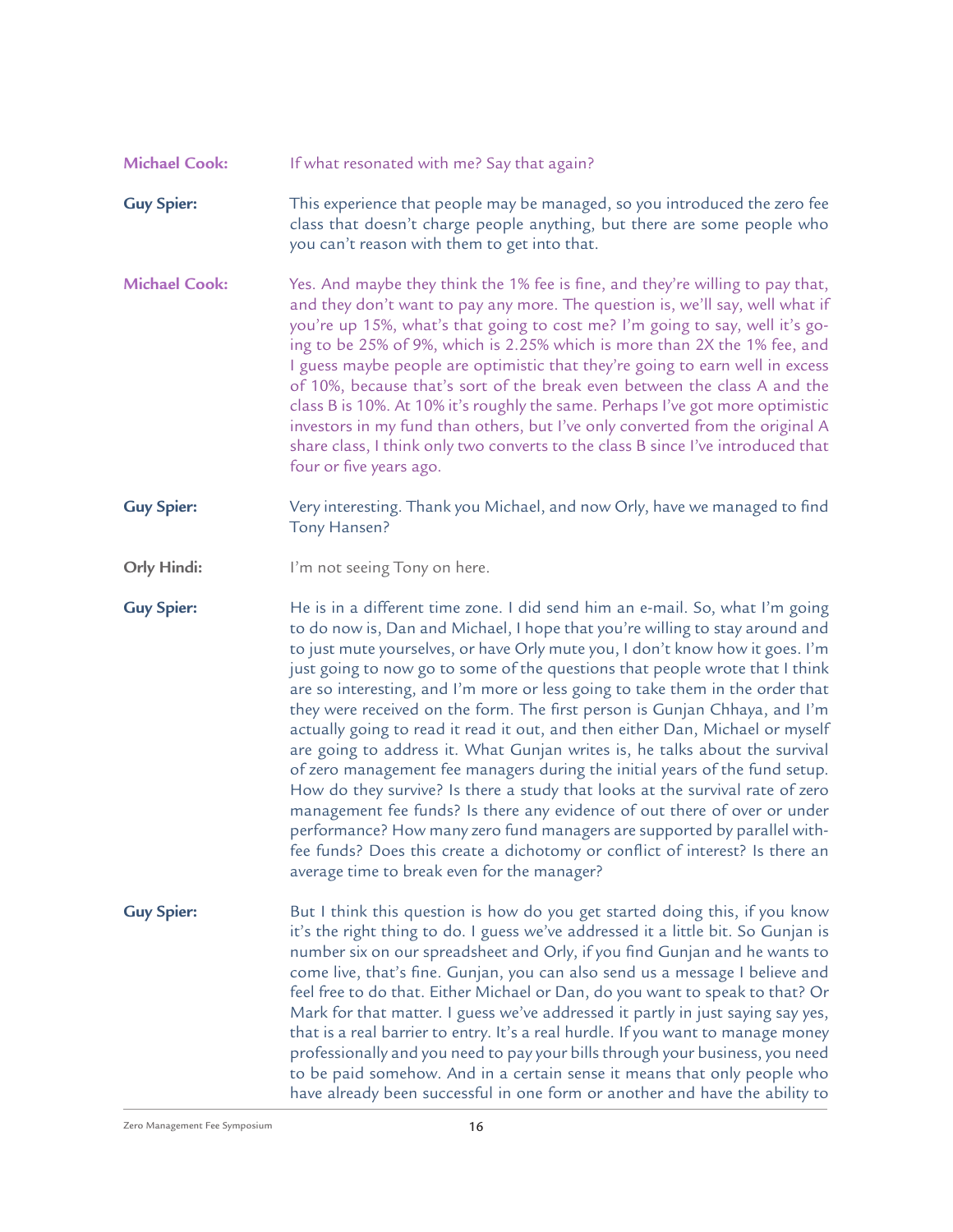stay and sustain multiple years of losses or of zero income potentially can get into it.

That is an asymmetry that exists in the world, there's natural selection there. Which is a good thing. I think that from the perspective of investors, if you look for somebody who's managing money with zero fees, if they have a built up a nest egg of one kind or another, which is relatively easily verifiable I believe. Then you know that they're in it for the right reason. And you cannot say that for somebody who is just taking a fee. And I would argue that somebody like Orbis, Dan happens to have been on the call, when they start thinking about reducing their fees in various ways, it's a very, very strong signal that they're not about gathering assets, they're actually about delivering returns. **Guy Spier:**

- I was just going to say I think the data, I'd love to have that. I don't think, unless it's come out in Mark's work, we certainly don't have it. I think a point I would make is this is why I think things like this call are so helpful is that we've encountered circumstances where most people look at the zero-space fee structure and their first reaction is it's too good to be true and for various reasons that I think we can all understand. Many people, when it comes to the financial world, think that if something feels too good to be true, then they've been trained to avoid it. I think just raising the awareness is helpful to help people recognize that this is an option out there. **Dan Brocklebank:**
- Yeah. Thank you for that. Michael, do you have any other thoughts that you might want to add. **Guy Spier:**
- Yes, I do. I think it's very difficult for someone starting out to do this unless they have personal wealth or they don't need the income. If you're going to be hiring people, analysts and back office people, there's a big cost to that. I think it's very difficult to start out this way unless you have a financial situation that allows you to do that. I think it works best for guys like me and guys like you and others out there who do this where it's really a one-person operation, where we're the research department, we're the portfolio manager and it's really just our business. That's how I operate. I think you're similar to that. There's some other fellows out there, I know my friend Scott Miller who runs Greenhaven Road is pretty much a one-person operation. I think with those types of structures, it's more doable to have a zero-management fee structure in that type of organization, in my opinion. **Michael Cook:**
- Yes, thank you. I think the one thing that I would add, and I'm going to say this while Orly - please see if you can find Andrew Rosenblum. I really enjoyed his questions. Andrew, if you're on the call and you want to ask them personally, that would be great. If not, I'll read them out. I would say that the extraordinary thing is ... I can imagine one of the advisors and investors in my fund going back 10, 15 years, me talking about zero management fees and he had this look around. I don't know anybody who would invest in such a fund or who has an interest in such a fund. **Guy Spier:**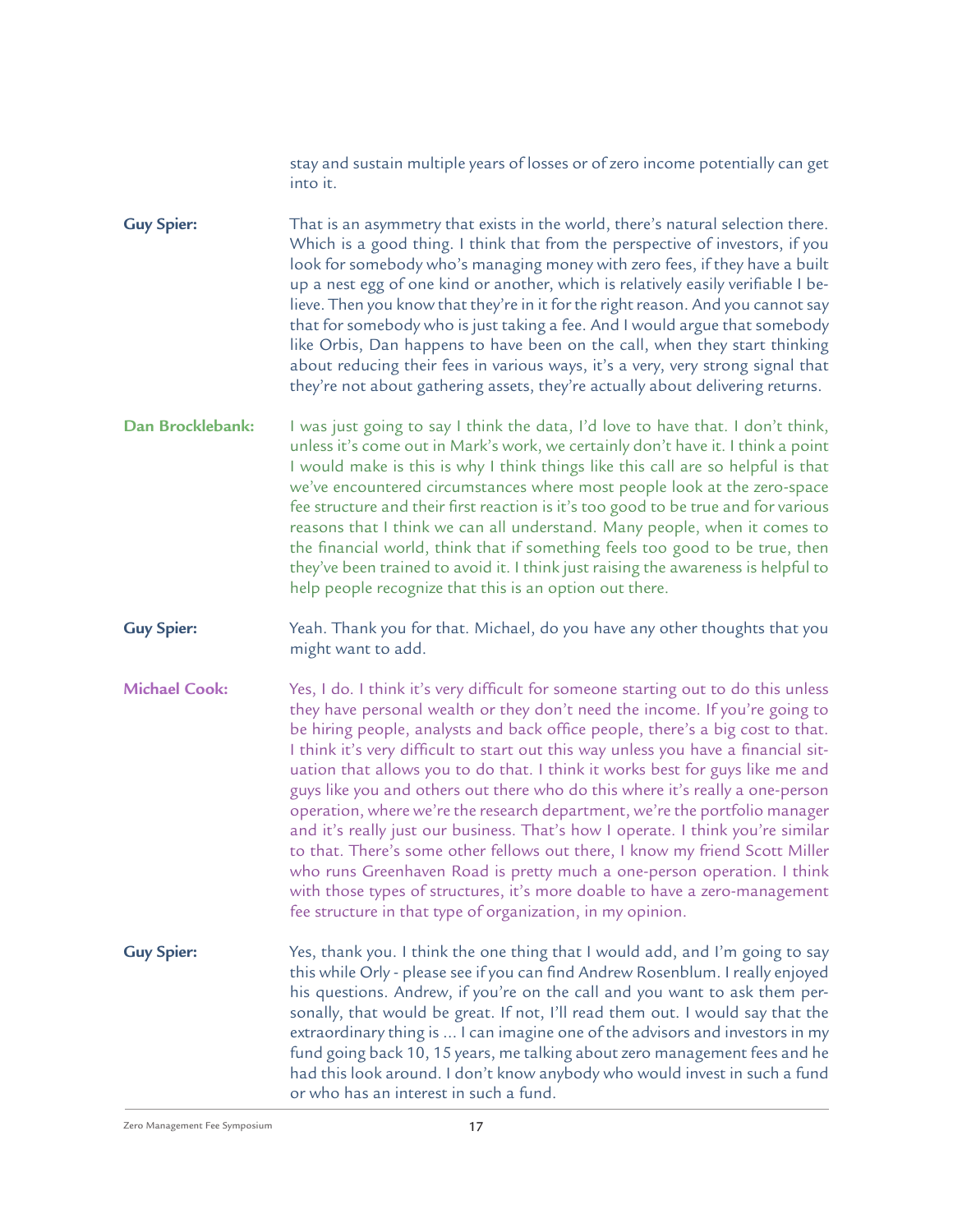| <b>Guy Spier:</b>        | What's my point? My point being that if you have to just get started and do<br>that fee structure and then people will eventually find you but the probability<br>that you know of a group of people who are going to value that is extremely<br>low. You just have to get going and the world has to find out about you and<br>you have to understand that the vast majority of the planet, not only will they<br>not respect you, they think you're totally mad and that's okay because you<br>just need a few people who understand and maybe there's some ironclad<br>rule that most people just won't see it or understand that. Part of the hurdle<br>is not just having the cash reserves to keep going. It's to hold out for those<br>people who I believe will eventually come if your performance is half decent<br>and you keep with that structure. They will find you, is what my experience<br>was. With that, what I'd like to do is go on to Andy Rosenblum's question.<br>He was, for the benefit of Orly and Mark, he's number 17 on the list. Orly,<br>have you found him. |
|--------------------------|-----------------------------------------------------------------------------------------------------------------------------------------------------------------------------------------------------------------------------------------------------------------------------------------------------------------------------------------------------------------------------------------------------------------------------------------------------------------------------------------------------------------------------------------------------------------------------------------------------------------------------------------------------------------------------------------------------------------------------------------------------------------------------------------------------------------------------------------------------------------------------------------------------------------------------------------------------------------------------------------------------------------------------------------------------------------------------------------------|
| Orly Hindi:              | Andrew's on so he can chat.                                                                                                                                                                                                                                                                                                                                                                                                                                                                                                                                                                                                                                                                                                                                                                                                                                                                                                                                                                                                                                                                   |
| <b>Guy Spier:</b>        | That's great, Andrew.                                                                                                                                                                                                                                                                                                                                                                                                                                                                                                                                                                                                                                                                                                                                                                                                                                                                                                                                                                                                                                                                         |
| <b>Andrew Rosenblum:</b> | Can you hear me?                                                                                                                                                                                                                                                                                                                                                                                                                                                                                                                                                                                                                                                                                                                                                                                                                                                                                                                                                                                                                                                                              |
| <b>Guy Spier:</b>        | What we've got going on here is that I didn't say this in the questionnaire but<br>the personality comes through in many cases through the question. Andy, do<br>introduce yourself before you ask your questions and I can prompt you to<br>remind you of the questions if you don't remember them. Go ahead, Andrew.                                                                                                                                                                                                                                                                                                                                                                                                                                                                                                                                                                                                                                                                                                                                                                        |
| <b>Andrew Rosenblum:</b> | Sure. Can you hear me?                                                                                                                                                                                                                                                                                                                                                                                                                                                                                                                                                                                                                                                                                                                                                                                                                                                                                                                                                                                                                                                                        |
| <b>Guy Spier:</b>        | Yep, loud and clear. Thank you.                                                                                                                                                                                                                                                                                                                                                                                                                                                                                                                                                                                                                                                                                                                                                                                                                                                                                                                                                                                                                                                               |
| <b>Andrew Rosenblum:</b> | Great. I'm on the West Coast of the United States in San Diego. I ran a newly<br>formed fund called Bonsai Partners and I think I'd emailed you a little bit on<br>this topic a while ago, Guy, trying to figure out how to figure out my own fee<br>structure so this has been very helpful to me and thank you for your guidance<br>along the way. My question for you, it's kind of a devil's advocate type of<br>question and it goes for everybody, I guess. What would you say to those who<br>came to the exact opposite conclusion, that it's best to charge no incentive<br>fee, just a management fee? There are a lot of them and I would argue it's not<br>just large diversified mutual funds that does this. People like Lou Simpson<br>who managed investments for profit at Geico or Tony Deden at Edelweiss<br>believed that they shouldn't be paid more for quote-unquote actually doing<br>the job they said they would. Thank you.                                                                                                                                        |
| <b>Guy Spier:</b>        | What a fantastic question, Andrew. All you have to say to me is, "Lou Simp-<br>son did dot, dot, dot," and then I just bow down. Before I take a stab at it,<br>Dan and Michael, do you have any overwhelming thoughts that you want to<br>dive in with?                                                                                                                                                                                                                                                                                                                                                                                                                                                                                                                                                                                                                                                                                                                                                                                                                                      |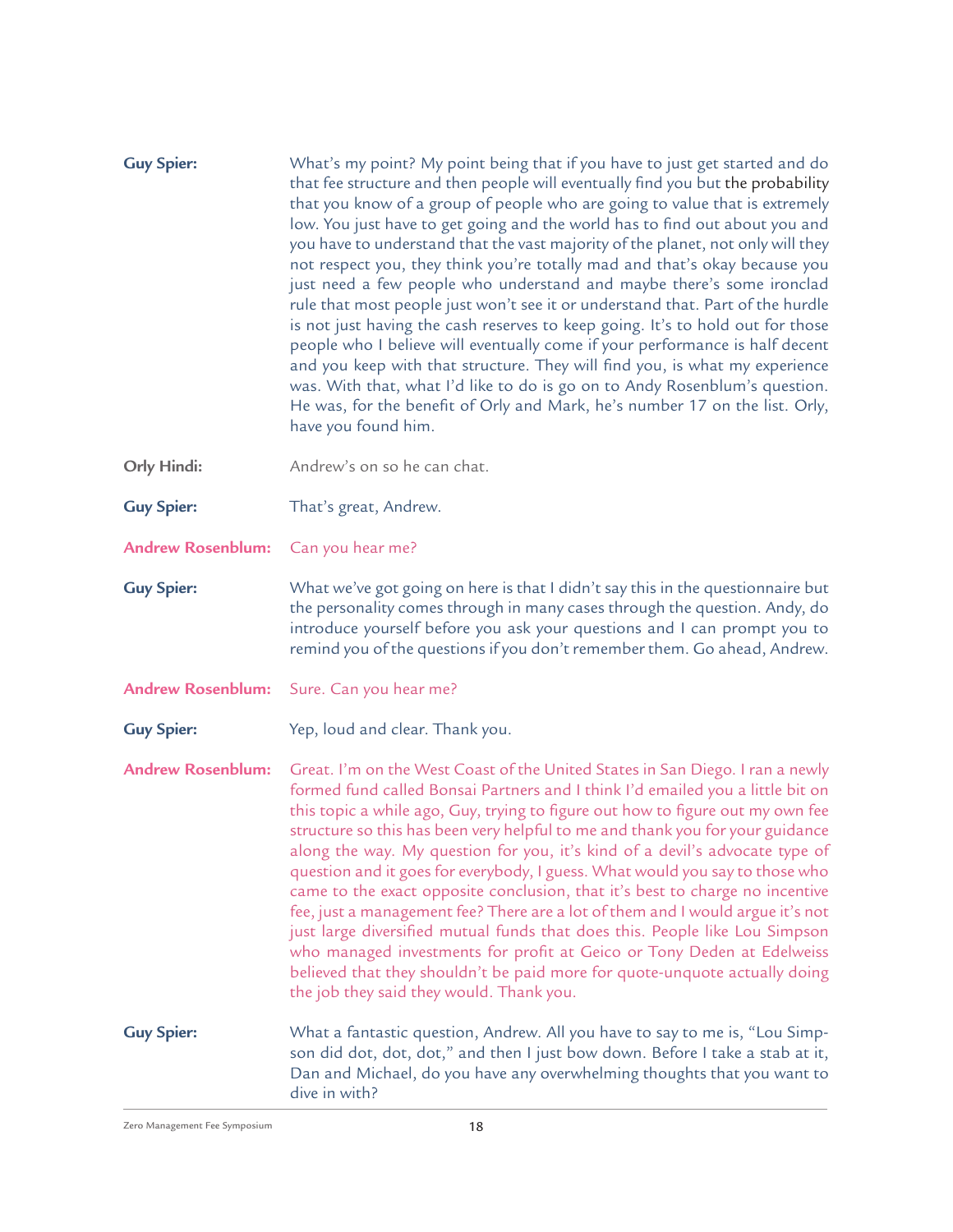- Yeah, I've got a couple of things I would say to that. I would actually say no problem. If that's what you think is best, go for it. No fee structure is perfect. The question I would have is how are you as a manager going to constrain yourself in the event that demand for your services gets too big? I guess before that, I would probably say what do you think your sensible capacity is in terms of management? I'd write that down on a bit of paper and I'd remember it so that when they got there, I'd read it back to them and ask them what they're going to do now they've got to that number. **Dan Brocklebank:**
- That's a great answer. Actually, I don't know what Lou Simpson would've said if one would've asked him that. I don't know if anybody, including Andy, has a sense of if we'd have asked Lou Simpson, "What are you going to do and how are you going to distinguish in your own mind as to when you're becoming an asset gatherer rather than a manager of you and your partners' money?" I don't know what he would've answered. Does maybe Michael have a thought? **Guy Spier:**
- No, my only thought is I think that if you're starting up and I think it's okay if you just want to do a straight management fee, no incentive fee. You get to a point where you've achieved some success in terms of assets and maybe at that point you introduce the no management fee share class, once you get off your feet. I think it's okay. Some people prefer a straight management fee. I don't know whether 1% is the right number. Maybe it's 50 or 60 or 75 basis points but I think both work. We started out with the 1% fee and then within a few years, I just decided that I wanted a different arrangement with any new partners or even the existing partners if they chose to do so. I think those are fine. **Michael Cook:**
- Yeah. Thank you, Michael. Andrew, just realizing now, I don't know the details of Lou Simpson's arrangement with Berkshire Hathaway when he was running Geico's pension money but Warren and Charlie have been a little bit more lucid about the arrangement with Todd Combs and Ted Weschler. As I understand it, they look at the difference in performance between them and I believe the S & P and give them some slice of that. I think it's maybe 10%. If that was the arrangement with Lou Simpson maybe, at least for the Berkshire money that he ran, it was that way. Having said that, I agree with you and understand you, that when he went back to running money privately, which I believe he does now, I think he just went to a 1% structure and I would fall back to Michael Cook's idea that it's fine. **Guy Spier:**
- The one other thought that I would have for you, Andy, and again I think this ties in in ways that I may not going to be very eloquent about. A thought that just stays with me all the times is that the best way to be successful or to get successful is to deserve that success and very clearly I think that the people who manage money without charging a management fee are mostly consciously saying, "I want to be successful, but I want to deserve it. I don't want to be somebody who's written up for having been greedy and vora-**Guy Spier:**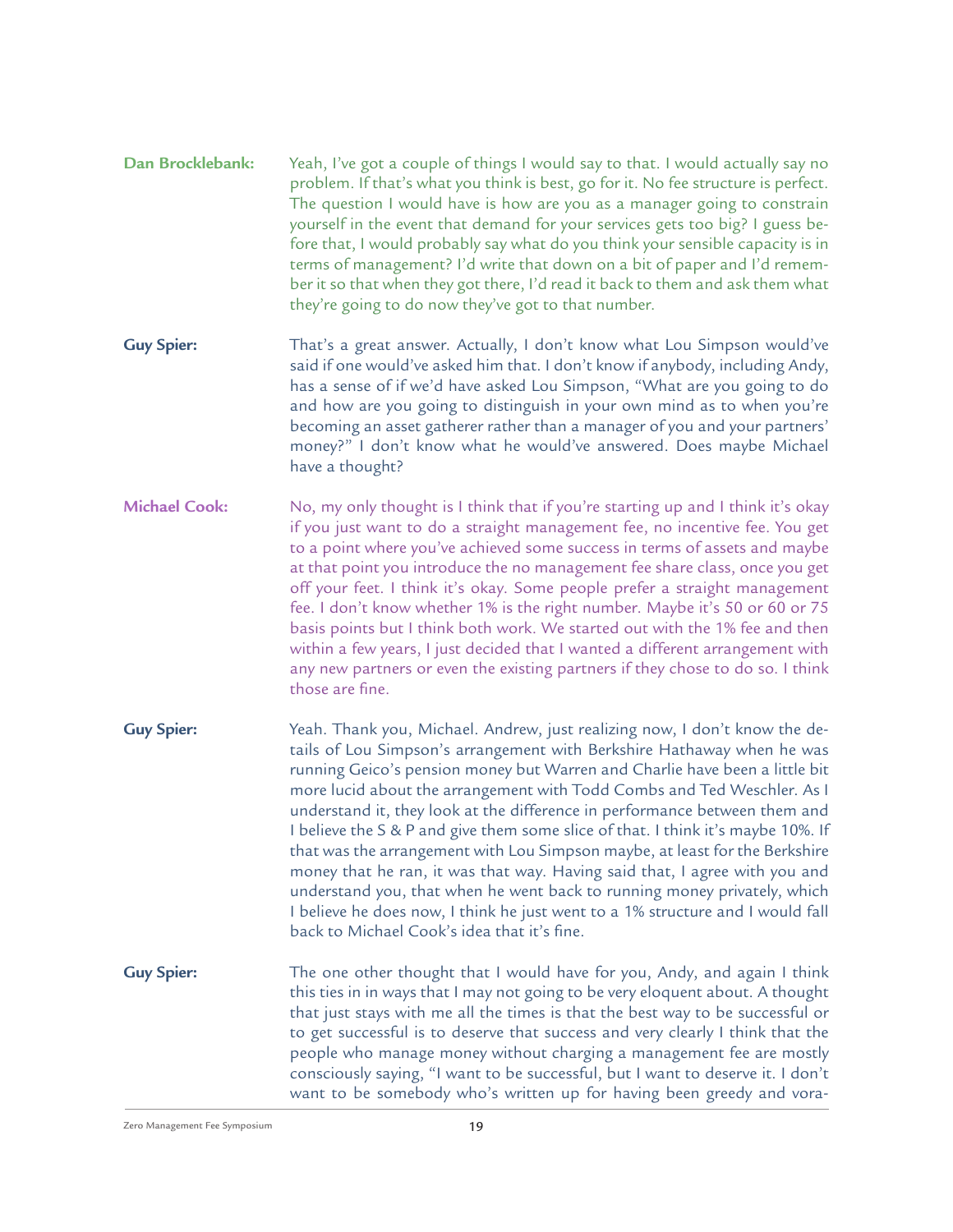cious," which is what the industry is considered as being. Maybe the right answer is so long as you're pushing in that direction, you're getting the same benefits. Maybe Lou Simpson had other ways, either by capping the assets or ... I don't know. Maybe there's money that he took at lower and lower rates as he went on.

- I'm going to give Orly a chance to go to the next person that I have on my list, which is David Bloch. If he is around, it was a short question but an interesting question. Andy, you had eight questions here, each one better than the next but it's almost like you're talking to a lawyer and I'm just going to address one or two of them, or try and address one or two of them, and I'll give you the chance to step in if I'm not stating them right. Your first question, as written in the form, was salary or no salary? Many investors want the CEOs of the companies they're invested in to have compensation heavily tied to the performance of the equity. However, those managers are still paid a salary. Why, then, should we not be a paid a salary? In other words, why go for a zero management fee versus a low management fee or a budget-faced management fee structure. Before we get into answering it, because there are eight of these, I'm not sure that we're going to be able to be fair to other participants but they're great questions. **Guy Spier:**
- I think in your second question, you talk about introducing a zero-management fee class later on, which I think is an intelligent and sensible thing to do. If you're paying for the operational costs, so it's worth saying that in question 3, what Andy asks is if you're paying for the operational costs out of pocket each year, does this incentivize bad behavior? Maybe I can clarify. When I started off running Aquamarine Fund, I wanted to pay all the costs not out of the investors' pockets, including audit fees, including fund administration fees for the outside administrator. **Guy Spier:**
- Actually, what was very convincing was that there are some costs that absolutely 100% should be paid by the fund and its investors. The fund is the entity that is having an audit of itself. It would be a conflict for the auditor to be paid by the fund manager. The auditor should be paid by the fund. There's no question in my mind about that. Similarly, the administration fees, it would be inappropriate, it would be a conflict for the administrator to be beholden to the manager. The administrator needs to be beholden to the fund itself. It's doing the work for the fund. It has to be in a certain way a neutral party. The net asset values that they strike, basically deciding the relative ownership of the shareholders, that's paid without question by the fund. **Guy Spier:**

| <b>Guy Spier:</b> | There's just a rich set of questions here.           |
|-------------------|------------------------------------------------------|
|                   | <b>Andrew Rosenblum:</b> Can I jump in really quick? |
| <b>Guy Spier:</b> | Yeah. Sure. This is Andy?                            |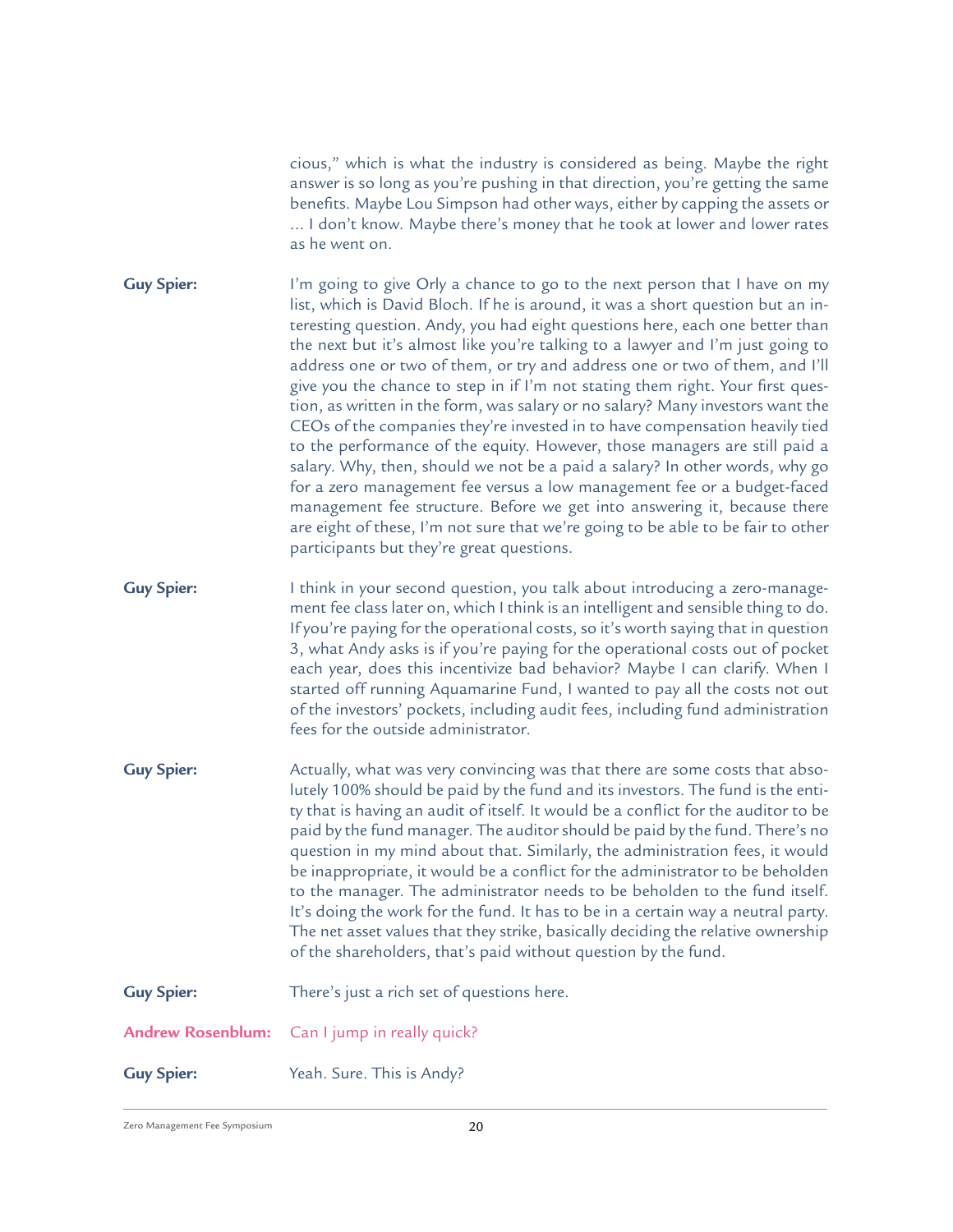## Yeah, so-Go ahead, Andy. It's funny because-Just so you know, Andy, I'm enjoying your excitement so go ahead. What's funny is I think when you first had the idea to do this, it was a long time ago. Maybe it was eight plus months ago, if it could be that long ago, six months ago, whatever it is. That's correct. I was at a very different stage when I sent you those questions in terms of thinking through and agonizing over what I should be doing. Rather than address those points, maybe I could tell you what I've learned from this discussion as well as what I've learned from thinking about this and talking to a lot of people who do zero-management fee and other. My takeaway, and it actually hearkens to something that you said in some of your talks, Guy, and it really resonated with me. You need to be yourself. You need to build a system that caters to who you are because no one else is better at being who you are than you are. There is no one fee structure that is best for everyone. You need to know yourself, what your strengths and limitations are because each fee structure has its own biases that it will tilt you towards. If you know who you are and what you're capable of and what you're not capable of, it can help you to build the structure that will optimize your chance for success. That's where I came out on and I, just for those curious, I ended up taking the middle ground. I ended up doing both management and incentive fee, but both low. I ended up doing one and ten over a 6% cumulative hurdle over the high-water mark. I couldn't decide but I kind of needed some income, but I also have a feeling that maybe one day I'll go zero-management fee if I can afford it. Wow. There's such wise words. Thank you so much for those, Andy. Maybe you can just share, because the three panelists that we have are very well advanced in their careers, I would argue, and you seem to be at the very, very beginning. Can you share a little bit more about your background, how you ended up wanting to do this, when you launched the fund, how it's been going so far? I'm sure that people are curious. Yeah, sure. Yeah. I'm relatively young. I'm 30 years old but I had an interest in investing when I was ... I won't say but I bought my first stock at the age of 12 story and I got pretty excited in high school, college years and I knew that I wanted to invest so I ended up begging, borrowing and stealing my way into a hedge fund job out of college, which is a bit uncommon. I worked at **Andrew Rosenblum: Guy Spier: Andrew Rosenblum: Guy Spier: Andrew Rosenblum: Guy Spier: Andrew Rosenblum: Andrew Rosenblum: Guy Spier: Andrew Rosenblum:**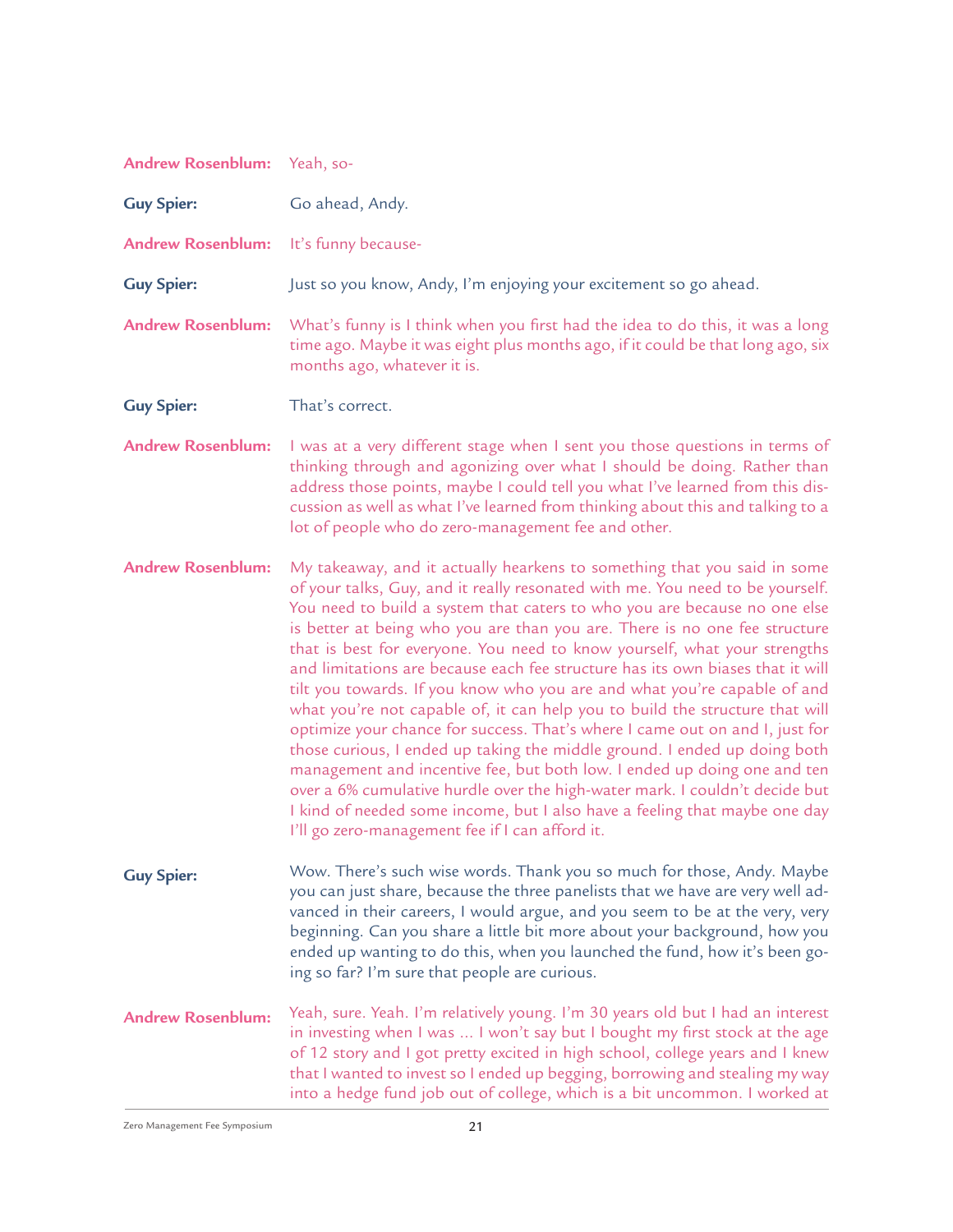a Tiger Cub in the Boston area for a number of years, a multi-billion-dollar fund. I learned how to do really deep research there, realized that what I'm interested in in terms of strategy is a little bit different than the person I was working for and I think that's the case for most people. Investing is incredibly personal and so in order to do it my way, I had to go my own way.

I launched the fund. I started thinking about launching the fund around a year ago but it took probably six to nine months just to do all these operational steps, thinking about the fees, finding the right partners. Only officially did I start investing the capital in October. **Andrew Rosenblum:**

Thank you for sharing that. I hope you stick around because I'm sure that, as we get into a few more of the people and the questions, that you'll be valuable because you have a very, very different perspective. Congratulations on getting going. I think it took me about a year and a half so if you've managed to do it in seven or eight months ... I did it about the same age as you are now. I think that ... I don't know if you picked it up from me first or maybe you picked it up from someone else, this idea that it's a very personal journey and nobody's better at being yourself than you are is just unbelievably powerful. **Guy Spier:**

It was you. That's what I was trying to say. Your early words inspired me to think about building the system that best fits who I am and I think that that was the big takeaway on fees. Hopefully some people will see that a no-management fee is the right one for them or not. **Andrew Rosenblum:**

Yeah but even low fees is spectacular. Thank you, Andy, and I have a rule with these. Look, and literally, for all of the participants, Andrew is not a friend of mine. Michael's not a friend of mine. I would say that Dan is somebody that I've gotten to know over the last year or so, but my purpose here is not to promote anyone. Having said that, if you decide you want to get in touch with Andrew and you're somebody who's thinking of investing in one of these funds, then I'd be happy to put you in touch with him. You'd probably just Google him and you'll find him. **Guy Spier:**

My number 21 is David Bloch. It's a short question. I don't know. I found it interesting. I don't know if, Orly, you can find David. **Guy Spier:**

David's not on. **Orly Hindi:**

No problem. What David asked was ... The lockup year is necessary to evaluate the track record. How to keep the manager motivated when the market is expensive and he wants to keep a high percentage of the fund in cash? Maybe actually now I'm reading it and I'm saying, "Well, I'm not even sure that I fully understand the question." I think it goes to this idea that are there ways for a manager to use the zero management fee to somehow game the system? I don't know if that's something that's come up for any of the three people **Guy Spier:**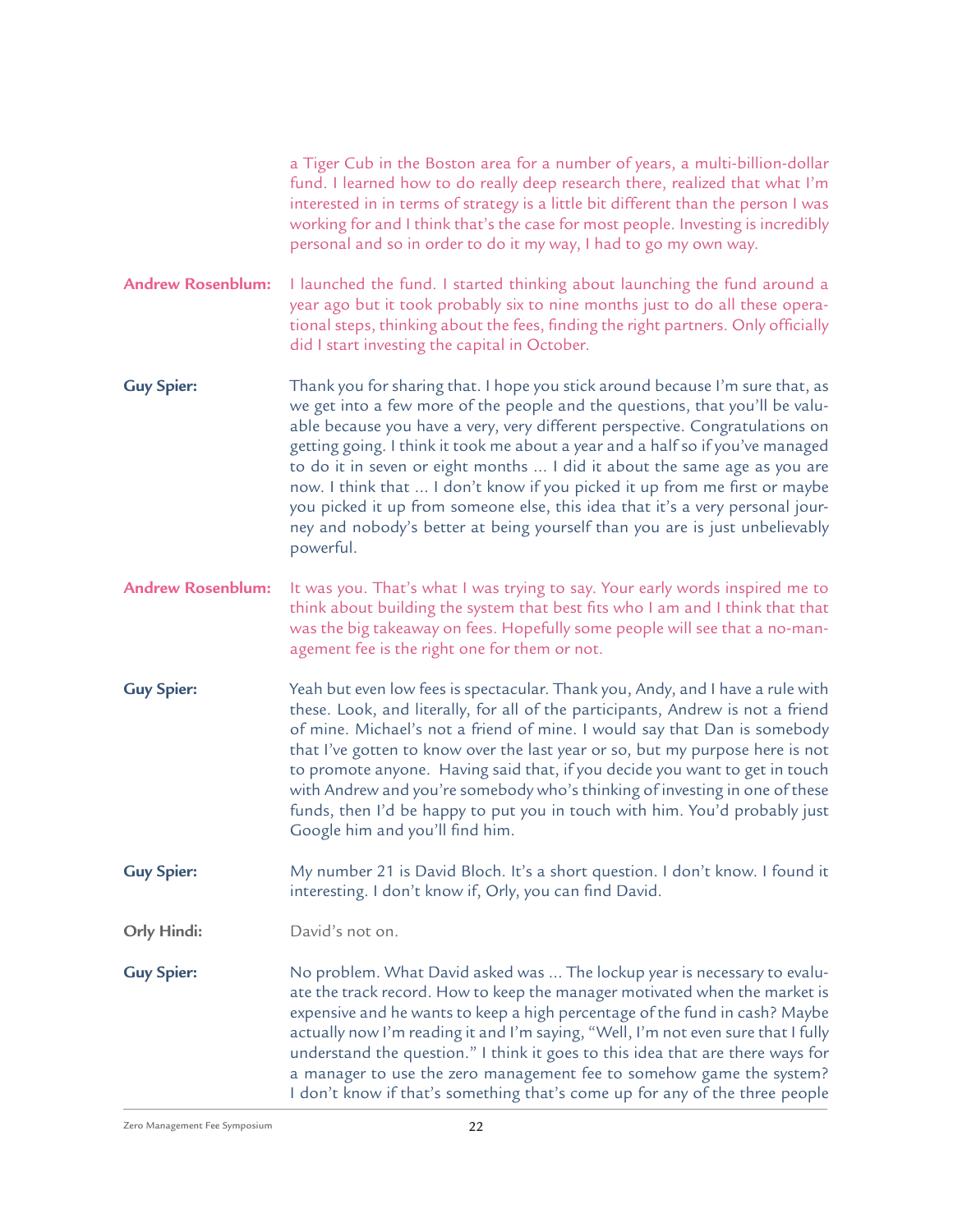that we've got here. I don't know if Michael or Dan or Andrew, is there ... Have you experienced people coming and saying, "There's got to be a catch. You're going to game this in some way. This cannot be real."

Yeah, this is Mike. I've never had that kind of discussion with anybody and I can't think of a way that one could game the system if you don't charge a management fee. **Michael Cook:**

Yeah, I agree. **Guy Spier:**

How would that happen? I don't quite see it. **Michael Cook:**

I think that what people worry about is that ... From personal experience, I'd been running money for a short while and somebody found his way to me who came in willing to do administrative work for me but was running a portfolio on the side and convinced me to put \$10,000 with him and he then went and invested it all in one stock and that stock went up 300% and then went to zero literally over the course of that 18 months. At one point \$10,000 had turned into \$40,000, then it had turned into zero. This was just a shared account or he was managing an account in my name so I just saw \$10,000 turn to zero. Obviously, depending on the path dependence idea that Dan talked about, he could've taken some significant fees along the way and then it's the example of somebody who doesn't have skin in the game, I guess. He's just out there to take the maximum risk in the hope of grabbing a fee when he can, I guess. Yeah, does somebody want to address that? **Guy Spier:**

Yeah, I think ... Guy, it's Dan here. I think you've nailed it really. The concerns we hear, particularly in the UK where I would say performance fees have a very bad name in general, people are worried about inappropriate risk-taking because they perceive that if there is a performance fee structure in place, then it gives the incentive for people to swing for the fences and generate a windfall payment in terms of the performance fees. I think that has possibly been the case in the past. We answer that in terms of the reserve mechanism or the claw-back mechanism or anything like that does help address and mitigate those fears. Ultimately, skin in the game is just as powerful as those and if you can do both, then probably ought to do. **Dan Brocklebank:**

Yeah, better. Thank you, Dan. Now I'm going to move on to ... It's number 30 on our list. It's somebody called York McPherson and, Orly, can you see York in the participant list? **Guy Spier:**

No, York's not here. He's not with us for this. **Orly Hindi:**

York asked the question, and the I'm going to go to Andy to see if you can address it because York, he says straight in the question that he's 30 years old and feels that he would be judged negatively by his peers if he wanted to have a fund that didn't charge a zero management fee, even more so if he had **Guy Spier:**

Zero Management Fee Symposium and the control of the 23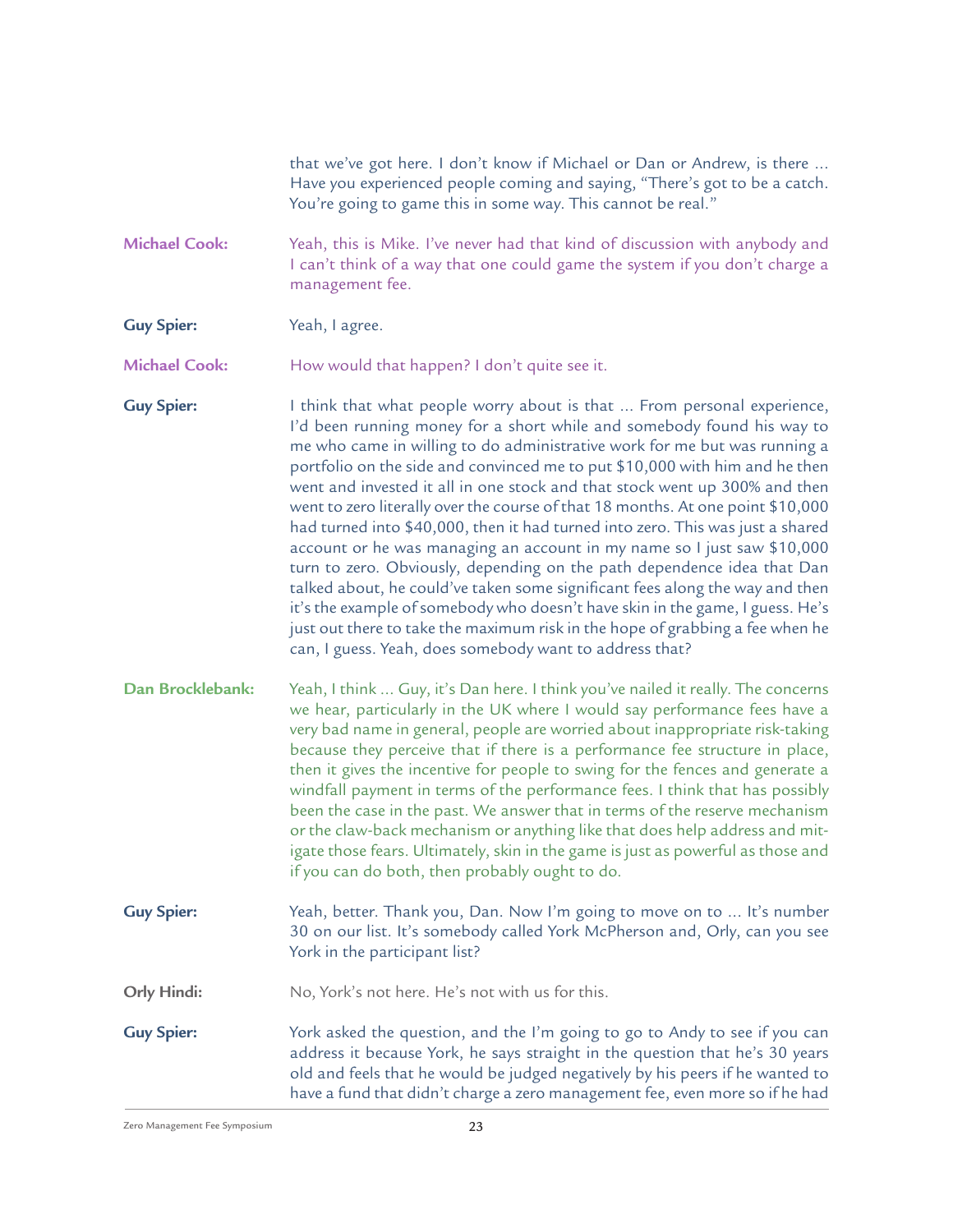a fund where his only compensation fee would be coming from a 25 over six structure. I think that York, maybe you'll hear this in a playback or something. One of the things that jumps out at me here is ... You write it directly. Being judged negatively by your peers. I struggled, having gone through a British university with this outer scorecard where you care about what people think of you and I'm a work in progress but my life has been enormously enhanced by getting to a place where I care less and less what people think about me and I try and do the right thing. I think that that's the key question that you have there.

- Andy, has that come up for you, that you say, "I'm thinking of not charging a management fee," and people look at you and think you're a total idiot? **Guy Spier:**
- The thing that I would echo that you brought up is the potential people that you'd work with, your lawyer and administrator, they will discourage you tremendously from going down this path. When I explored it, they pretty much told me I was crazy. It's very unusual I think for them just to even see a hurdle rate that's cumulative. I think you'll definitely got a lot of pushback and you'll get a lot of people who don't necessarily understand what it is and when you explain it to them from an investor standpoint and they understand what it is, they'll be impressed by it. **Andrew Rosenblum:**
- The goal here is to try and find the right partners, I hope. You want to create a system that allows you to attract the right type of money, not the wrong type of money, because if you have a mismatch in the duration ... Let's say your partners don't want to stay in for five years and your investments are all fiveplus-year time horizon, you lose. You should definitely think about survival and I think a lot of the fees themselves, they create a hurdle that's just so high that you can't clear. Just for my own self-interest, I think it pays to have the lowest fees you can possibly afford because it sets the bar as low as possible for you to succeed. **Andrew Rosenblum:**
- We did a little bit of work, Andy, on this cumulative versus non-cumulative hurdle. It makes an enormous, enormous difference in terms of the amount of money that the manager can make and the kind of protection from downdrafts that the outside investors get. Just for the benefit of those who are not aware of it, a cumulative hurdle basically means that every year what you need to clear, the fulcrum as Dan would put it, before you make money keeps creeping up. **Guy Spier:**
- In a year like 2008 where I was down almost 50%, the hurdle just keeps going. If you start off at 100 in year one, it's 106, let's say, if it's a 6% hurdle. Year two, no matter where you are, it's 112 and then 118 in year three and you may have been down 50% but the hurdle you need to clear keeps going up. If the investor sticks around for long enough, they will at least get their 6% per year before they pay you anything. I had the hardest time. I eventually bit the bullet and introduced share classes that reflect that in the last year or two. **Guy Spier:**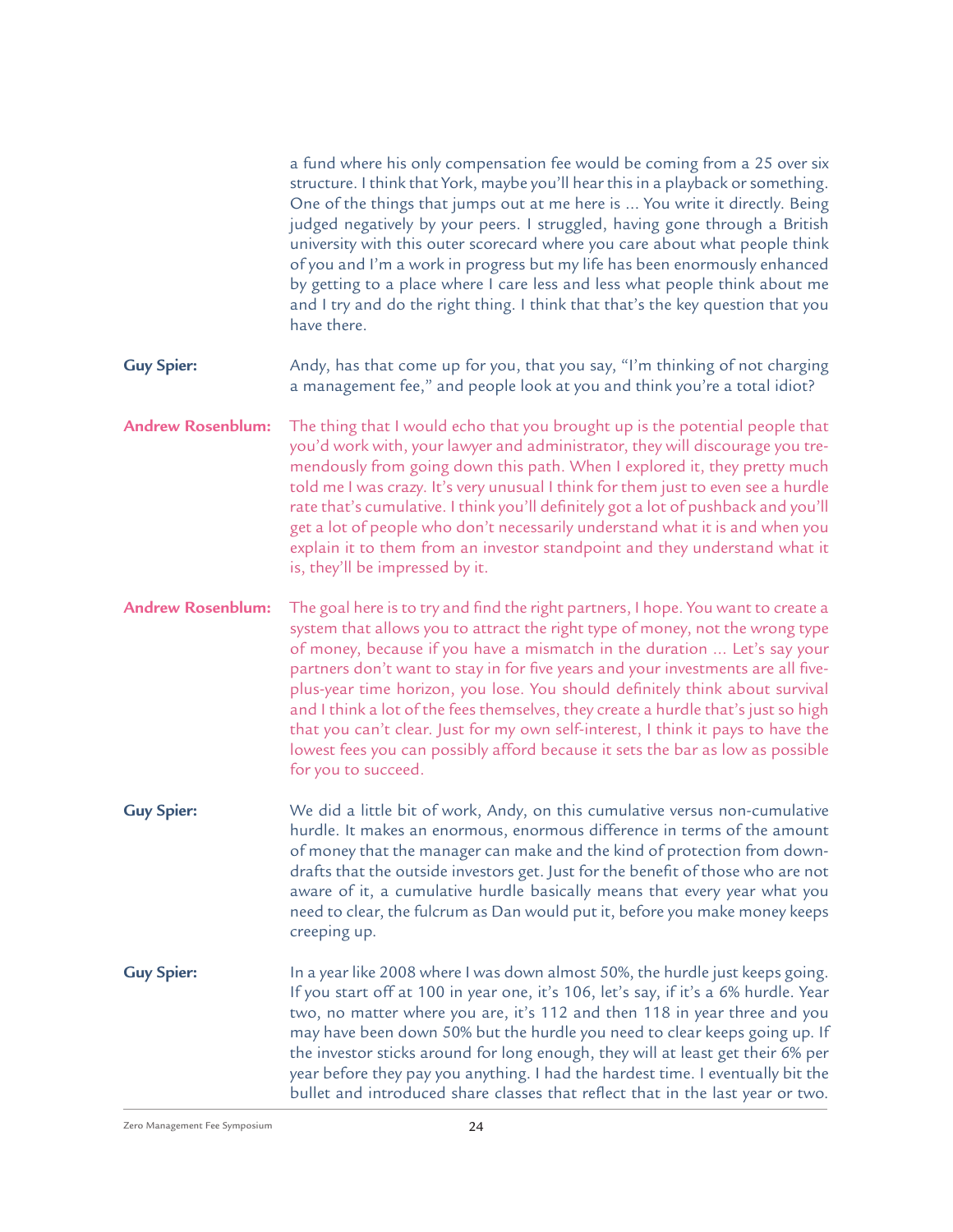- Again, I've had a very, very positive response to it. **Guy Spier:**
- Having said that, for me to have done that ... I think that you make such a great point, Andy, that you have to do what's appropriate to your personality and who you want to be. I think that for me to introduce that too early on would not ... I don't know. It might have made me uncomfortable. I think probably it was introduced at the right time but it's definitely the place to go. Any comments? **Guy Spier:**
- Can I just add one other thing? **Andrew Rosenblum:**
- Yes, you may. Go ahead, Andy. **Guy Spier:**
- I think the questioner had said that he would be looked down upon by their peers and I would just echo the concept that ... I think people have said that two and 20 is dead but I would argue that if you just do what your peers are doing, two and 20 or whatever it is, 1.5 and 20, it's not a winnable game. If the market goes up 8% a year, just to be at break even with the market you need to make up your management fee and the incentive fee on that 8%, which is something like you'd have to do in a 12% a year. That's just to get to break even with the market. To the person who asked that question, you want to be successful. You don't want to just look good to your peers. I'd try and set up a system that allows you to win for your partners. **Andrew Rosenblum:**
- Yeah. That's a great point. I can see you giving seminars like this quite soon, Andy. **Guy Spier:**
- Hopefully not. **Andrew Rosenblum:**
- Now I'm going to go to ... Again, Orly, try and find an Andrew Saltan. He's number 49. Andrew, you're on the call. While Orly tries to find you, I'm going to read out your question or your comments. What you write is, " Trade off between stability (of fee income, therefore the manager) and alignment of incentives. Conflicts between short term and long-term performance vs fee generation. Simplicity vs complexity (e.g. Orbis fee structure vs a simple no-water mark 0/20). Investor acceptance of this (e.g. experience of Bedlam, and some others). Importance of distribution (i.e. investor contacts, capital raising ability)." he refers to the experience of Bedlam, which must have been a fund. I don't know if somebody on the panel's heard of it. The importance of distribution, investor contacts, capital raising ability. **Guy Spier:**
- My sense is, Andy, that you're the one who's going to be able to speak to that because you've been so close to it. Do you want to speak to any of those? **Guy Spier:**
- I'm not sure I fully understood the question. **Andrew Rosenblum:**
- Which comes back to why I picked it. What I see is I think that ... Unless Orly's found Andrew who wants to ask it himself, how does somebody starting **Guy Spier:**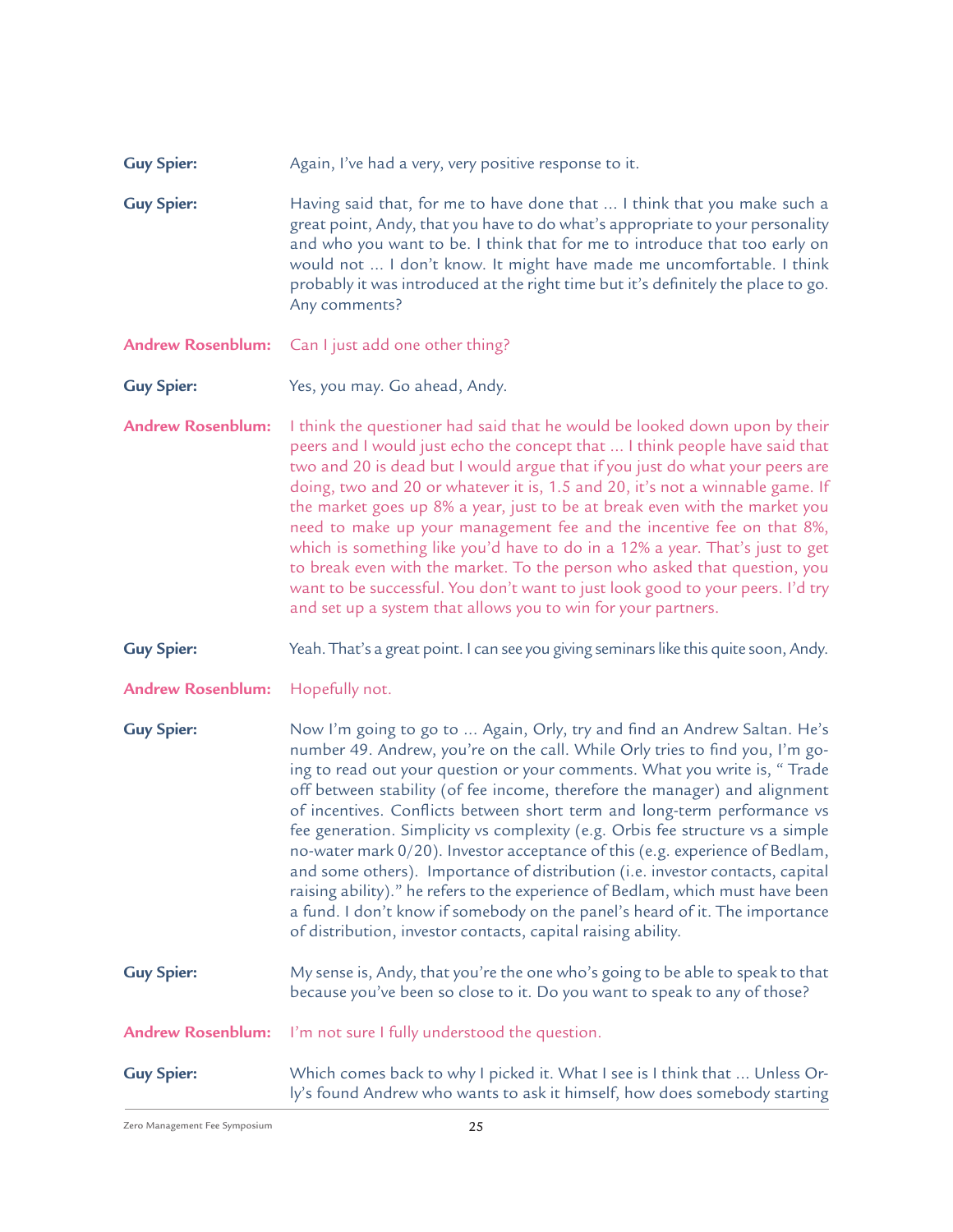out ... I guess, I'll just share something else that happens when you decide to live in this world, is that the accountants get apoplectic. I have auditors for the management company and they see a very, very variable income, increasingly variable income just depending on how the fund's performed, and accountants don't like that. They want to see numbers change slowly and gradually. They want to be able to budget. They want to be able to know this is how much the business is costing per year and this is the revenue line that's bringing that money in. As you go to zero-management fee, that becomes increasingly lumpy. The simple idea of somebody saying, in this case me, as the sole shareholder "I have the money. I'll put it in when we need to" is okay but it doesn't make the accountants very comfortable. How does one make the trade off between the prospective lumpiness?

- Sorry, I'm rambling. The point being that Warren Buffett says in his meetings says he'd rather take a lumpy 30% over a smooth 15% every year. That's a very easy thing to say. It's actually a lot harder to live through because that lumpiness doesn't feel very good when you're going through a dry period. Kudos to Mohnish Pabrai for going through a dry 10-year period. I guess, Andy, I'm going to put it to you directly. How did you do the trade off? A guy coming out of one of the Tiger Cubs, looking at two and 20 and he eyes those fees and says, "Yeah, I can live well on that," versus, "I'm going to suffer for five years while I watch my savings dwindle as I build this business with low management fees". How did you think through that? **Guy Spier:**
- I guess the first thing I'd say was my hope was that this is an investment that could pay off really well in the sense that it could be not just from a monetary perspective but from a quality of life perspective. I could actually have a job that I could do for the rest of my life and enjoy. If I'm willing to suffer for the upfront years in order to have that, that's a huge return on my life. In terms of the different fees and why I ended up doing it the way that I ultimately ended up doing, it depends on your circumstances. **Andrew Rosenblum:**
- I was lucky in that I was in a job that was paying me probably more than I deserved but it doesn't mean that I was rich at the end of it. I think the hedge fund industry is well overpaid and I enjoyed that for five or so years, which gave me a nice nest egg to start. It's not many millions of dollars but it's enough that I can live comfortably off my savings for a number of years to prove out that I have an ability to do this or not. In that context, it just made sense to do it this way. **Andrew Rosenblum:**
- Yeah. Thank you. I think that what's so interesting in your answer to the question and the question itself is that there are some people who are coming at this and asking, "What's the game? Who's gaming this? How might they manipulate this or might somebody manipulate this in my favor or against me?" Then there are people who are just doing it because it's the right way to live and the right way to be. As you can see ... There's no doubt in my mind ... There's little doubt that Andy's going to ... His plan is to do this for the rest **Guy Spier:**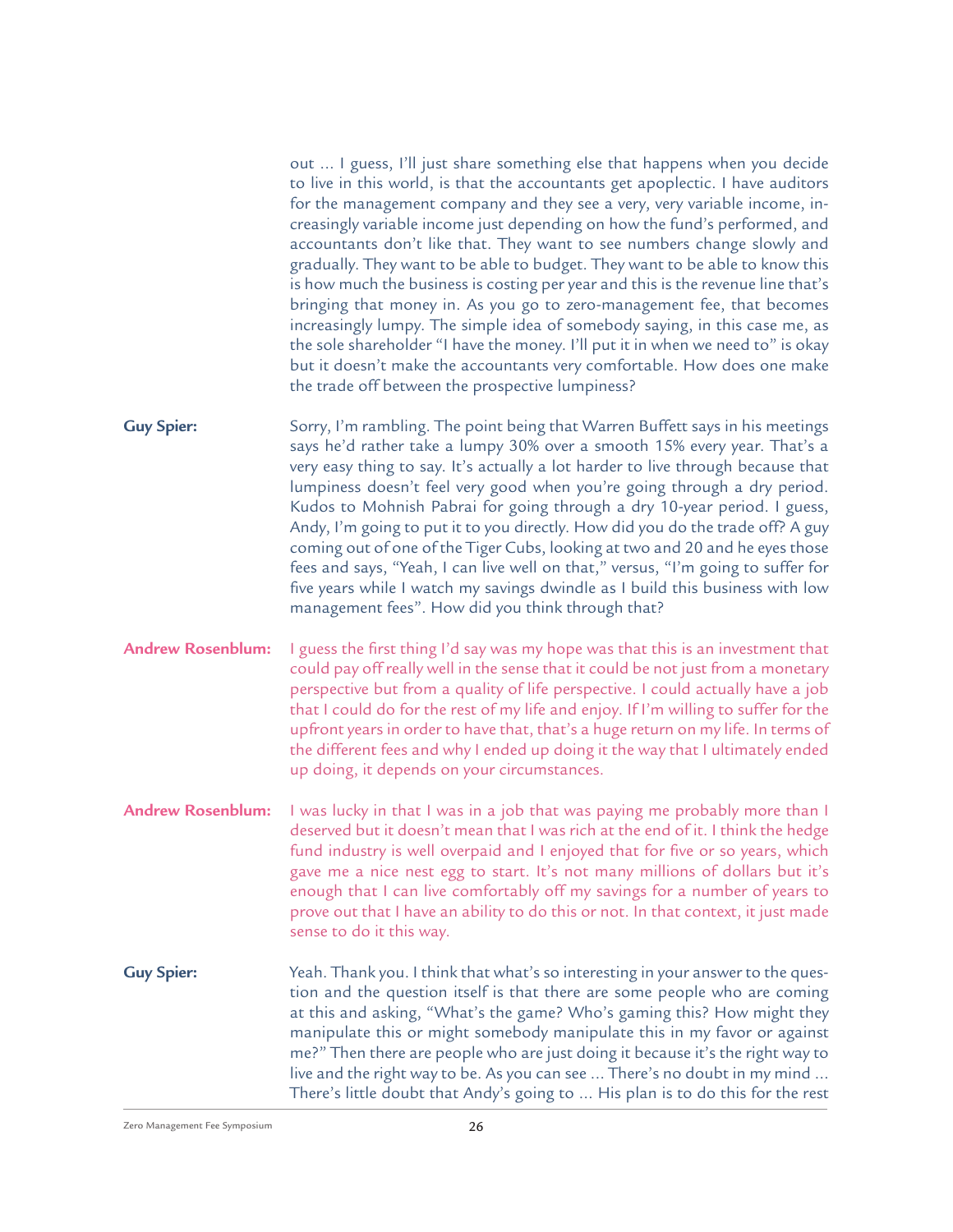|                   | of his life. He's figured out that this is the right way to live and if he's going to<br>be doing it for the rest of his life, he wants to be doing it right.                                                                                                                                                                                                                                                                                                                                                                                                                                                                                                                                                                                                                                                                                                                                                                                                                                                     |
|-------------------|-------------------------------------------------------------------------------------------------------------------------------------------------------------------------------------------------------------------------------------------------------------------------------------------------------------------------------------------------------------------------------------------------------------------------------------------------------------------------------------------------------------------------------------------------------------------------------------------------------------------------------------------------------------------------------------------------------------------------------------------------------------------------------------------------------------------------------------------------------------------------------------------------------------------------------------------------------------------------------------------------------------------|
| <b>Guy Spier:</b> | I think that one of the things that I find so incredibly powerful  and again,<br>I'll feel like I've achieved something if I get this point across  is first of all on<br>the side of the manager, when you live in this fee structure - a very low man-<br>agement fee structure, a zero management fee structure, you attract people<br>out of the woodworks that you never know existed, who want to live with you<br>in that structure, and you build a kind of a world where it seems like you're<br>not capable of differentiating yourself. You've suddenly actually become su-<br>per-differentiated.                                                                                                                                                                                                                                                                                                                                                                                                     |
| <b>Guy Spier:</b> | On the other side, which goes to the next question I was going to pick up on,<br>actually. The next question is by all the way down to number 82, Orly, Mark,<br>Nicola Perali, which is one of his questions is "How do you find managers like<br>this?" I guess  well, before we get to that, if you just say  I strongly believe if<br>I was to just say "I'm only going to invest in mangers who don't charge a man-<br>agement fee," I'm going to instantly have selected out of the world the people<br>who think the way Andy just expressed himself. They're not trying to game a<br>system, they're not trying to game their relationship with their investors, they're<br>just trying to do the right thing and build a great life doing it. Is there a guaran-<br>tee of results? No, but you've already gotten so many questions off the table if<br>you just choose to be around those people, which is why it think that there are<br>some people who've invested with me, whom I haven't even met. |
| <b>Guy Spier:</b> | In terms of where to find them, Nicola, what I would say is you just found<br>one on this call.                                                                                                                                                                                                                                                                                                                                                                                                                                                                                                                                                                                                                                                                                                                                                                                                                                                                                                                   |
| Orly Hindi:       | Nicola's, also on the call specifically, so I've also allowed him to talk if you<br>should want to.                                                                                                                                                                                                                                                                                                                                                                                                                                                                                                                                                                                                                                                                                                                                                                                                                                                                                                               |
| <b>Guy Spier:</b> | Yeah, that's great. Let's get Nicola on the call. Is he there?                                                                                                                                                                                                                                                                                                                                                                                                                                                                                                                                                                                                                                                                                                                                                                                                                                                                                                                                                    |
| Nicola Perali:    | Yes, I'm here.                                                                                                                                                                                                                                                                                                                                                                                                                                                                                                                                                                                                                                                                                                                                                                                                                                                                                                                                                                                                    |
| <b>Guy Spier:</b> | Welcome, Nicola.                                                                                                                                                                                                                                                                                                                                                                                                                                                                                                                                                                                                                                                                                                                                                                                                                                                                                                                                                                                                  |
| Nicola Perali:    | Thank you very much.                                                                                                                                                                                                                                                                                                                                                                                                                                                                                                                                                                                                                                                                                                                                                                                                                                                                                                                                                                                              |
| <b>Guy Spier:</b> | Introduce yourself first, and then go ahead and dive in to the issues.                                                                                                                                                                                                                                                                                                                                                                                                                                                                                                                                                                                                                                                                                                                                                                                                                                                                                                                                            |
| Nicola Perali:    | Yes, I'm a partner of a small wealth advisory firm, and we do liability-driven<br>investing, and I represent the interest of some investors, and we are very keen<br>on identifying managers that are willing to strongly align interests with their<br>investors, and that's why I was curious, and that's why I asked that question.<br>It's something that I would like to expand for my investor base, and it's some-<br>thing that it is very overlooked here in Italy unfortunately. As long as we are                                                                                                                                                                                                                                                                                                                                                                                                                                                                                                      |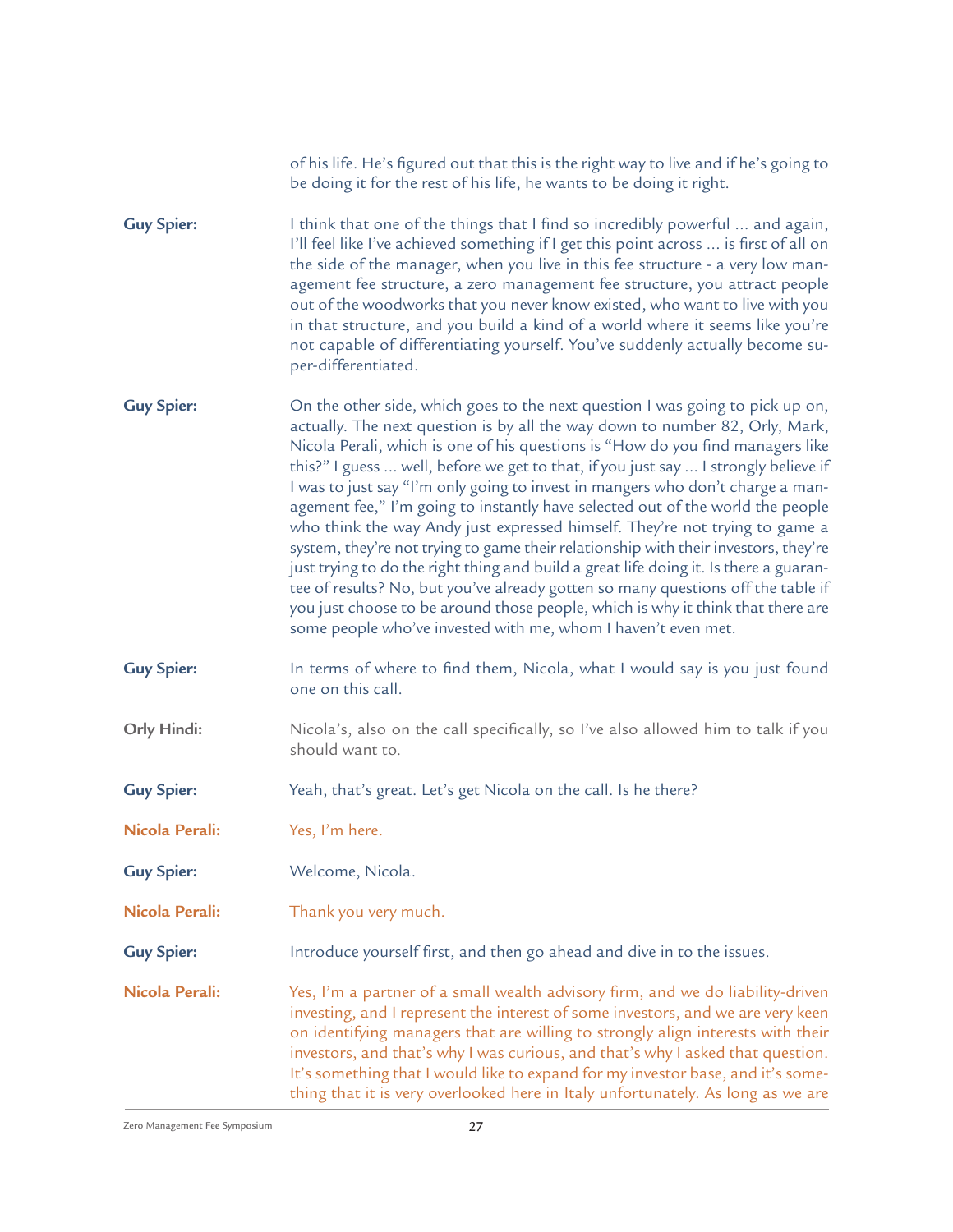|                   | able to find managers like those I would be very, very happy to study, to do<br>some due diligence, and to know them in general.                                                                                                                                                                                                                                                                                                                                                                                                                                                                                                                                                                                               |
|-------------------|--------------------------------------------------------------------------------------------------------------------------------------------------------------------------------------------------------------------------------------------------------------------------------------------------------------------------------------------------------------------------------------------------------------------------------------------------------------------------------------------------------------------------------------------------------------------------------------------------------------------------------------------------------------------------------------------------------------------------------|
| <b>Guy Spier:</b> | Nicola, what I would say is that I think that actually the zero management fee<br>paper is a great place to start. As Mark said, we did not get people's offering<br>documents. We didn't get their audited accounts, but it's a good starting<br>list. I would also tell you that I strongly believe that just showing up at the<br>Berkshire Hathaway meeting, you'll meet people. I strongly believe that it's<br>the right thing to do  these people eventually come together, so even if the<br>zero-management fee doesn't work so well  sorry, the paper doesn't work<br>so well, eventually you might want to set up a call with some of the people<br>who were panelists, and they'll know other people, for example. |
| <b>Guy Spier:</b> | I don't know, Michael, you were going to say something I think. Maybe not.<br>Does anybody want to address Nicola's question?                                                                                                                                                                                                                                                                                                                                                                                                                                                                                                                                                                                                  |
| Dan Brocklebank:  | Not that one specifically, I had a couple of things on the previous question.                                                                                                                                                                                                                                                                                                                                                                                                                                                                                                                                                                                                                                                  |
| <b>Guy Spier:</b> | Is that Dan?                                                                                                                                                                                                                                                                                                                                                                                                                                                                                                                                                                                                                                                                                                                   |
| Dan Brocklebank:  | It's Dan, sorry.                                                                                                                                                                                                                                                                                                                                                                                                                                                                                                                                                                                                                                                                                                               |
| <b>Guy Spier:</b> | Dan, yeah, take a short time on it because I want to get to more of the ques-<br>tioners, so blast away, Dan.                                                                                                                                                                                                                                                                                                                                                                                                                                                                                                                                                                                                                  |
| Dan Brocklebank:  | I just wanted also to say huge kudos to Andy there, starting out from  start-<br>ing out with this sort of set up from ground zero. I think you're doing it the<br>hard way, but as I don't know who said it first, but nothing that's easy was<br>ever worthwhile, so good luck with that.                                                                                                                                                                                                                                                                                                                                                                                                                                    |
| <b>Guy Spier:</b> | Amen.                                                                                                                                                                                                                                                                                                                                                                                                                                                                                                                                                                                                                                                                                                                          |
| Dan Brocklebank:  | On the stability of cash flows question, I think shifting in this direction does<br>move you away from that, and I think it's interesting you're getting pushback<br>from some of your providers, Guy. I think really, the bottom line is their in-<br>terests are not necessarily aligned with yours when it comes to providing a<br>client-friendly solution, because they're going to want you to stay in business<br>for as long as possible, and gather as many assets as possible, because that<br>tends to impact how much work they get. There is a conflict there which I'm<br>sure you're aware of. I think that's a bit of that in there.                                                                           |
| <b>Guy Spier:</b> | Yeah, go ahead, Dan.                                                                                                                                                                                                                                                                                                                                                                                                                                                                                                                                                                                                                                                                                                           |
| Dan Brocklebank:  | When it comes to stability of cash flows, I mean, as fund management firms,<br>we don't have CapEx requirements. I don't think we can really whine about<br>having a lumpy revenue line, to be honest. I think we have to take that one<br>on the chin in terms of getting the industry aligned with its clients. Let's face                                                                                                                                                                                                                                                                                                                                                                                                   |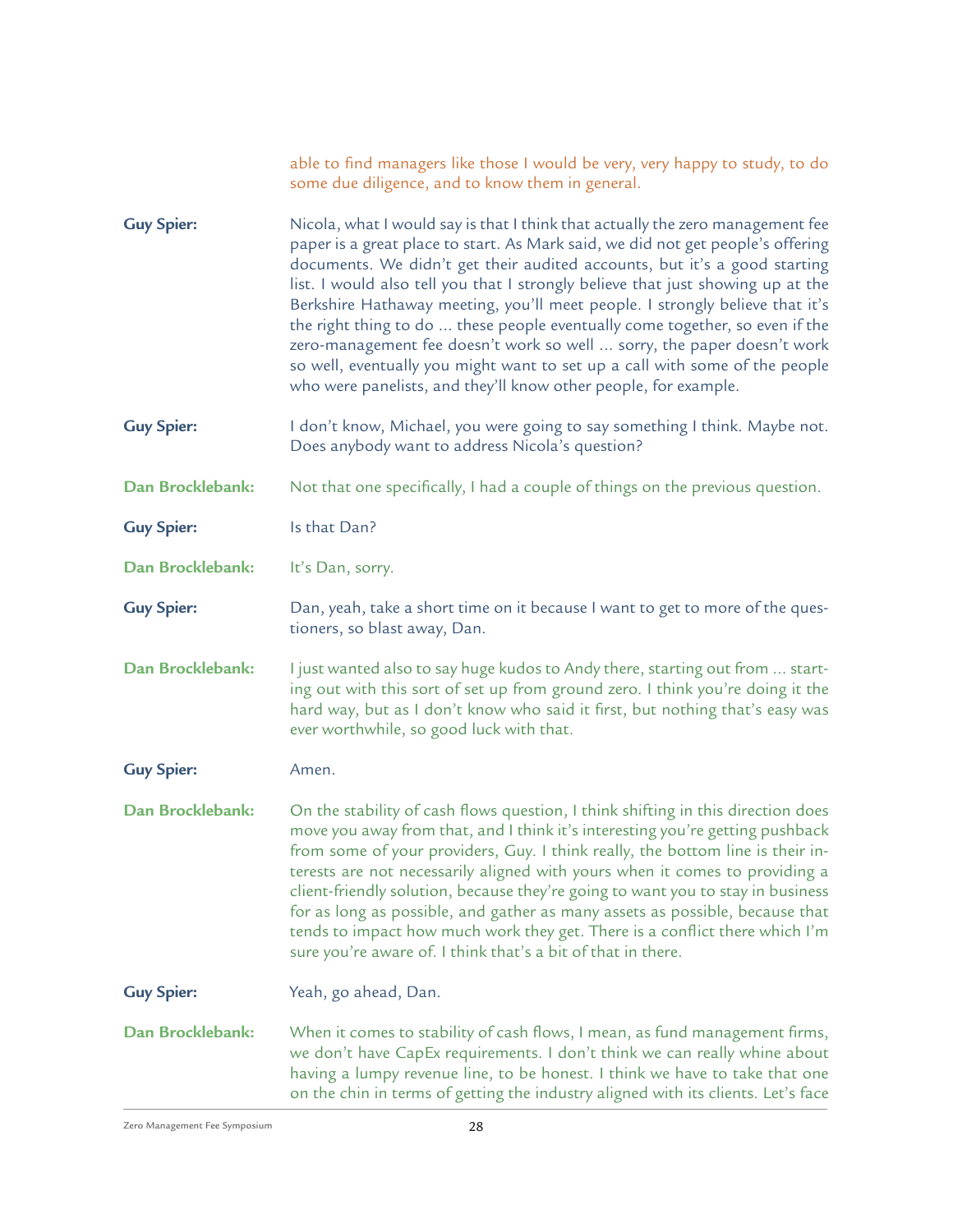it, our industry doesn't have a great reputation with the investing public at the moment.

Yeah. Certainly in this country. I guess the other-I mean ... yeah, go ahead, sorry, I keep wanting to speak. Go ahead, Dan. The other question, and maybe it's a bit of a hand grenade, but I'll chuck it in anyway. I think what gets to some of these questions is that the benchmark, to my mind anyway, doesn't have to be an absolute 6% or whatever number return. You can calculate a zero base fee, and calculate the performance fee off an appropriate market return. I think that might answer some of the concerns people have about perhaps being able to start out with this aligned fee structure in times when markets overall might be quite elevated. If you run a fund on a fully invested basis, you're giving clients strong equity exposure they're looking for. If you preserve value in the event that there is a market crash, you're still adding value for those clients in their equity portions. Anyway, I'll stop there. **Guy Spier: Dan Brocklebank: Guy Spier: Dan Brocklebank: Dan Brocklebank:**

Yeah, I know, great comments. For the suppliers, and again this may be worthwhile for people starting out, is that what I've learned is that over time the suppliers do get comfortable. They realize that you're just a slightly different animal to what they were expecting, and you don't quite fit into their framework, but they're not figuring you out. Just that you know, it doesn't happen in six months, it happens over three years, is how long it takes. **Guy Spier:**

I want to move on to somebody who's based here in Zurich with me, who wrote parts of her book in my office. I don't know, Orly if you can find Danielle Town, who went into the questionnaire and actually wrote an essay, pretty much. Danielle, and forgive me for ... we've been all males on this call so far, and so it's great to have a female on the call. Can we find Danielle? **Guy Spier:**

I hear that. **Danielle Town:**

Danielle, blast away. **Guy Spier:**

I apologize, I'm a bit ill, and I've lost my voice. I also don't have copies of my questions. I'm sure they were brilliant. **Danielle Town:**

Well, let me just scan and read out some of them. I think that you may be the last live participant in questions, even though I have half a dozen still to go, because we're getting to the end of the two-hour period, and I think that we should keep this to a reasonable length. **Guy Spier:**

Zero Management Fee Symposium and the control of the 29 and 29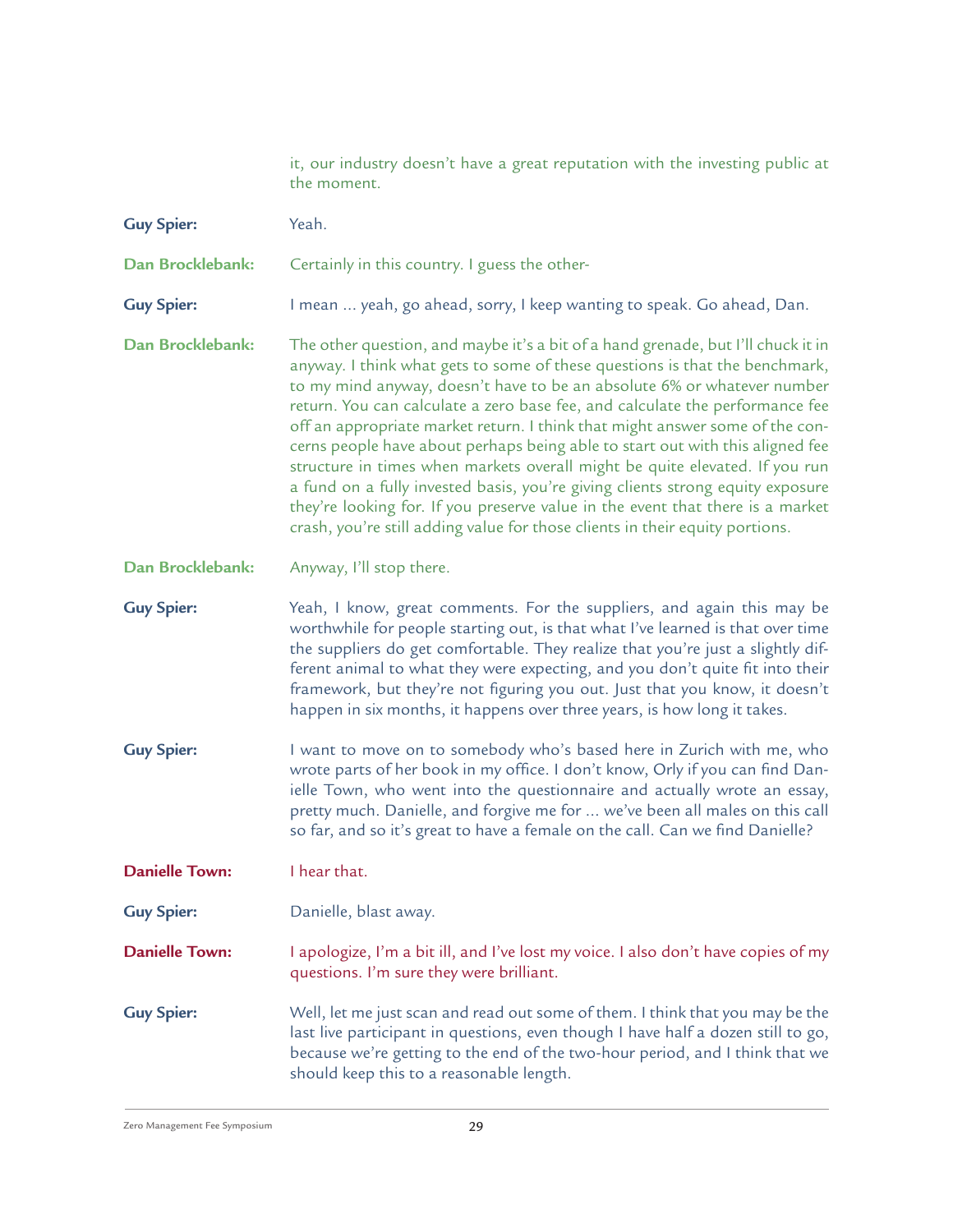| <b>Guy Spier:</b> | I'm going to start reading some of these, and that's going to prompt you. I'm |
|-------------------|-------------------------------------------------------------------------------|
|                   | going to read them, then you're going to kind of expand on them, Danielle,    |
|                   | then some of us are going to respond to them. Forgive me if some of these     |
|                   | issues have been covered, but "How to afford forming a fund without man-      |
|                   | agement fees. Startup costs, initial management and admin, and salary to      |
|                   | live on for a few years really adds up. "                                     |

- One common argument is that no one who isn't independently wealthy should be trusted to manage money anyway, so anyone who starts a fund should have the cash to be able to afford the costs on their own. However, that requirement would disqualify most young potential managers, those who spent years paying off student loans before they could start their own personal investing, and those who have family or other reasons for not having been able to build up wealth - and maybe that's ok. Maybe we only want older fund managers and people with no medical bills or house down-payments. But it seems to me we should be conscious of the real-life incentives around zero management fees and who it disqualifies, before automatically ascribing great moral superiority to those who can afford it. **Guy Spier:**
- Should I stop? That's about halfway through, should I pause there and let you expand? **Guy Spier:**
- It sounded very educational to hear Andrew's experience with starting up his fund, and dealing with these questions as somebody who's young, and has expenses in his life. I really congratulate you on being able to do that. I've been fascinated by this zero management fee idea since first learning about it actually from Mark's paper, which was absolutely brilliant, and if people on this call have not read it, you should read it immediately. Danielle Town: I guess what I find most interesting about it is the idea that there is this moral superiority to having a zero management fee. At the same time, it's been very interesting to hear the perspective of other people on the call here, about for example, Lou Simpson himself seems to have gone away **Danielle Town:**
- Danielle, what I didn't do there is ... can we just take a step back. Could you introduce yourself? Just tell the world who you are, so that we know ... I know who I'm talking to, but others may not. **Guy Spier:**

from that in the opposite direction.

- Sure. I'm Danielle Town. I am a corporate attorney by training, and in the last few years have completely changed my life around when I discovered value investing, which I've known about for a while because my father is an investor, and has a fund that follows the Buffet style of investing, and he speaks and writes about investing. I always ignored it completely because I just wasn't interested, and I was terrified of the market, like pretty much everybody I know except for all of you geniuses who manage to handle it somehow. **Danielle Town:**
- I got very interested in investing. My Dad started to teach me, and I ended up **Danielle Town:**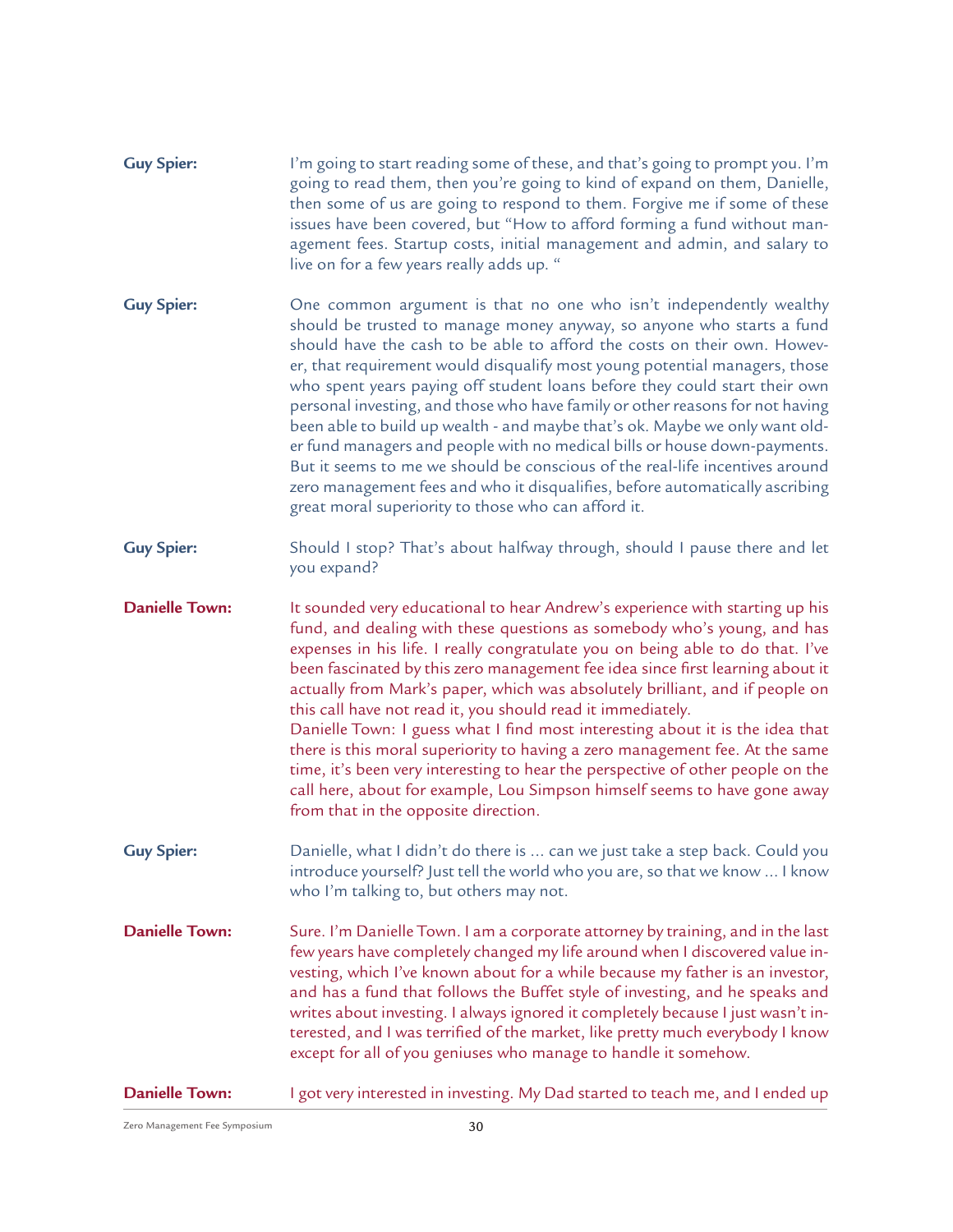writing a book about that experience, of going from someone who was completely afraid of money, and the market, and risk, and losing all my money, to someone who is now investing my own money in the Buffett style, and very very interested in how everybody is doing this professionally.

Now I write, and I speak about investing, and about the process of getting into investing. I mostly identify with the investors in funds, with the people investing their own money in funds, and how they're seeing their managers either have their incentives aligned with them, or not, and how their managers are making tons of money, or are not, and how that makes them view their own money. I'm trying to come up with a good question here that ... **Danielle Town:**

- No, no, no, I've got it, Danielle. Dan and Michael, are you ready for this? I'm now going to take what Danielle said politely and put it into more extreme form. I should also be able to answer it, but I'm going to see if you guys can go first, at least. **Guy Spier:**
- Danielle's question, restated, or Danielle's point is hey, that's all very well for you, a bunch of elite, rich people, who either through inheritance or through being lottery winners, or through lottery winners of one manner or another, either through having successfully started a business and sold it, or through having had the right education, being able to work in the right places, have built up enough wealth to be able to hang out for five years while you invest your and other people's money with zero management fee, and think that you are morally superior, and masters of the universe, to doing the right thing. Well, guess what? That's not the majority of the world, that's not the majority of even the advanced economies, and why ... what is so wrong with somebody who has to pay off student loans, who has taxes to pay, who may have had other issues, who has the ability to go and manage money, charging a fee, so they can at least get started. **Guy Spier:**
- How did I do, Danielle? **Guy Spier:**

Well, it was a bit more strongly worded than I would've put it, Guy, but I'll be interested in the answers. **Danielle Town:**

- Okay, so who wants to go first? I hope somebody does. **Guy Spier:**
- You want to go first, Michael? **Dan Brocklebank:**

This is Michael Cook. Okay, so look. I started out in my mid-20s. I had no money, but had a passion for investing and building a successful business, and through hard work and luck, it worked out. I went from being poor, to wealthy. When I decided to start managing money again, years after I sold the business, it was a no-brainer for me how I wanted to do this. I wanted to do it a different way, where I was only getting paid if I could achieve a certain rate of return, in excess of a hurdle, and that's just what I decided to do. I **Michael Cook:**

 $\mathsf Z$ ero Management Fee Symposium  $31$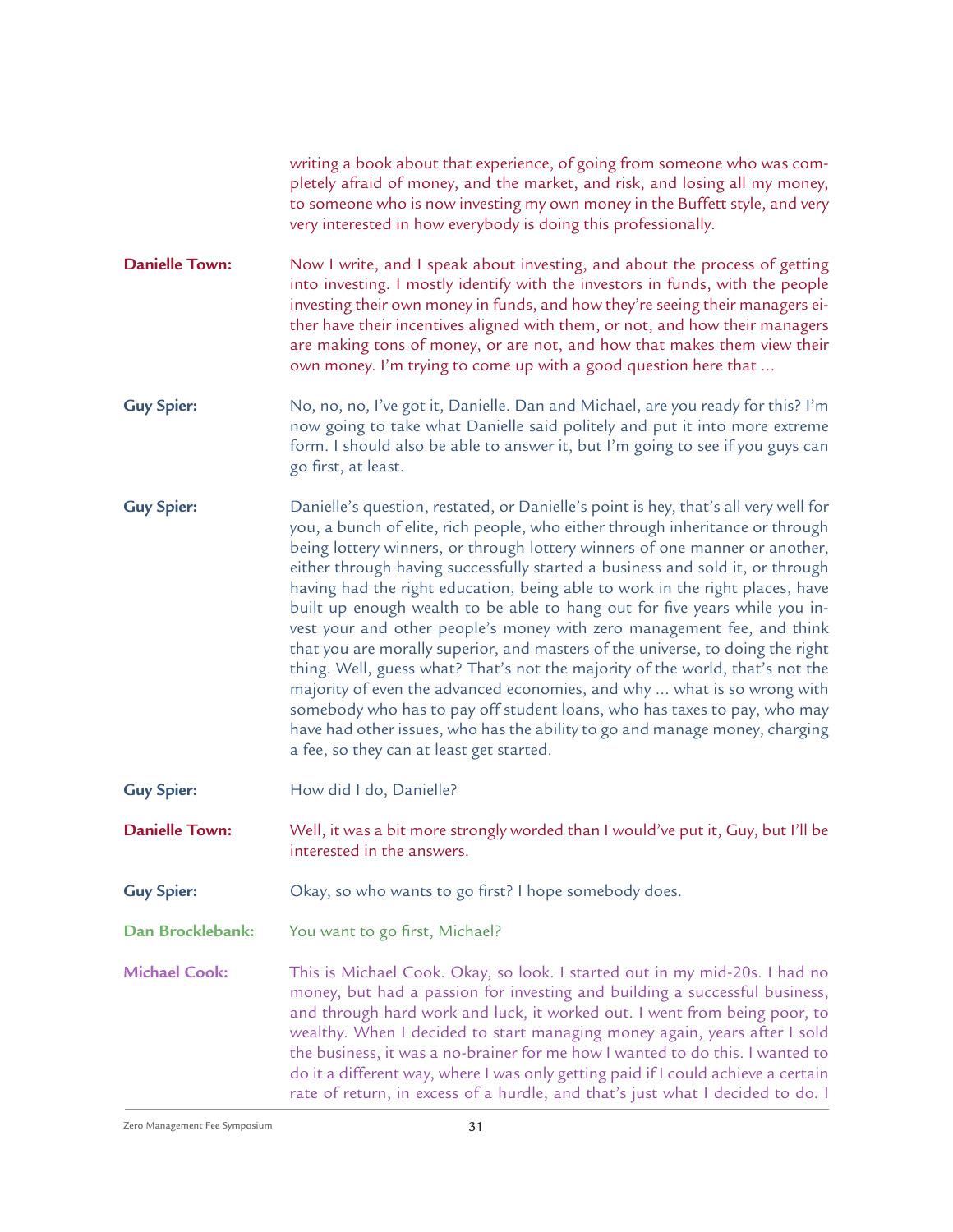didn't really think I was superior, or dumb, or smart for doing it. It was just, I wanted to do it, and I will tell you that when we were ... when I was setting up the business and creating the partnership, I used, I would say probably the number one New York City law firm that does this kind of work, and they actually talked me out of it. They thought I was crazy, not charging one in 20, or whatever the hell, two in 25, or ... at the time.

They actually talked me out of it, and so originally we had a one in 25 in the agreement. The first year, I will tell you that we had a pretty decent year, and I just chose not to charge the incentive fee. I just took the one percent, and the auditors when nuts because they said, "Well, you said this is what your structure was, and you should charge this." I'm not doing it, so we never charged it. We just stayed with the one percent fee, and then a few years later went back to what I originally wanted to do, and that was the zero fee and the 25 over six. **Michael Cook:**

I never really thought whether it made me better or worse than other people in the business, it's just how I wanted to do it. It just felt right to me. **Michael Cook:**

So that is what. **Guy Spier:**

If I can just break in for a second. I think what sparked my question is that I know a number of young fund managers in this world who want desperately to be zero management fees, and just can't do it financially. When they talk about it, they seem ashamed. I just think that's really too bad, because people like that are who we want to be coming up in this world, and so for them to be feeling like they're not doing as well as people who are further along in their career, I guess I just wish that was a little bit different. **Danielle Town:**

- First of all, I just want to thank Michael, who's like "This is what I did, and I don't have to apologize." Which I think is great. Somebody that ... a guy that I've gotten to know, because he's been attending the same conferences that I've attended is called Josh Tarasoff. He's based in New York City, and I would say that if I was not doing this myself, and Josh had come into my life as a potential place to invest money, I would have been very interested to invest with him. He is charging a management fee. He just says straight, for the exact same reasons that you've said, Danielle, "I'm not in a position not to charge a management fee." **Guy Spier:**
- His demeanor, and the way he communicates, convinces me that over time ... he said that he will reduce his fee over time, and I believe that he will do that. I think that I would have been convinced to invest with him in the expectation that he will continue to reduce his fees, and I'd feel like a partner with him, and totally understand that he has to get going one way or another. I think there are ways around it, and I don't think that Michael's pouring, and I hope that I'm not pouring any moral depraving onto people who are charging a fee. Dan, do you want to address Danielle's issue? **Guy Spier:**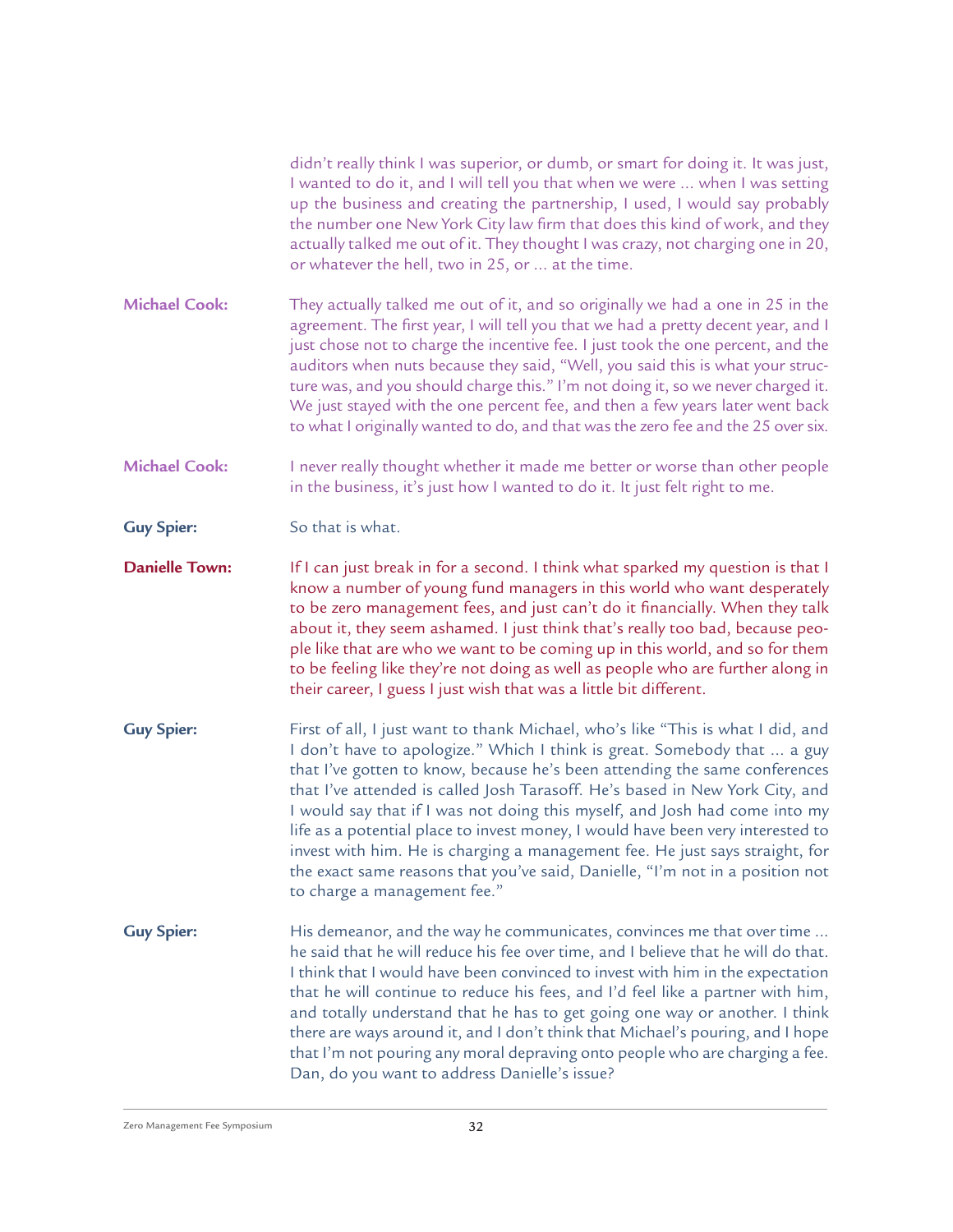- Yeah, I was just going to say, Danielle, in your question I wish you'd told us what you really think. **Dan Brocklebank:**
- Well, I did that for her, actually. She was much more polite. **Guy Spier:**
- No, look, I think if people are feeling shame for not offering zero fees, then things have gone way, way, way too far. The reality is although we offer zero fees, and we have done for a while, we have multiple flavors of fees. The zero fees only account for a minority of our assets under management, so I wouldn't want in any way people to get the impression that we only offer zero fees. **Dan Brocklebank:**
- What we do is all of our fee structures are performance-related. I think its just stepping back. The details are all fascinating, but step back. What is it you're trying to achieve here? I think the design of fee structures is one of the ways in which you can present, or you can prevent an asset management firm from drifting, culturally, and drifting away from investment performance toward asset gathering. There are other ways to do that. Skin in the game is one we've mentioned. One we haven't mentioned so far, is just the idea of a private ownership. I know that applies to all of the people on this call that we've heard form so far, but a significant portion of the assets managed by the industry are managed by firms which are publicly owned. That introduces short termism and all sorts of pressures which don't necessarily align. **Dan Brocklebank:**
- Really, the zero-management fee is one particular niche on this, but at the end of the day, what we're trying to do is make sure the cultures of firms are aligned with the interests of clients. While fees are important, at the end of the day returns are, and will always be, much more important. **Dan Brocklebank:**
- Yeah, and that's extraordinarily well said. I think that Danielle ... something else that one needs to do is distinguish between somebody who's getting off the ground, and somebody who might remain nameless, who even though they manage in the billions of dollars, find ways to keep increasing their fees, and think that that is appropriate, and normal. Maybe I have not made that distinction in my mind clearly enough. **Guy Spier:**
- I feel like we've been ... I planned this call from 4:00 to 6:00pm, it's really impressive. We had a maximum of about 52, 53 participants on the call, but even though this has gone on for almost two hours we still have 42 participants here. We have been recording it, and I don't even know how many there are on the live stream. Last time I checked there was about 12 or 13. What I'd like to do is those of us who've spoken live, I'm going to do a last round, last closing comments that we can bring this call in, within the hour. **Guy Spier:**
- I just want to thank everybody for participating. I really have enjoyed the engagement. I apologize, I realize there are a lot of questions that have come in on the Q&A for the call. I haven't had the chance to read them. I hope **Guy Spier:**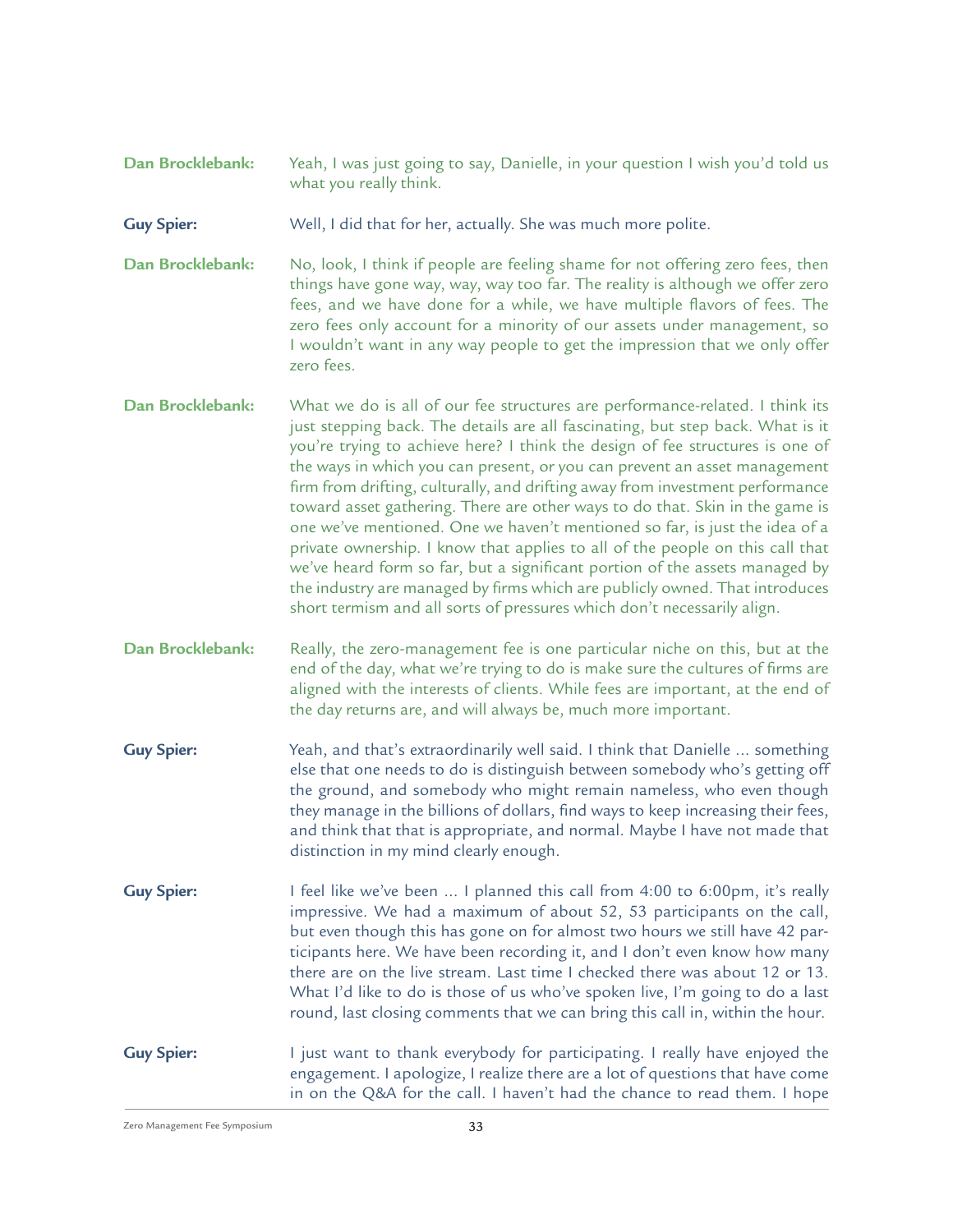that some of them were addressed in the comments that have already been written. If they haven't, we'll find one way or another to follow up with you, and maybe even do another one of these in a years' time. Thank you all for participating. I'm now going to go around the room and I'm going to ... it's going to go Andy, Dan, Mark, and then ... who am I blanking on? Andy, Dan, Mark, and then Michael, and then I'll just say thanks.

Andy, closing thoughts? **Guy Spier:**

Yeah, maybe I can just add on to that last question. I want to make it very clear that although I tried very hard to do a zero-management fee structure, I ended up doing a management fee plus incentive fee structure. I just want to make that abundantly clear, and I think that the takeaway that I came to was not that one is better than the other. All fees, to your partners, are ... they're not something that you should aspire to maximize. There is a wonderful person who helped guide me in figuring out my fee structure. He actually is in Switzerland, a guy named Gayorg Stollbeck, who told me that it's about the percent that you keep for yourself of the out performance. You should keep no more than 50% of it for yourself. Management fee, plus incentive fee. I charge one and 10 over hurdle, and I would argue that it's probably pretty comparable to doing a zero-management fee with a 25. **Andrew Rosenblum:**

I sleep well at night, I don't think there's anything to be ashamed of as long as you're offering your partners the fairest shake that you could possible afford. Yes, I wish I was doing a zero management fee, but I can't because I'm not in that bucket of being able to. **Andrew Rosenblum:**

- That's my closing remark. **Andrew Rosenblum:**
- I appreciate it, and it's fun to hear you. You've added an awful lot to this call. I really appreciate you coming on and sharing your thoughts, and I'm looking forward to following your progress, Andy. Thank you. **Guy Spier:**
- Now we move on to Dan. Closing thoughts? **Guy Spier:**

Just to echo Andy's comments there, really. I think at the end of the day what matters to clients is whether they're getting value for money. Andy's calculations, I think Andy's comments there just echo that. Value for money is a concept that's amazingly absent from all of the fee debates in industry. I guess linked to that, but not enough time to go into it now is fee risk. We define that as what's the risk that you might not get core value for money? **Dan Brocklebank:**

I would just end by saying thanks very much, Guy, for hosting this. I think it's shined a little bit of a light on this corner of the industry. **Dan Brocklebank:**

Yeah, thank you, Dan, for taking time out of your busy day to being here. I just really enjoy ... I haven't spend much time in London, I enjoy the British **Guy Spier:**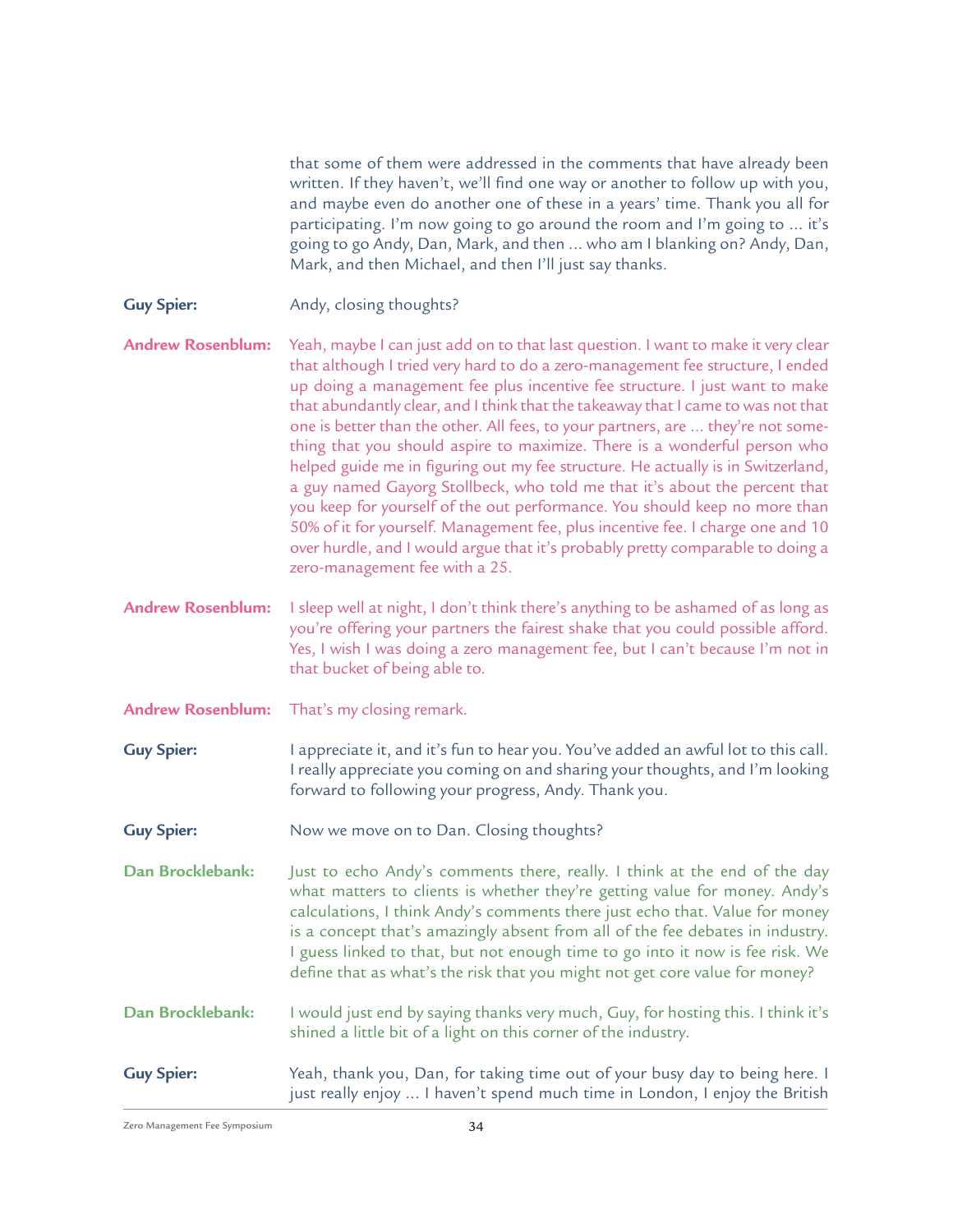way of talking about these things, like fulcrums.

Now we're going to go to the shy and retiring guy who hates having the spotlight put on him, but Mark, you were, at the opening of this call, you've listened all the way through, give us your closing thoughts. **Guy Spier:**

Yeah, hi Guy. Great job today, Guy. I think you moderated that really well. I just like to pick up on the one thing that Danielle Town mentioned about the start-up, the young start-up managers. In our group of value investors, we genuinely come across a lot of them that are desperate to do the zero-management fee. They talk to me about it. How do we do it? How are we going to get to zero-management fee? They just can't do it, but they want to, and they're committed to, and they are finding innovative ways to get there. That's good for me, and thank you, Danielle, for those thoughts. **Mark Chapman:**

Thank you Mark, for your thoughts. Are you willing to take some time at some point, to write up the innovate ways in which they are managing to get there? For the benefit? **Guy Spier:**

- Yeah, you always get me on this. Yeah, I am happy to, actually. There's combinations of fixed fee, and some of the stuff we've been talking about today, but yeah, I would be prepared to counsel with those guys that we know really well, and talk about how they got to launching. Without private individual wealth it's clear you just can't do it of the bat, so you've got to be innovative, and that's it. **Mark Chapman:**
- Thank you so much, Mark. Actually, Michael, I hope you're okay, I'm going to slip Danielle in before you. That gives you a little extra time to formulate some extra thoughts if you have any left. **Guy Spier:**
- Danielle, your closing comments? **Guy Spier:**

Well, I've found this absolutely fascinating, and very broadening. I came to this, as I said, through Mark's paper, and I thought "Oh, zero-management fee is the absolute way to be. It's the best, and I think that's where my comments come from. Now I've learned so much from these panelists about other ways to handle it, so I appreciate that. Thank you. **Danielle Town:**

- Well, thank you, it's a pleasure to have you on the call, Danielle. Sorry, Michael, I realize that Nicola was also on the call. Nicola, would you like to share any closing comments? **Guy Spier:**
- Nicola may not be on the call any more, so I'm going to move to Michael. Michael, your closing thoughts? **Guy Spier:**

Well Guy, thanks, this is very good. I learned a bit as well. My view is that, getting back to the start-up person who maybe doesn't have independent **Michael Cook:**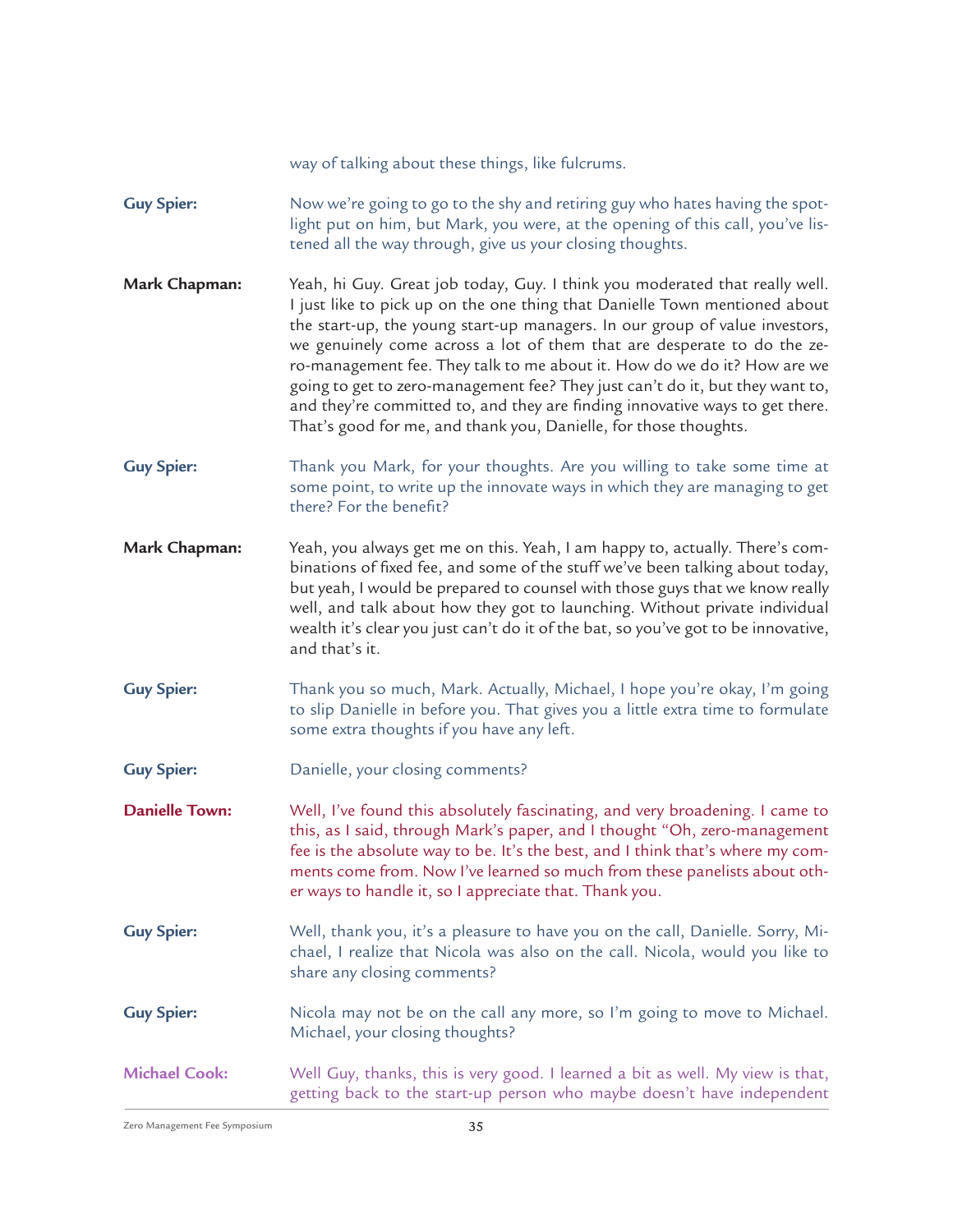wealth to work for free for what could be many years, I think either ... I think what you do is you offer share classes, and you give people what they want. Some people will want to pay a straight management fee, and don't want to get bothered by the incentive fee discussion, and others like the zero fee structure. I think you offer what people want, and you do it that way. I'm open to, if someone came to me and said look, here's a third idea that we'd like to pursue with you, would you set up a share class to do it? I'd say fine, let's look at it. If that works for you I'd be happy to do it.

Great, great thoughts. Thank you, Michael, for being on the call. Again, just ... it's sort of fun. I mean, I did know Dan before. I did know Danielle and Nicola before, but the other participants were people that I just picked up from the comments, which is kind of fun. I feel like I've gotten to know some new people, and I think that I appreciate you coming on the call. I think that the internet and this kind of video conferencing offers enormous incredible opportunities to generate knowledge where nonexistent before, and I feel like I've done a little bit today, so I'll go home feeling happy that I did something good. I appreciate your time on the call. I look forward to meeting you all at the right moment, maybe at the Berkshire meeting, maybe somewhere else, and wishing you the very best. Thanks a lot. **Guy Spier:**

Thank you. **Michael Cook:**

Oh, yeah. We should say thanks to all of the staff. **Mark Chapman:**

- We'll do that now. I was thinking about that. Those of you still on the call, and it hasn't ended yet. Orly? Why don't you get yourself live. I would've enjoyed you sweating bullets earlier on while you tried to get stuff going. Thank you for doing that. Thank you for being the trooper that you are. Why don't you give us your closing comments? **Guy Spier:**
- My closing comments ... there's a lot to be learned from all of you, and we appreciate the fact that you're willing to share, and be put on the spot on all of these calls, and we hope that you continue to email us with some new thoughts, ideas or questions, and hopefully bring about the next symposium that we put together. Thank you and thank you Guy and Mark for your kind words. **Orly Hindi:**
- Orly, I think that what we could do ... I'm just stopping and thinking about this for a second is that as with those Jeffersonian lunches, we should put together a WhatsApp group which can take up to 250 people, and we just include everybody who was on this call, who signed up for this. That will facilitate everybody getting to know each other. Thanks Orly. You were a great presence to have on this call. **Guy Spier:**

Thank you. Just for everyone's references, if we add you to that group you are welcome to remove yourself from the group if you should so wish to. Don't feel obligated to stay on. **Orly Hindi:**